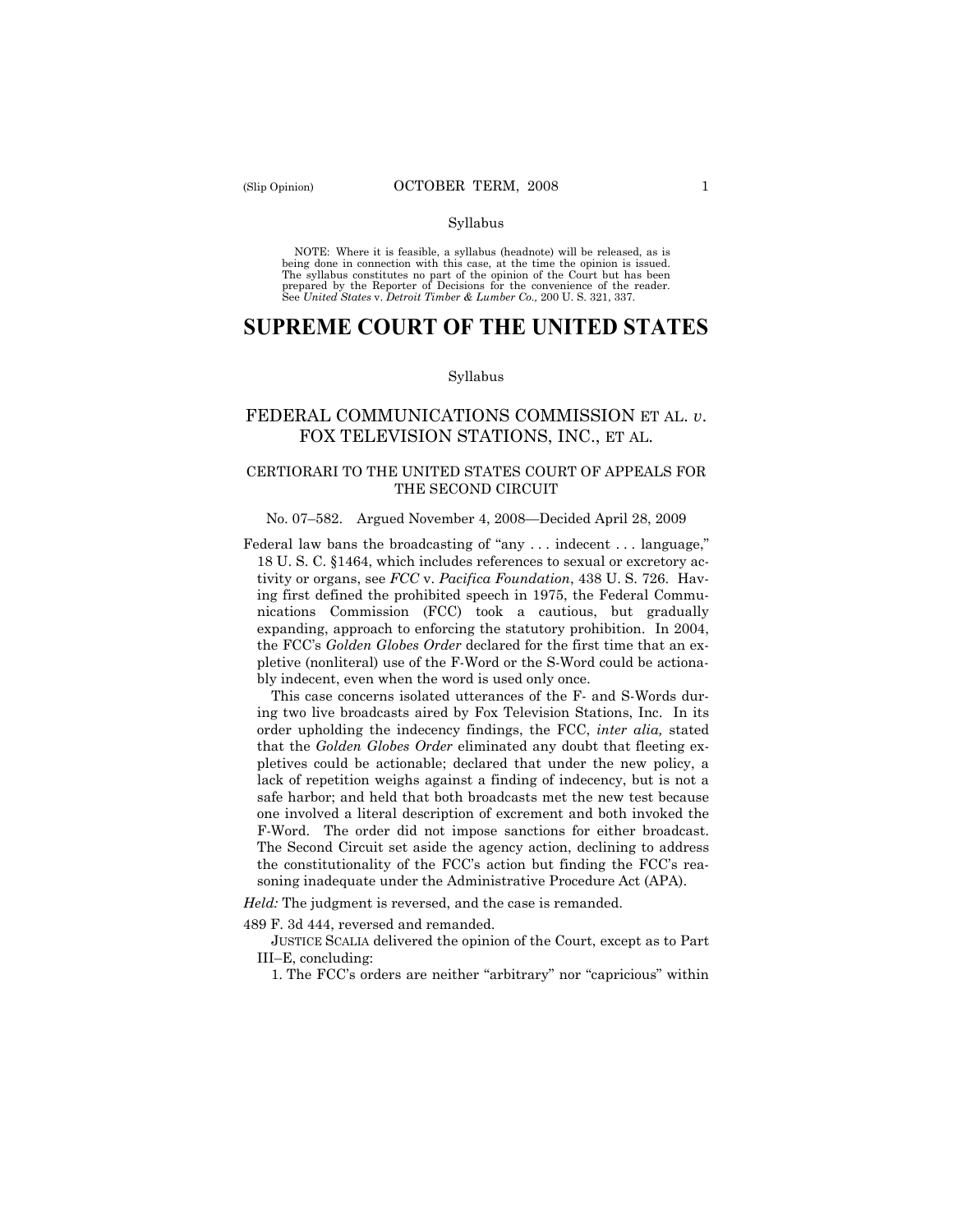#### Syllabus

the meaning of the APA, 5 U. S. C. §706(2)(A). Pp. 9–19.

(a) Under the APA standard, an agency must "examine the relevant data and articulate a satisfactory explanation for its action." *Motor Vehicle Mfrs. Assn. of United States, Inc.* v. *State Farm Mut. Automobile Ins. Co.*, 463 U. S. 29, 43. In overturning the FCC's judgment, the Second Circuit relied in part on its precedent interpreting the APA and *State Farm* to require a more substantial explanation for agency action that changes prior policy. There is, however, no basis in the Act or this Court's opinions for a requirement that all agency change be subjected to more searching review. Although an agency must ordinarily display awareness that it *is* changing position, see *United States* v. *Nixon*, 418 U. S. 683, 696, and may sometimes need to account for prior factfinding or certain reliance interests created by a prior policy, it need not demonstrate to a court's satisfaction that the reasons for the new policy are *better* than the reasons for the old one. It suffices that the new policy is permissible under the statute, that there are good reasons for it, and that the agency *believes* it to be better, which the conscious change adequately indicates. Pp. 9–12.

(b) Under these standards, the FCC's new policy and its order finding the broadcasts at issue actionably indecent were neither arbitrary nor capricious. First, the FCC forthrightly acknowledged that its recent actions have broken new ground, taking account of inconsistent prior FCC and staff actions, and explicitly disavowing them as no longer good law. The agency's reasons for expanding its enforcement activity, moreover, were entirely rational. Even when used as an expletive, the F-Word's power to insult and offend derives from its sexual meaning. And the decision to look at the patent offensiveness of even isolated uses of sexual and excretory words fits with *Pacifica*'s context-based approach. Because the FCC's prior safe-harbor-forsingle-words approach would likely lead to more widespread use, and in light of technological advances reducing the costs of bleeping offending words, it was rational for the agency to step away from its old regime. The FCC's decision not to impose sanctions precludes any argument that it is arbitrarily punishing parties without notice of their actions' potential consequences. Pp. 13–15.

(c) None of the Second Circuit's grounds for finding the FCC's action arbitrary and capricious is valid. First, the FCC did not need empirical evidence proving that fleeting expletives constitute harmful "first blows" to children; it suffices to know that children mimic behavior they observe. Second, the court of appeals' finding that fidelity to the FCC's "first blow" theory would require a categorical ban on *all* broadcasts of expletives is not responsive to the actual policy under review since the FCC has always evaluated the patent offensive-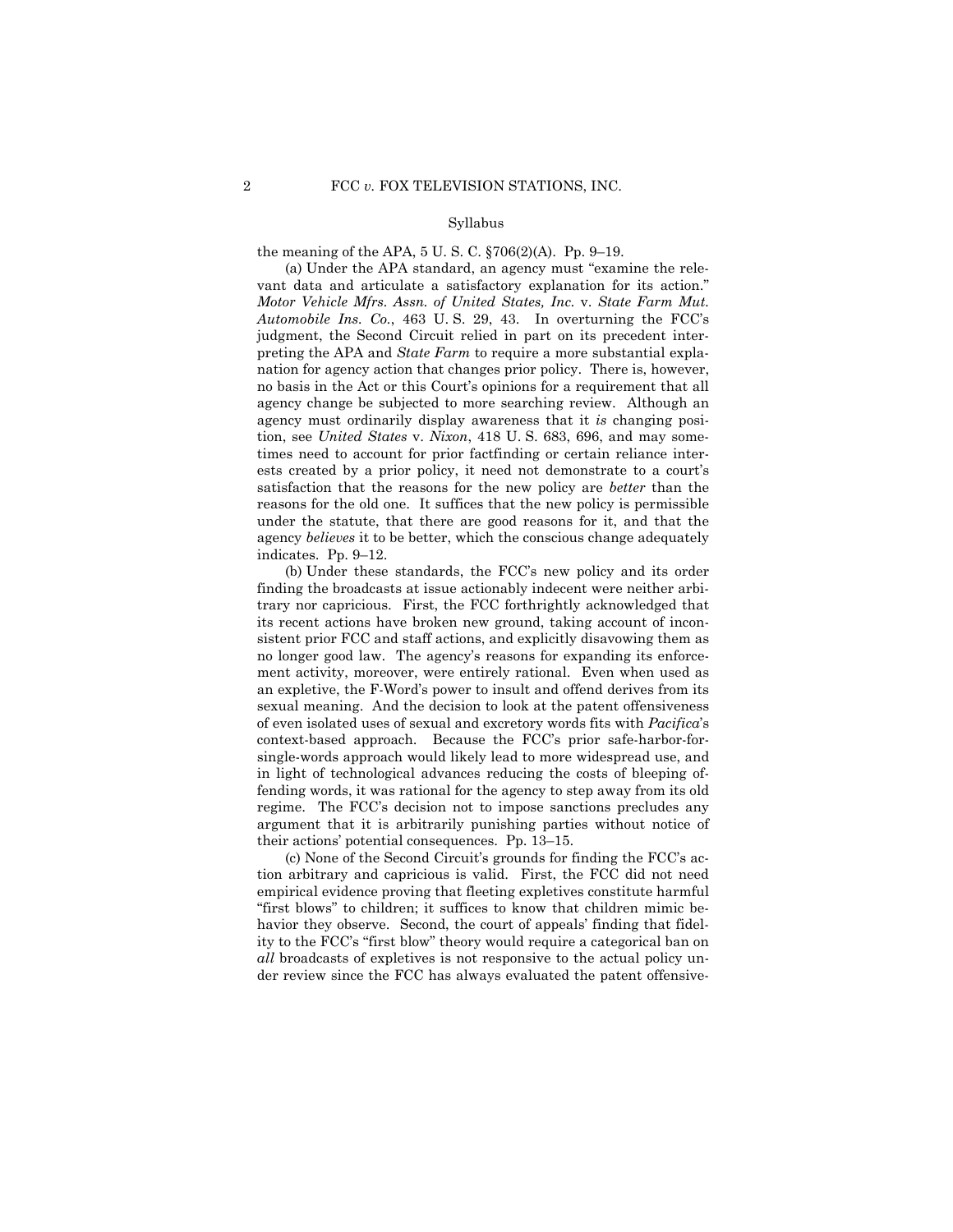#### Syllabus

ness of words and statements in relation to the context in which they were broadcast. The FCC's decision to retain some discretion in less egregious cases does not invalidate its regulation of the broadcasts under review. Third, the FCC's prediction that a *per se* exemption for fleeting expletives would lead to their increased use merits deference and makes entire sense. Pp. 15–18.

(d) Fox's additional arguments are not tenable grounds for affirmance. Fox misconstrues the agency's orders when it argues that that the new policy is a presumption of indecency for certain words. It reads more into *Pacifica* than is there by arguing that the FCC failed adequately to explain how this regulation is consistent with that case. And Fox's argument that the FCC's repeated appeal to "context" is a smokescreen for a standardless regime of unbridled discretion ignores the fact that the opinion in *Pacifica* endorsed a context-based approach. Pp. 18–19.

2. Absent a lower court opinion on the matter, this Court declines to address the FCC orders' constitutionality. P. 26.

SCALIA, J., announced the judgment of the Court and delivered the opinion of the Court with respect to Parts I, II, III–A through III–D, and IV, in which ROBERTS, C. J., and KENNEDY, THOMAS, and ALITO, JJ., joined, and an opinion with respect to Part III–E, in which ROBERTS, C. J., and THOMAS and ALITO, JJ., joined. THOMAS, J., filed a concurring opinion. KENNEDY, J., filed an opinion concurring in part and concurring in the judgment. STEVENS, J., and GINSBURG, J., filed dissenting opinions. BREYER, J., filed a dissenting opinion, in which STEVENS, SOUTER, and GINSBURG, JJ., joined.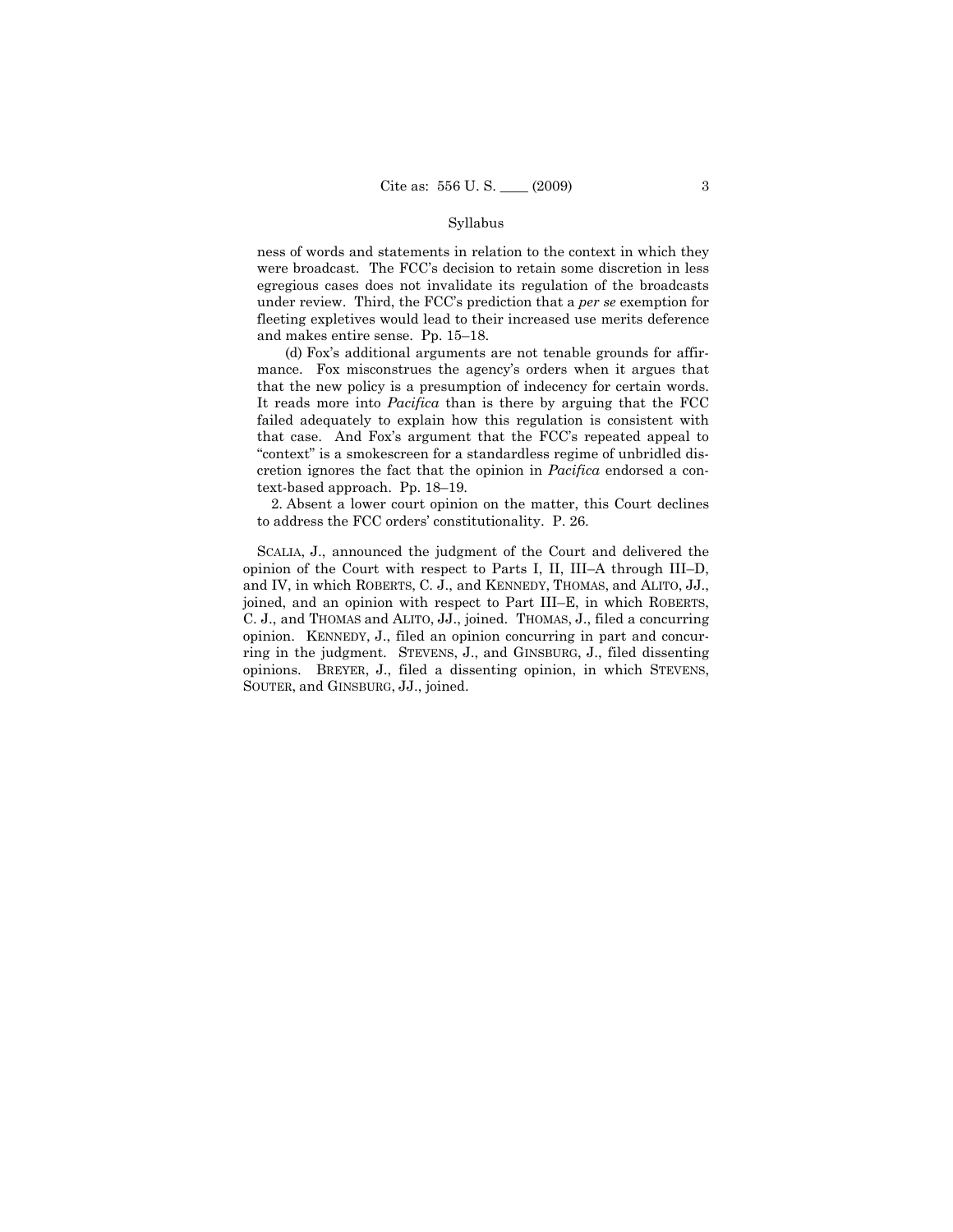NOTICE: This opinion is subject to formal revision before publication in the preliminary print of the United States Reports. Readers are requested to notify the Reporter of Decisions, Supreme Court of the United States, Washington, D. C. 20543, of any typographical or other formal errors, in order that corrections may be made before the preliminary print goes to press.

# $\frac{1}{2}$  ,  $\frac{1}{2}$  ,  $\frac{1}{2}$  ,  $\frac{1}{2}$  ,  $\frac{1}{2}$  ,  $\frac{1}{2}$  ,  $\frac{1}{2}$ **SUPREME COURT OF THE UNITED STATES**

## $\frac{1}{2}$  ,  $\frac{1}{2}$  ,  $\frac{1}{2}$  ,  $\frac{1}{2}$  ,  $\frac{1}{2}$  ,  $\frac{1}{2}$ No. 07–582

# FEDERAL COMMUNICATIONS COMMISSION, ET AL., PETITIONERS *v.* FOX TELEVISION STATIONS, INC., ET AL.

# ON WRIT OF CERTIORARI TO THE UNITED STATES COURT OF APPEALS FOR THE SECOND CIRCUIT

# [April 28, 2009]

JUSTICE SCALIA delivered the opinion of the Court, except as to Part III–E.

Federal law prohibits the broadcasting of "any . . . indecent . . . language," 18 U. S. C. §1464, which includes expletives referring to sexual or excretory activity or organs, see *FCC* v. *Pacifica Foundation*, 438 U. S. 726 (1978). This case concerns the adequacy of the Federal Communications Commission's explanation of its decision that this sometimes forbids the broadcasting of indecent expletives even when the offensive words are not repeated.

# I. Statutory and Regulatory Background

The Communications Act of 1934, 48 Stat. 1064, 47 U. S. C. §151 *et seq.* (2000 ed. and Supp. V), established a system of limited-term broadcast licenses subject to various "conditions" designed "to maintain the control of the United States over all the channels of radio transmission," §301 (2000 ed.). Twenty-seven years ago we said that "[a] licensed broadcaster is granted the free and exclusive use of a limited and valuable part of the public domain; when he accepts that franchise it is burdened by enforceable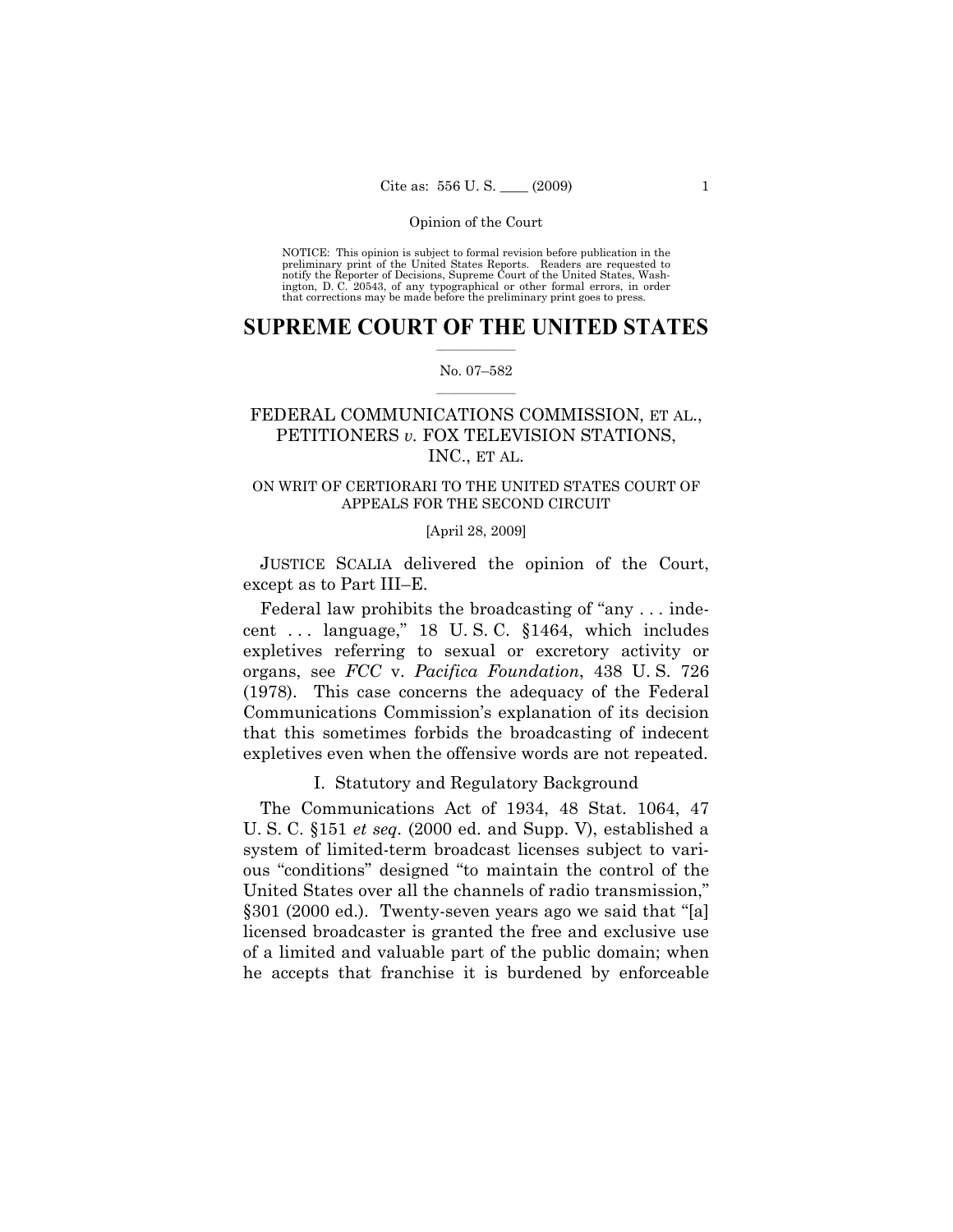public obligations." *CBS, Inc.* v. *FCC*, 453 U. S. 367, 395 (1981) (internal quotation marks omitted).

One of the burdens that licensees shoulder is the indecency ban—the statutory proscription against "utter[ing] any obscene, indecent, or profane language by means of radio communication," 18 U. S. C. §1464—which Congress has instructed the Commission to enforce between the hours of 6 a.m. and 10 p.m. Public Telecommunications Act of 1992, §16(a), 106 Stat. 954, note following 47 U. S. C. §303.<sup>1</sup> Congress has given the Commission various means of enforcing the indecency ban, including civil fines, see §503(b)(1), and license revocations or the denial of license renewals, see  $\S$ §309 $(k)$ , 312 $(a)$  $(6)$ .

The Commission first invoked the statutory ban on indecent broadcasts in 1975, declaring a daytime broadcast of George Carlin's "Filthy Words" monologue actionably indecent. *Pacifica Foundation*, 56 F. C. C. 2d 94. At that time, the Commission announced the definition of indecent speech that it uses to this day, prohibiting "language that describes, in terms patently offensive as measured by contemporary community standards for the broadcast medium, sexual or excretory activities or organs, at times of the day when there is a reasonable risk that children may be in the audience." *Id.,* at 98.

In *FCC* v. *Pacifica Foundation*, *supra*, we upheld the Commission's order against statutory and constitutional challenge. We rejected the broadcasters' argument that

<sup>&</sup>lt;sup>1</sup>The statutory prohibition applicable to commercial radio and television stations extends by its terms from 6 a.m. to 12 midnight. The Court of Appeals for the District of Columbia Circuit held, however, that because "Congress and the Commission [had] backed away from the consequences of their own reasoning," by allowing some public broadcasters to air indecent speech after 10 p.m., the court was forced "to hold that the section is unconstitutional insofar as it bars the broadcasting of indecent speech between the hours of 10:00 p.m. and midnight." *Action for Children's Television* v. *FCC*, 58 F. 3d 654, 669 (1995) (en banc), cert. denied, 516 U. S. 1043 (1996).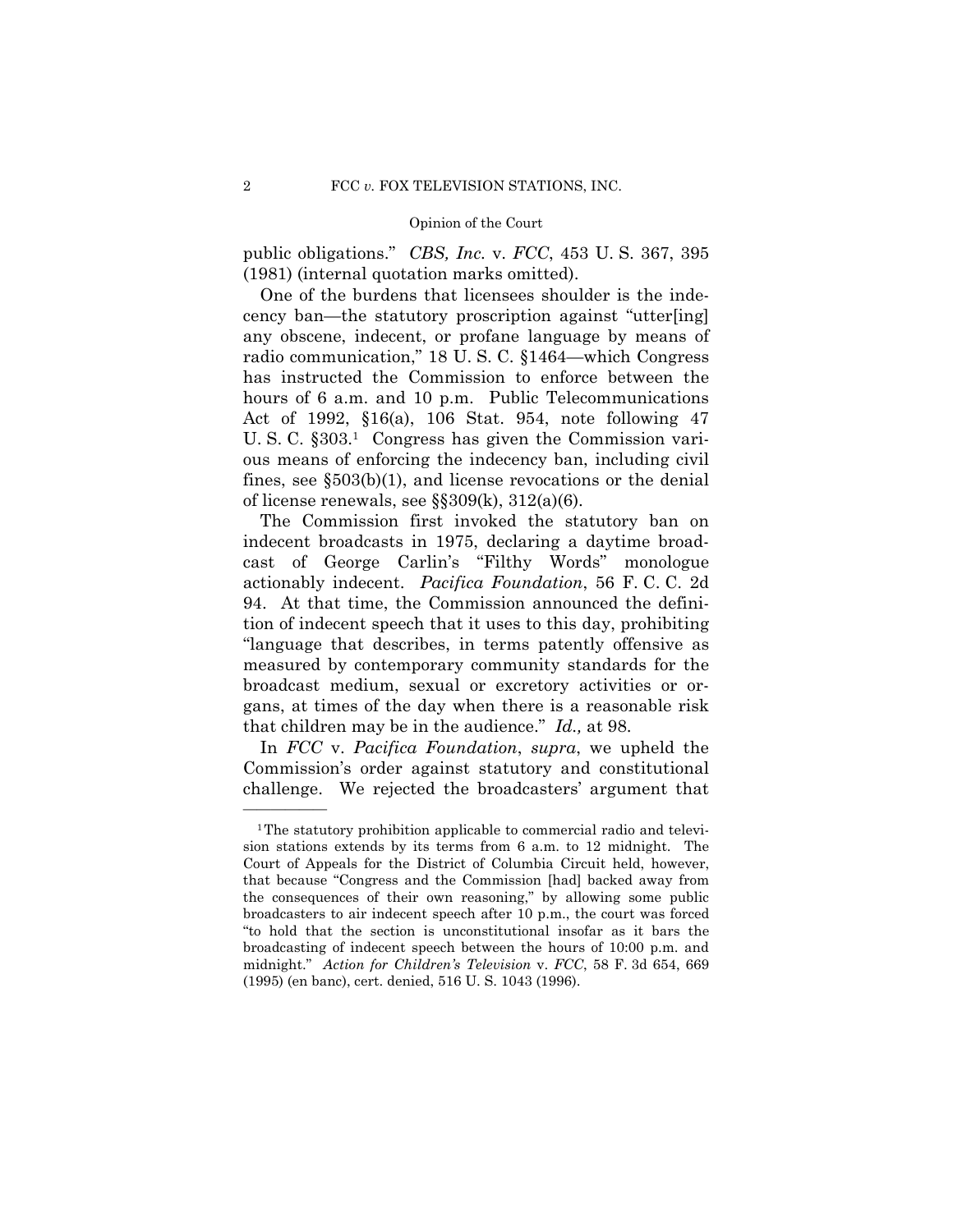the statutory proscription applied only to speech appealing to the prurient interest, noting that "the normal definition of 'indecent' merely refers to nonconformance with accepted standards of morality." *Id.,* at 740. And we held that the First Amendment allowed Carlin's monologue to be banned in light of the "uniquely pervasive presence" of the medium and the fact that broadcast programming is "uniquely accessible to children." *Id.,* at 748–749.

In the ensuing years, the Commission took a cautious, but gradually expanding, approach to enforcing the statutory prohibition against indecent broadcasts. Shortly after *Pacifica*, 438 U. S. 726, the Commission expressed its "inten[tion] strictly to observe the narrowness of the *Pacifica* holding," which "relied in part on the repetitive occurrence of the 'indecent' words" contained in Carlin's monologue. *In re Application of WGBH Educ. Foundation,*  69 F. C. C. 2d 1250, 1254, ¶10 (1978). When the full Commission next considered its indecency standard, however, it repudiated the view that its enforcement power was limited to "deliberate, repetitive use of the seven words actually contained in the George Carlin monologue." *In re Pacifica Foundation, Inc.*, 2 FCC Rcd. 2698, 2699, ¶12 (1987). The Commission determined that such a "highly restricted enforcement standard . . . was unduly narrow as a matter of law and inconsistent with [the Commission's] enforcement responsibilities under Section 1464." *In re Infinity Broadcasting Corp. of Pa.*, 3 FCC Rcd. 930, ¶5 (1987). The Court of Appeals for the District of Columbia Circuit upheld this expanded enforcement standard against constitutional and Administrative Procedure Act challenge. See *Action for Children's Television* v. *FCC*, 852 F. 2d 1332 (1988) (R. Ginsburg, J.), superseded in part by *Action for Children's Television* v. *FCC*, 58 F. 3d 654 (1995) (en banc).

Although the Commission had expanded its enforcement beyond the "repetitive use of specific words or phrases," it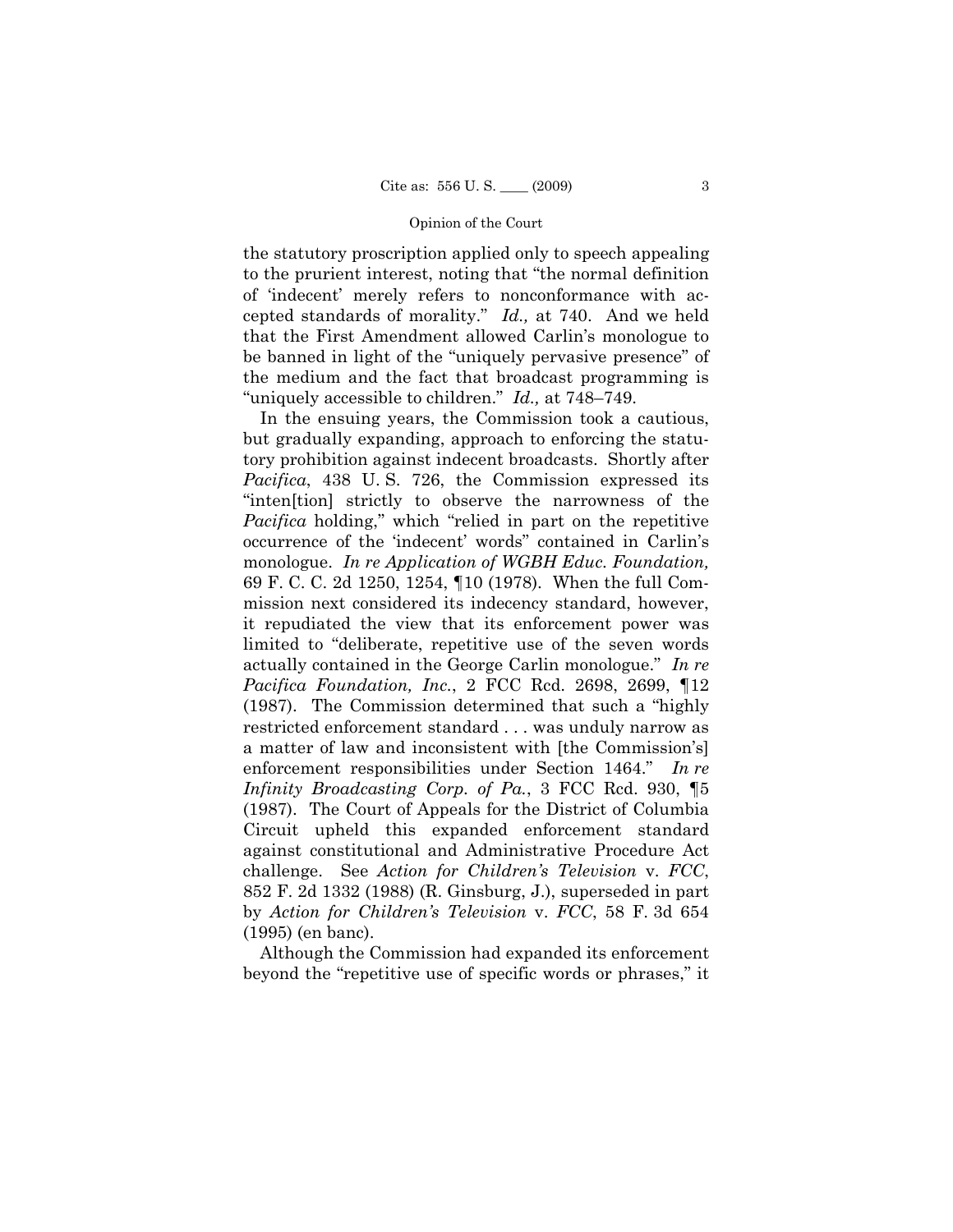preserved a distinction between literal and nonliteral (or "expletive") uses of evocative language. *In re Pacifica Foundation, Inc.*, 2 FCC Rcd., at 2699, ¶13. The Commission explained that each literal "description or depiction of sexual or excretory functions must be examined in context to determine whether it is patently offensive," but that "deliberate and repetitive use . . . is a requisite to a finding of indecency" when a complaint focuses solely on the use of nonliteral expletives. *Ibid.* 

Over a decade later, the Commission emphasized that the "full context" in which particular materials appear is "critically important," but that a few "principal" factors guide the inquiry, such as the "explicitness or graphic nature" of the material, the extent to which the material "dwells on or repeats" the offensive material, and the extent to which the material was presented to "pander," to "titillate," or to "shock." *In re Industry Guidance On the Commission's Case Law Interpreting 18 U. S. C. §1464 and Enforcement Policies Regarding Broadcast Indecency*, 16 FCC Rcd. 7999, 8002, ¶9, 8003, ¶10 (2001) (emphasis deleted). "No single factor," the Commission said, "generally provides the basis for an indecency finding," but "where sexual or excretory references have been made once or have been passing or fleeting in nature, this characteristic has tended to weigh against a finding of indecency." *Id.,* at 8003, ¶10, 8008, ¶17.

In 2004, the Commission took one step further by declaring for the first time that a nonliteral (expletive) use of the F- and S-Words could be actionably indecent, even when the word is used only once. The first order to this effect dealt with an NBC broadcast of the Golden Globe Awards, in which the performer Bono commented, "'This is really, really, f\*\*\*ing brilliant.'" *In re Complaints Against Various Broadcast Licensees Regarding Their Airing of the "Golden Globe Awards" Program,* 19 FCC Rcd. 4975, 4976, n. 4 (2004) *(Golden Globes Order)*. Al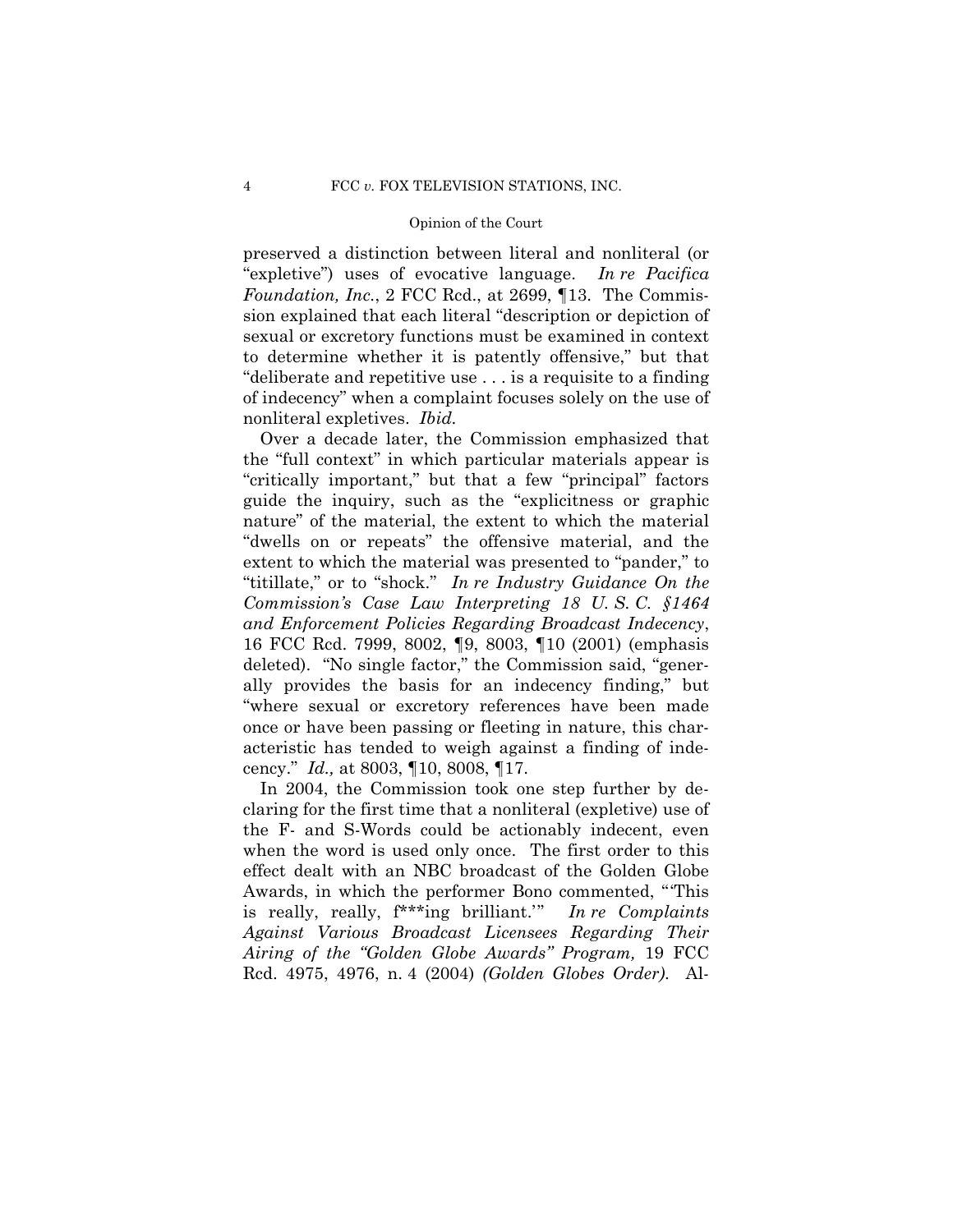though the Commission had received numerous complaints directed at the broadcast, its enforcement bureau had concluded that the material was not indecent because "Bono did not describe, in context, sexual or excretory organs or activities and . . . the utterance was fleeting and isolated." *Id.,* at 4975–4976, ¶3. The full Commission reviewed and reversed the staff ruling.

The Commission first declared that Bono's use of the F-Word fell within its indecency definition, even though the word was used as an intensifier rather than a literal descriptor. "[G]iven the core meaning of the 'F-Word,'" it said, "any use of that word ... inherently has a sexual connotation." *Id.*, at 4978, ¶8. The Commission determined, moreover, that the broadcast was "patently offensive" because the F-Word "is one of the most vulgar, graphic and explicit descriptions of sexual activity in the English language," because "[i]ts use invariably invokes a coarse sexual image," and because Bono's use of the word was entirely "shocking and gratuitous." *Id.*, at 4979, ¶9.

The Commission observed that categorically exempting such language from enforcement actions would "likely lead to more widespread use." *Ibid.* Commission action was necessary to "safeguard the well-being of the nation's children from the most objectionable, most offensive language." *Ibid.* The order noted that technological advances have made it far easier to delete ("bleep out") a "single and gratuitous use of a vulgar expletive," without adulterating the content of a broadcast. *Id.*, at 4980, ¶11.

The order acknowledged that "prior Commission and staff action have indicated that isolated or fleeting broadcasts of the 'F-Word' . . . are not indecent or would not be acted upon." It explicitly ruled that "any such interpretation is no longer good law." *Ibid.,* ¶12. It "clarif[ied] . . . that the mere fact that specific words or phrases are not sustained or repeated does not mandate a finding that material that is otherwise patently offensive to the broad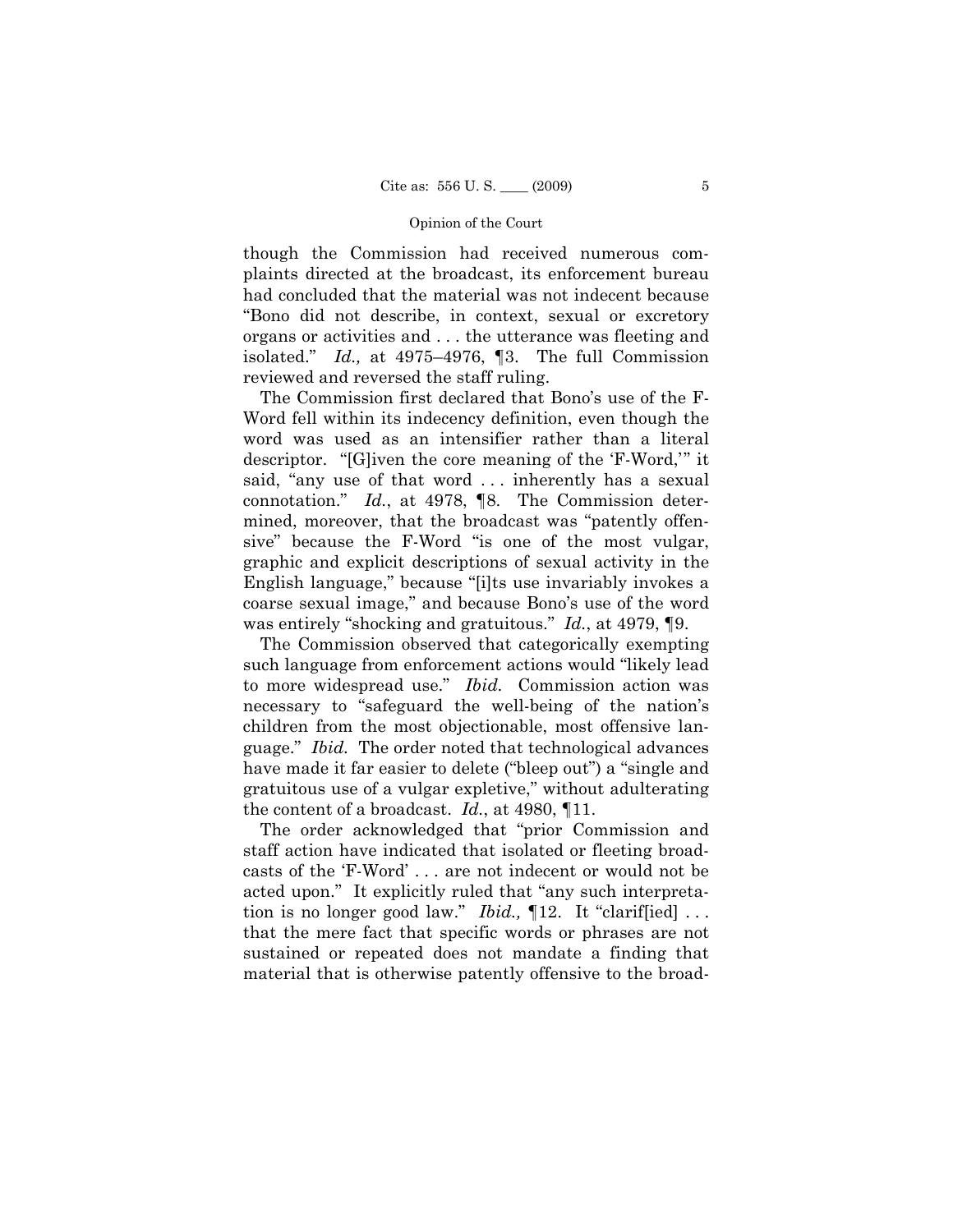cast medium is not indecent." *Ibid.* Because, however, "existing precedent would have permitted this broadcast," the Commission determined that "NBC and its affiliates necessarily did not have the requisite notice to justify a penalty." *Id.*, at 4981–4982, ¶15.

# II. The Present Case

This case concerns utterances in two live broadcasts aired by Fox Television Stations, Inc., and its affiliates prior to the Commission's *Golden Globes Order*. The first occurred during the 2002 Billboard Music Awards, when the singer Cher exclaimed, "I've also had critics for the last 40 years saying that I was on my way out every year. Right. So f\*\*\* 'em." Brief for Petitioners 9. The second involved a segment of the 2003 Billboard Music Awards, during the presentation of an award by Nicole Richie and Paris Hilton, principals in a Fox television series called "The Simple Life." Ms. Hilton began their interchange by reminding Ms. Richie to "watch the bad language," but Ms. Richie proceeded to ask the audience, "Why do they even call it 'The Simple Life?' Have you ever tried to get cow s\*\*\* out of a Prada purse? It's not so f\*\*\*ing simple." *Id.,* at 9–10. Following each of these broadcasts, the Commission received numerous complaints from parents whose children were exposed to the language.

On March 15, 2006, the Commission released Notices of Apparent Liability for a number of broadcasts that the Commission deemed actionably indecent, including the two described above. *In re Complaints Regarding Various Television Broadcasts Between February 2, 2002 and March 8, 2005,* 21 FCC Rcd. 2664 (2006). Multiple parties petitioned the Court of Appeals for the Second Circuit for judicial review of the order, asserting a variety of constitutional and statutory challenges. Since the order had declined to impose sanctions, the Commission had not previously given the broadcasters an opportunity to re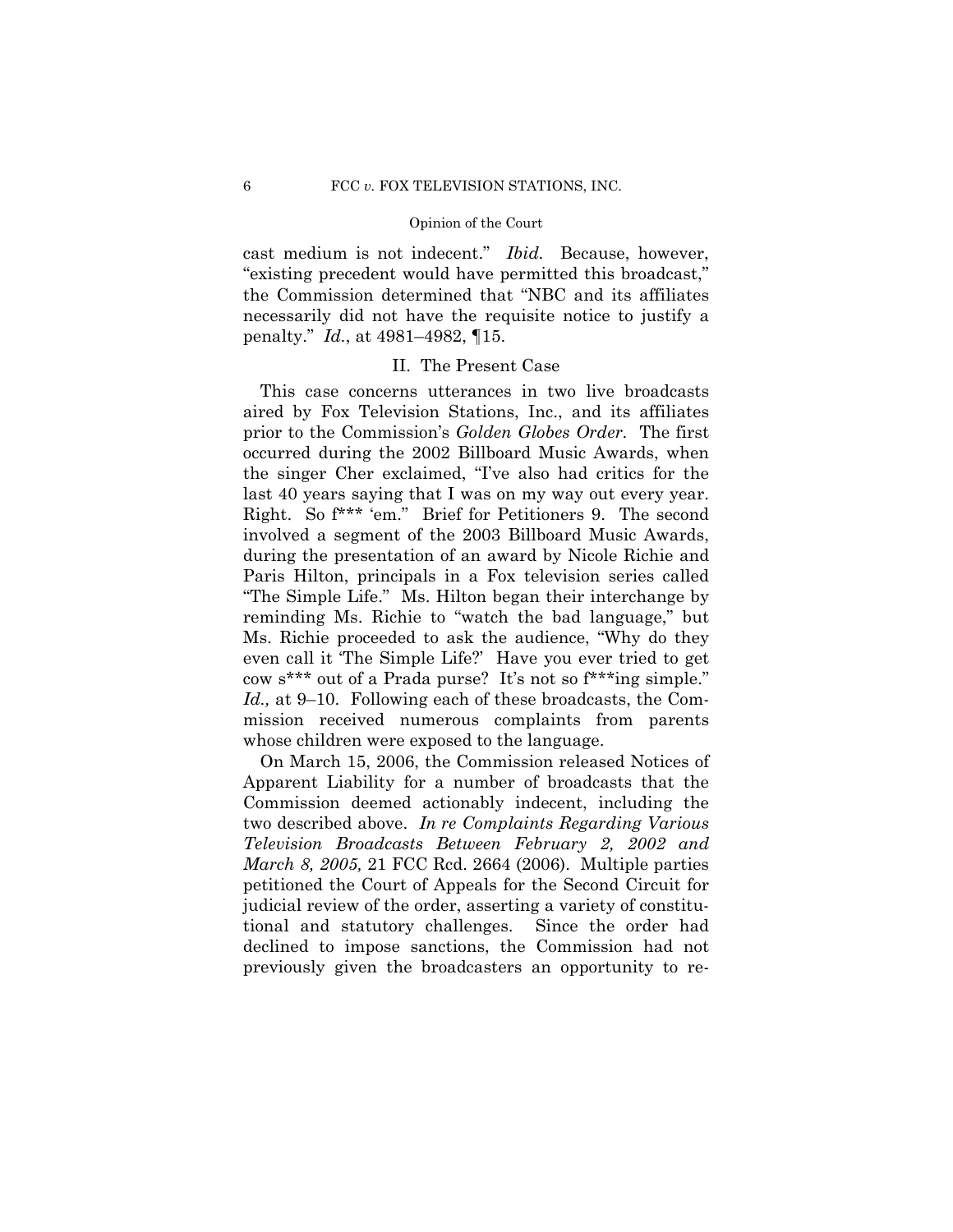spond to the indecency charges. It therefore requested and obtained from the Court of Appeals a voluntary remand so that the parties could air their objections. 489 F. 3d 444, 453 (2007). The Commission's order on remand upheld the indecency findings for the broadcasts described above. See *In re Complaints Regarding Various Television Broadcasts Between February 2, 2002, and March 8, 2005*, 21 FCC Rcd. 13299 (2006) *(Remand Order)*.

The order first explained that both broadcasts fell comfortably within the subject-matter scope of the Commission's indecency test because the 2003 broadcast involved a literal description of excrement and both broadcasts invoked the "F-Word," which inherently has a sexual connotation. *Id.*, at 13304, ¶16, 13323, ¶58. The order next determined that the broadcasts were patently offensive under community standards for the medium. Both broadcasts, it noted, involved entirely gratuitous uses of "one of the most vulgar, graphic, and explicit words for sexual activity in the English language." *Id.*, at 13305, ¶17, 13324, ¶59. It found Ms. Richie's use of the "F-Word" and her "explicit description of the handling of excrement" to be "vulgar and shocking," as well as to constitute "pandering," after Ms. Hilton had playfully warned her to "'watch the bad language.'" *Id.*, at 13305, ¶17. And it found Cher's statement patently offensive in part because she metaphorically suggested a sexual act as a means of expressing hostility to her critics. *Id.*, at 13324, ¶60. The order relied upon the "critically important" context of the utterances, *id.*, at 13304, ¶15, noting that they were aired during prime-time awards shows "designed to draw a large nationwide audience that could be expected to include many children interested in seeing their favorite music stars," *id.*, at 13305, ¶18, 13324, ¶59. Indeed, approximately 2.5 million minors witnessed each of the broadcasts. *Id.*, at 13306, ¶18, 13326, ¶65.

The order asserted that both broadcasts under review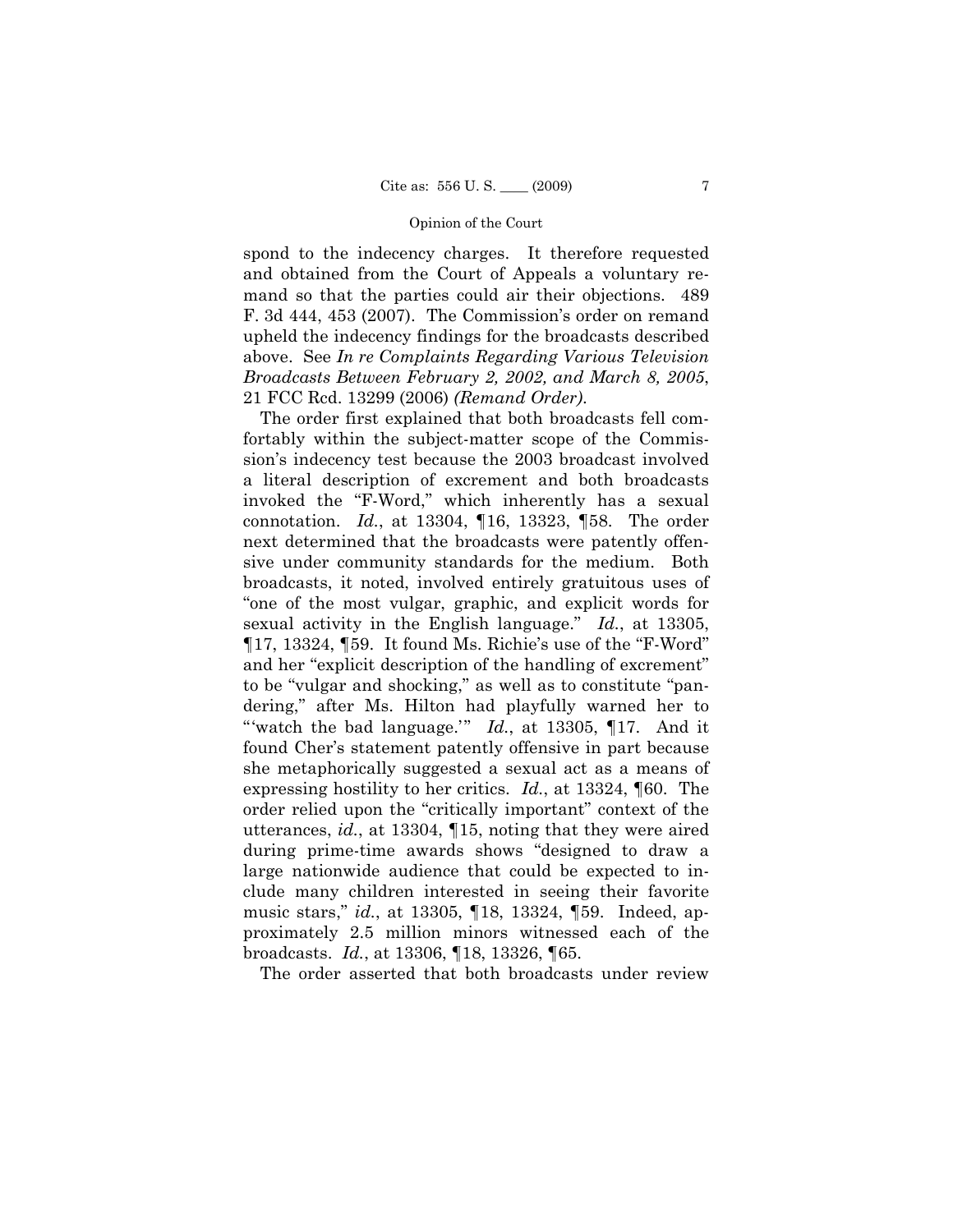would have been actionably indecent under the staff rulings and Commission dicta in effect prior to the *Golden Globes Order*—the 2003 broadcast because it involved a literal description of excrement, rather than a mere expletive, because it used more than one offensive word, and because it was planned, 21 FCC Rcd., at 13307, ¶22; and the 2002 broadcast because Cher used the F-Word not as a mere intensifier, but as a description of the sexual act to express hostility to her critics, *id.*, at 13324, ¶60. The order stated, however, that the pre-*Golden Globes* regime of immunity for isolated indecent expletives rested only upon staff rulings and Commission dicta, and that the Commission itself had never held "that the isolated use of an expletive ... was not indecent or could not be indecent," 21 FCC Rcd., at 13307, ¶21. In any event, the order made clear, the *Golden Globes Order* eliminated any doubt that fleeting expletives could be actionably indecent, 21 FCC Rcd., at 13308, ¶23, 13325, ¶61, and the Commission disavowed the bureau-level decisions and its own dicta that had said otherwise, *id.*, at 13306–13307, ¶¶20, 21. Under the new policy, a lack of repetition "weigh[s] against a finding of indecency," *id.*, at 13325, ¶61, but is not a safe harbor.

The order explained that the Commission's prior "strict dichotomy between 'expletives' and 'descriptions or depictions of sexual or excretory functions' is artificial and does not make sense in light of the fact that an 'expletive's' power to offend derives from its sexual or excretory meaning." *Id.*, at 13308, ¶23. In the Commission's view, "granting an automatic exemption for 'isolated or fleeting' expletives unfairly forces viewers (including children)" to take "'the first blow'" and would allow broadcasters "to air expletives at all hours of a day so long as they did so one at a time." *Id.*, at 13309, ¶25. Although the Commission determined that Fox encouraged the offensive language by using suggestive scripting in the 2003 broadcast, and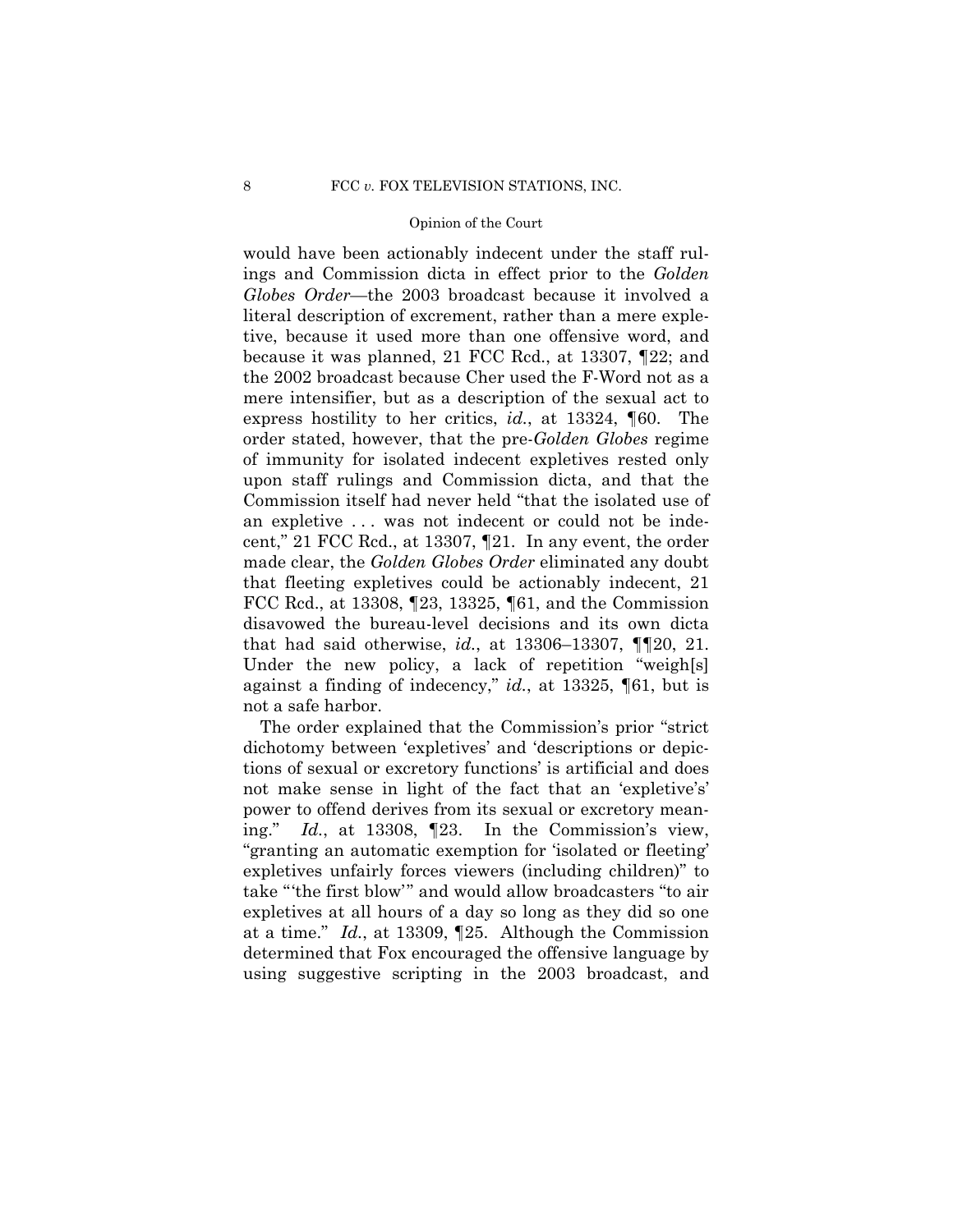unreasonably failed to take adequate precautions in both broadcasts, *id.*, at 13311–13314, ¶¶31–37, the order again declined to impose any forfeiture or other sanction for either of the broadcasts, *id.*, at 13321, ¶53, 13326, ¶66.

Fox returned to the Second Circuit for review of the *Remand Order*, and various intervenors including CBS, NBC, and ABC joined the action. The Court of Appeals reversed the agency's orders, finding the Commission's reasoning inadequate under the Administrative Procedure Act. 489 F. 3d 444. The majority was "skeptical that the Commission [could] provide a reasoned explanation for its 'fleeting expletive' regime that would pass constitutional muster," but it declined to reach the constitutional question. *Id.,* at 462. Judge Leval dissented, *id.,* at 467. We granted certiorari, 552 U. S. \_\_\_ (2008).

# III. Analysis

# A. Governing Principles

The Administrative Procedure Act, 5 U. S. C. §551 *et seq.*, which sets forth the full extent of judicial authority to review executive agency action for procedural correctness, see *Vermont Yankee Nuclear Power Corp.* v. *Natural Resources Defense Council, Inc.*, 435 U. S. 519, 545–549 (1978), permits (insofar as relevant here) the setting aside of agency action that is "arbitrary" or "capricious," 5 U. S. C. §706(2)(A). Under what we have called this "narrow" standard of review, we insist that an agency "examine the relevant data and articulate a satisfactory explanation for its action." *Motor Vehicle Mfrs. Assn. of United States, Inc.* v. *State Farm Mut. Automobile Ins. Co.*, 463 U. S. 29, 43 (1983). We have made clear, however, that "a court is not to substitute its judgment for that of the agency," *ibid.,* and should "uphold a decision of less than ideal clarity if the agency's path may reasonably be discerned," *Bowman Transp., Inc.* v. *Arkansas-Best Freight System, Inc.*, 419 U. S. 281, 286 (1974).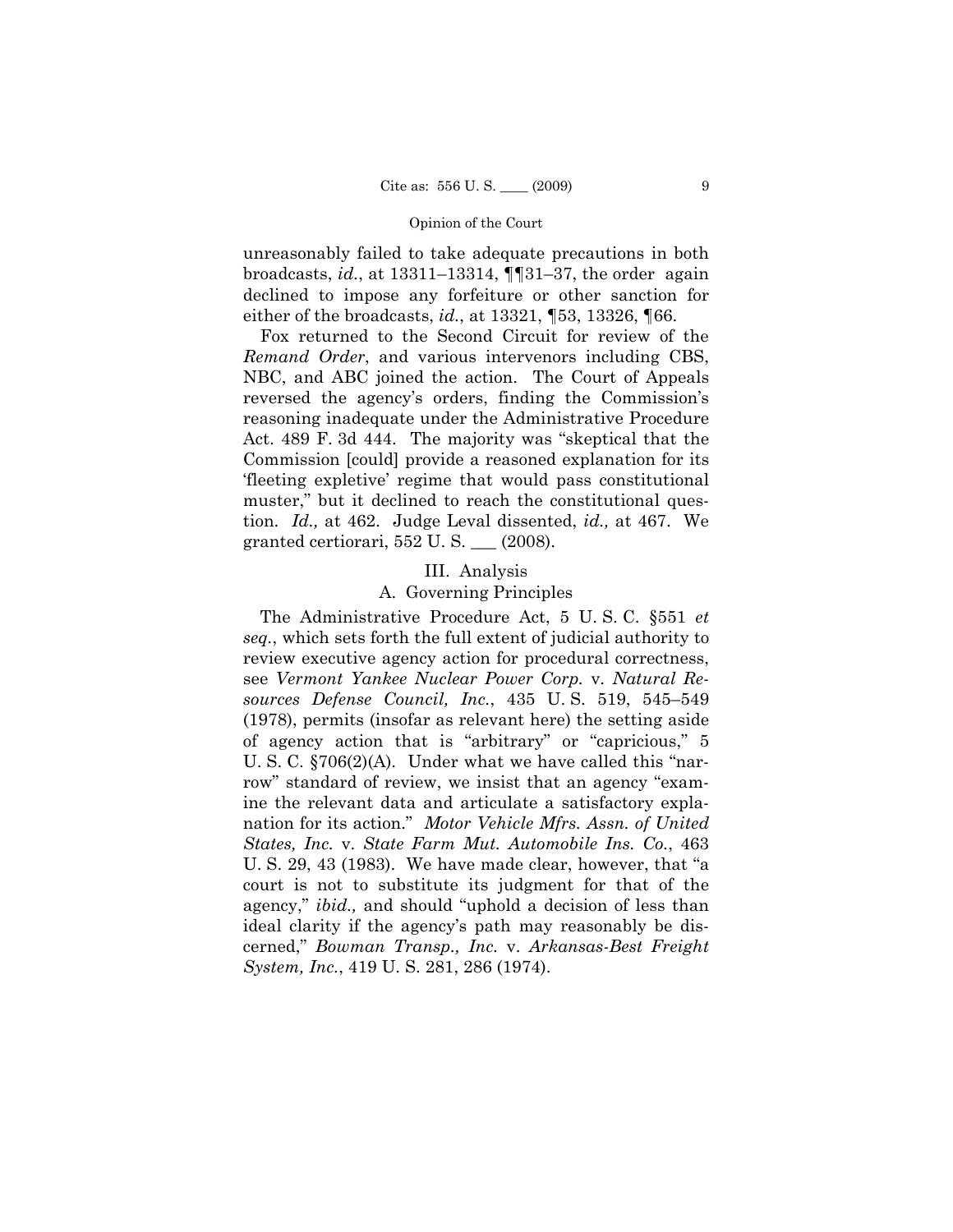In overturning the Commission's judgment, the Court of Appeals here relied in part on Circuit precedent requiring a more substantial explanation for agency action that changes prior policy. The Second Circuit has interpreted the Administrative Procedure Act and our opinion in *State Farm* as requiring agencies to make clear "'why the original reasons for adopting the [displaced] rule or policy are no longer dispositive'" as well as "'why the new rule effectuates the statute as well as or better than the old rule.'" 489 F. 3d, at 456–457 (quoting *New York Council, Assn. of Civilian Technicians* v. *FLRA*, 757 F. 2d 502, 508 (CA2 1985); emphasis deleted). The Court of Appeals for the District of Columbia Circuit has similarly indicated that a court's standard of review is "heightened somewhat" when an agency reverses course. *NAACP* v. *FCC*, 682 F. 2d 993, 998 (1982).

We find no basis in the Administrative Procedure Act or in our opinions for a requirement that all agency change be subjected to more searching review. The Act mentions no such heightened standard. And our opinion in *State Farm* neither held nor implied that every agency action representing a policy change must be justified by reasons more substantial than those required to adopt a policy in the first instance. That case, which involved the rescission of a prior regulation, said only that such action requires "a reasoned analysis for the change beyond that which may be required when an agency *does not act* in the first instance." 463 U.S., at 42 (emphasis added).<sup>2</sup> Treat-

<sup>2</sup> JUSTICE BREYER's contention that *State Farm* did anything more, *post*, at 4–6 (dissenting opinion), rests upon his failure to observe the italicized phrase and upon a passage quoted in *State Farm* from a plurality opinion in *Atchison, T. & S. F. R. Co.* v. *Wichita Bd. of Trade*, 412 U. S. 800 (1973). That passage referred to "a presumption that [congressional] policies will be carried out best if the settled rule is adhered to." *Id.,* at 807–808 (opinion of Marshall, J.). But the *Atchison*  plurality made this statement in the context of requiring the agency to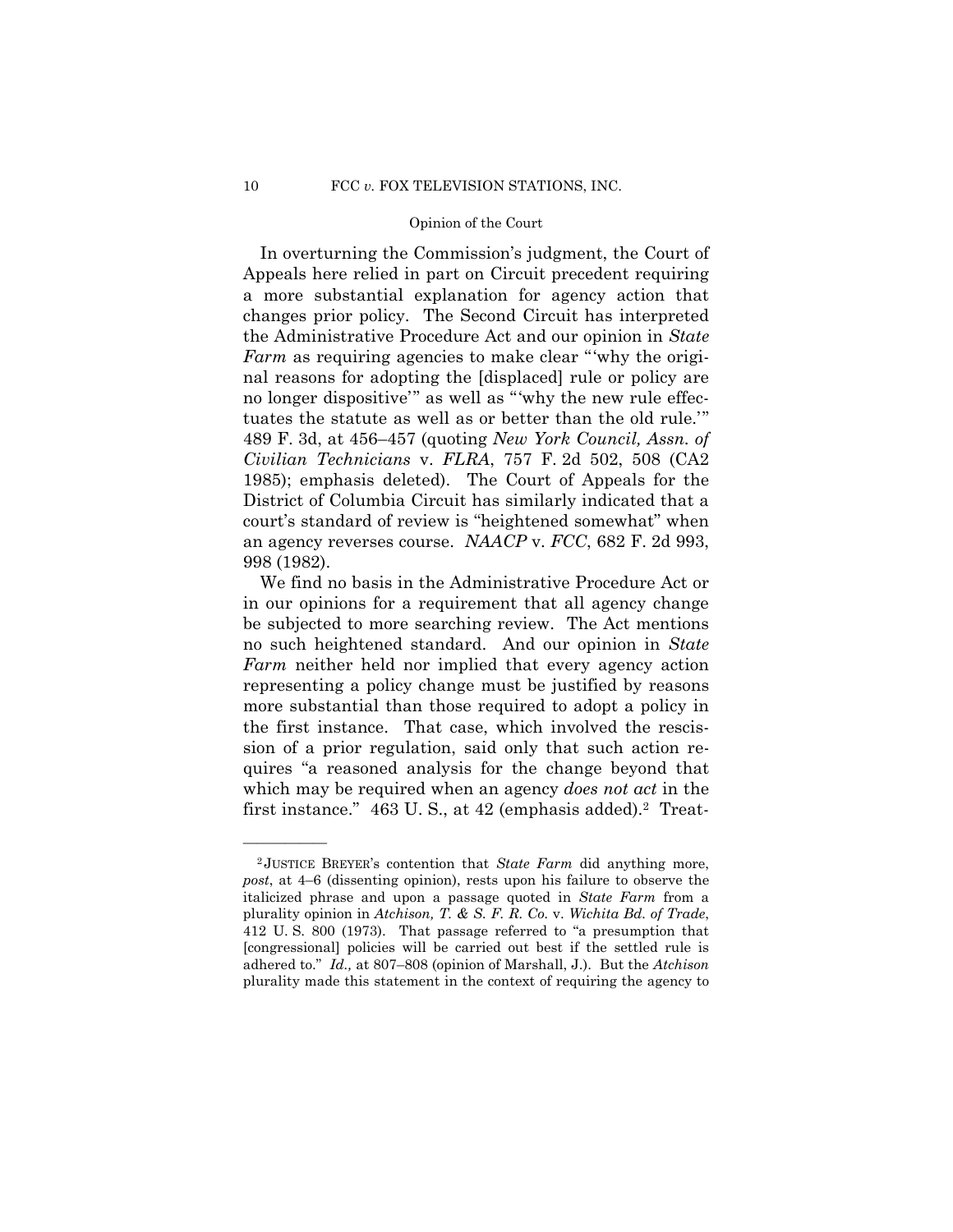ing failures to act and rescissions of prior action differently for purposes of the standard of review makes good sense, and has basis in the text of the statute, which likewise treats the two separately. It instructs a reviewing court to "compel agency action unlawfully withheld or unreasonably delayed," 5 U. S. C. §706(1), and to "hold unlawful and set aside agency action, findings, and conclusions found to be [among other things] . . . arbitrary [or] capricious,"  $\sqrt{706(2)}$ (A). The statute makes no distinction, however, between initial agency action and subsequent agency action undoing or revising that action.

To be sure, the requirement that an agency provide reasoned explanation for its action would ordinarily demand that it display awareness that it *is* changing position. An agency may not, for example, depart from a prior policy *sub silentio* or simply disregard rules that are still on the books. See *United States* v. *Nixon*, 418 U. S. 683, 696 (1974). And of course the agency must show that there are good reasons for the new policy. But it need not demonstrate to a court's satisfaction that the reasons for the new policy are *better* than the reasons for the old one; it suffices that the new policy is permissible under the statute, that there are good reasons for it, and that the agency *believes* it to be better, which the conscious change of course adequately indicates. This means that the agency need not always provide a more detailed justification than what would suffice for a new policy created on a blank slate. Sometimes it must—when, for example, its new policy rests upon factual findings that contradict those which underlay its prior policy; or when its prior

provide *some* explanation for a change, "so that the reviewing court may understand the basis of the agency's action and so may judge the consistency of that action with the agency's mandate," *id.,* at 808. The opinion did not assert the authority of a court to demand explanation sufficient to enable it to weigh (by its own lights) the merits of the agency's change. Nor did our opinion in *State Farm*.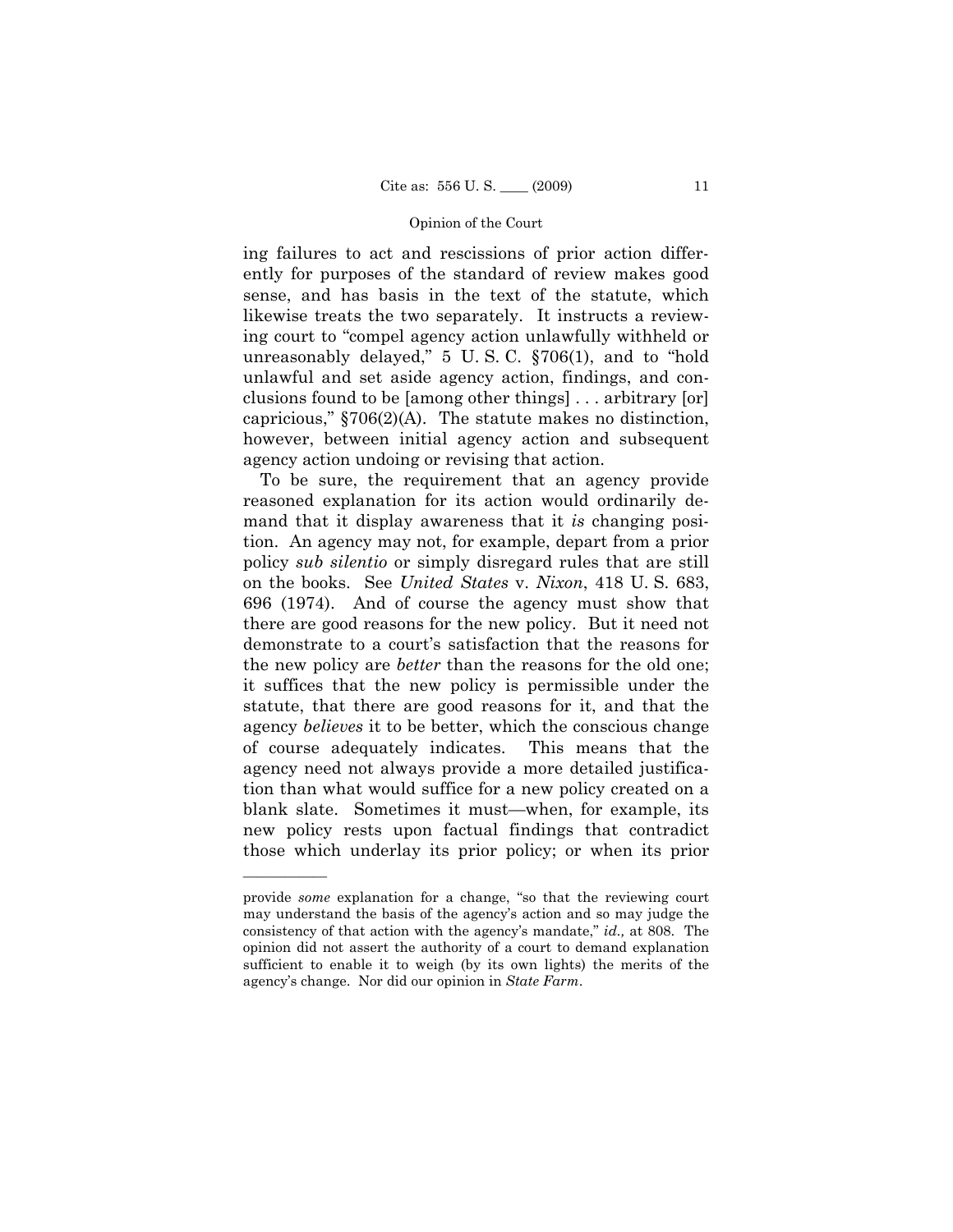policy has engendered serious reliance interests that must be taken into account. *Smiley* v. *Citibank (South Dakota), N. A.*, 517 U. S. 735, 742 (1996). It would be arbitrary or capricious to ignore such matters. In such cases it is not that further justification is demanded by the mere fact of policy change; but that a reasoned explanation is needed for disregarding facts and circumstances that underlay or were engendered by the prior policy.

In this appeal from the Second Circuit's setting aside of Commission action for failure to comply with a procedural requirement of the Administrative Procedure Act, the broadcasters' arguments have repeatedly referred to the First Amendment. If they mean to invite us to apply a more stringent arbitrary-and-capricious review to agency actions that implicate constitutional liberties, we reject the invitation. The so-called canon of constitutional avoidance is an interpretive tool, counseling that ambiguous statutory language be construed to avoid serious constitutional doubts. See *Edward J. DeBartolo Corp.* v. *Florida Gulf Coast Building & Constr. Trades Council*, 485 U. S. 568, 575 (1988). We know of no precedent for applying it to limit the scope of authorized executive action. In the same section authorizing courts to set aside "arbitrary [or] capricious" agency action, the Administrative Procedure Act separately provides for setting aside agency action that is "unlawful,"  $5 \text{ U.S. C. }$   $\S706(2)(\text{A})$ , which of course includes unconstitutional action. We think that is the only context in which constitutionality bears upon judicial review of authorized agency action. If the Commission's action here was not arbitrary or capricious in the ordinary sense, it satisfies the Administrative Procedure Act's "arbitrary [or] capricious" standard; its lawfulness under the Constitution is a separate question to be addressed in a constitutional challenge.3

<sup>3</sup> JUSTICE BREYER claims that "[t]he Court has often applied [the doc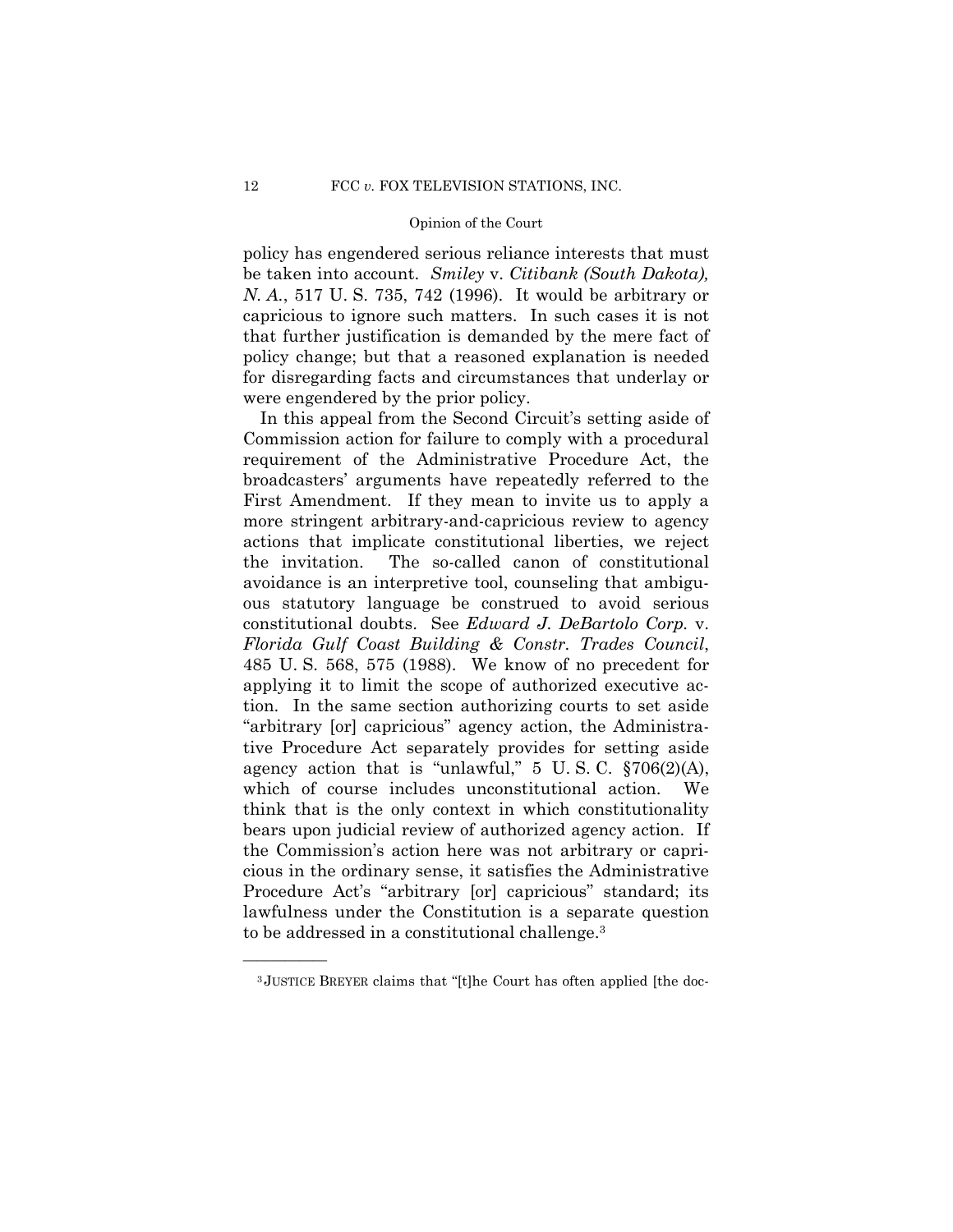## B. Application to This Case

Judged under the above described standards, the Commission's new enforcement policy and its order finding the broadcasts actionably indecent were neither arbitrary nor capricious. First, the Commission forthrightly acknowledged that its recent actions have broken new ground, taking account of inconsistent "prior Commission and staff action" and explicitly disavowing them as "no longer good law." *Golden Globes Order,* 19 FCC Rcd., at 4980, ¶12. To be sure, the (superfluous) explanation in its *Remand Order* of why the Cher broadcast would even have violated its earlier policy may not be entirely convincing. But that unnecessary detour is irrelevant. There is no doubt that the Commission knew it was making a change. That is why it declined to assess penalties; and it relied on the *Golden Globes Order* as removing any lingering doubt. *Remand Order*, 21 FCC Rcd., at 13308, ¶23, 13325, ¶61.

Moreover, the agency's reasons for expanding the scope of its enforcement activity were entirely rational. It was certainly reasonable to determine that it made no sense to

trine of constitutional avoidance] where an agency's regulation relies on a plausible but constitutionally suspect interpretation of a statute." *Post*, at 21. The cases he cites, however, set aside an agency regulation because, applying the doctrine of constitutional avoidance to the ambiguous statute under which the agency acted, *the Court* found the agency's interpretation of the statute erroneous. See *Solid Waste Agency of Northern Cook Cty.* v. *Army Corps of Engineers*, 531 U. S. 159, 174 (2001); *NLRB* v. *Catholic Bishop of Chicago*, 440 U. S. 490, 507 (1979). But JUSTICE BREYER does not urge that *we* issue such a holding, evidently agreeing that we should limit our review to what the Court of Appeals decided, see Part IV, *infra*—which included only the adequacy of the Commission's rulemaking procedure, and not the statutory question. Rather, JUSTICE BREYER seeks a "remand [that] would do no more than ask the agency to reconsider its policy decision in light of" constitutional concerns. *Post*, at 21. That strange and novel disposition would be entirely unrelated to the doctrine of constitutional avoidance, and would better be termed the doctrine of judicial armtwisting or appellate review by the wagged finger.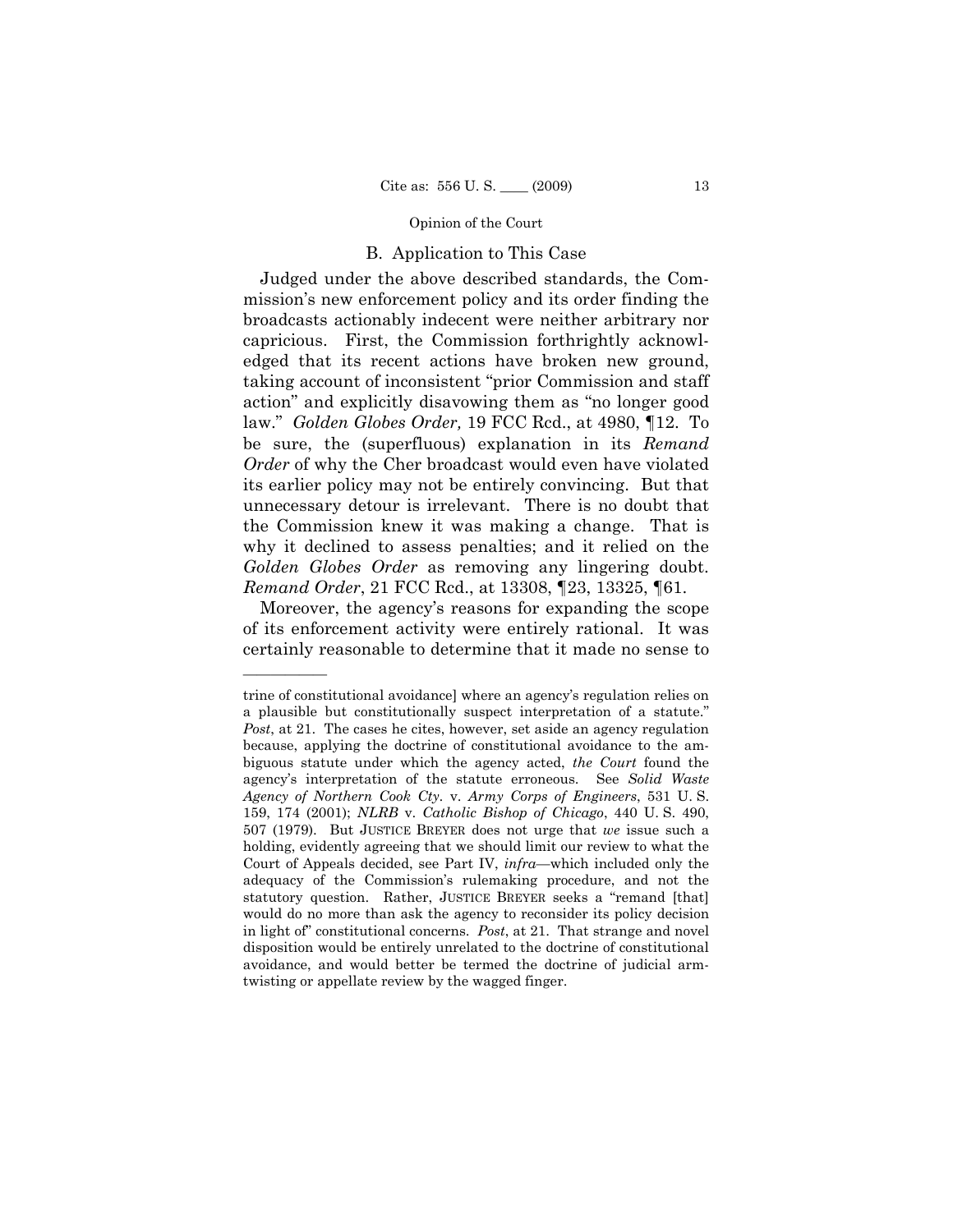distinguish between literal and nonliteral uses of offensive words, requiring repetitive use to render only the latter indecent. As the Commission said with regard to expletive use of the F-Word, "the word's power to insult and offend derives from its sexual meaning." *Id.*, at 13323, ¶58. And the Commission's decision to look at the patent offensiveness of even isolated uses of sexual and excretory words fits with the context-based approach we sanctioned in *Pacifica*, 438 U. S., at 750. Even isolated utterances can be made in "pander[ing,] . . . vulgar and shocking" manners, *Remand Order*, 21 FCC Rcd., at 13305, ¶17, and can constitute harmful "'first blow[s]'" to children, *id.*, at 13309, ¶25. It is surely rational (if not inescapable) to believe that a safe harbor for single words would "likely lead to more widespread use of the offensive language, *Golden Globes Order, supra,* at 4979, ¶9.

When confronting other requests for *per se* rules governing its enforcement of the indecency prohibition, the Commission has declined to create safe harbors for particular types of broadcasts. See *In re Pacifica Foundation, Inc.*, 2 FCC Rcd., at 2699, ¶12 (repudiating the view that the Commission's enforcement power was limited to "deliberate, repetitive use of the seven words actually contained in the George Carlin monologue"); *In re Infinity Broadcasting Corp. of Pa.*, 3 FCC Rcd., at 932, ¶17 ("reject[ing] an approach that would hold that if a work has merit, it is *per se* not indecent"). The Commission could rationally decide it needed to step away from its old regime where nonrepetitive use of an expletive was *per se* nonactionable because that was "at odds with the Commission's overall enforcement policy." *Remand Order*, *supra,* at 13308, ¶23.

The fact that technological advances have made it easier for broadcasters to bleep out offending words further supports the Commission's stepped-up enforcement policy. *Golden Globes Order, supra,* at 4980, ¶11. And the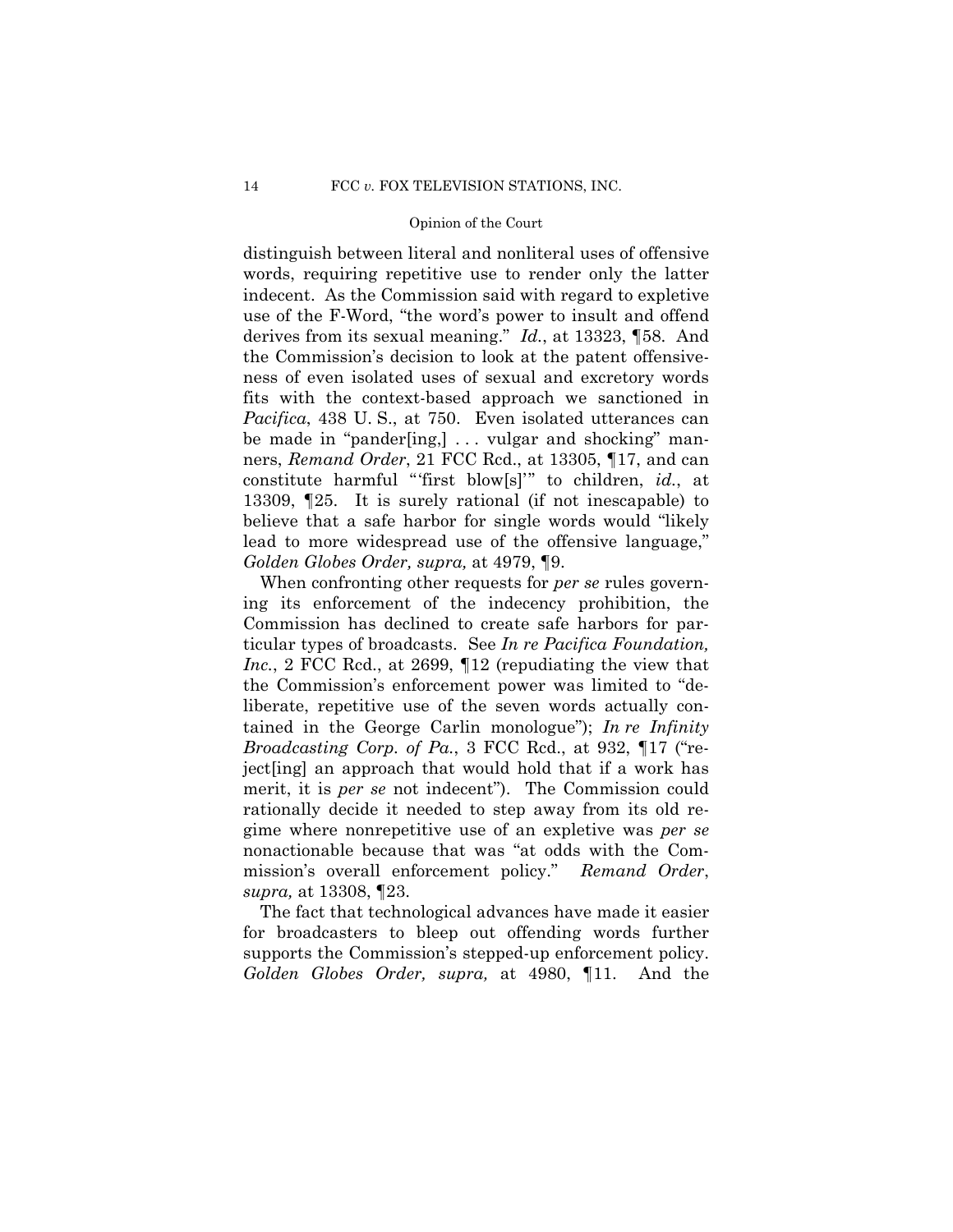agency's decision not to impose any forfeiture or other sanction precludes any argument that it is arbitrarily punishing parties without notice of the potential consequences of their action.

# C. The Court of Appeals' Reasoning

The Court of Appeals found the Commission's action arbitrary and capricious on three grounds. First, the court criticized the Commission for failing to explain why it had not previously banned fleeting expletives as "harmful 'first blow[s].'" 489 F. 3d, at 458. In the majority's view, without "evidence that suggests a fleeting expletive is harmful [and] ... serious enough to warrant government regulation," the agency could not regulate more broadly. *Id.,* at 461. As explained above, the fact that an agency had a prior stance does not alone prevent it from changing its view or create a higher hurdle for doing so. And it is not the Commission, but Congress that has proscribed "any . . . indecent . . . language." 18 U. S. C. §1464.

There are some propositions for which scant empirical evidence can be marshaled, and the harmful effect of broadcast profanity on children is one of them. One cannot demand a multiyear controlled study, in which some children are intentionally exposed to indecent broadcasts (and insulated from all other indecency), and others are shielded from all indecency. It is one thing to set aside agency action under the Administrative Procedure Act because of failure to adduce empirical data that can readily be obtained. See, *e.g., State Farm*, 463 U. S., at 46–56 (addressing the costs and benefits of mandatory passive restraints for automobiles). It is something else to insist upon obtaining the unobtainable. Here it suffices to know that children mimic the behavior they observe—or at least the behavior that is presented to them as normal and appropriate. Programming replete with one-word indecent expletives will tend to produce children who use (at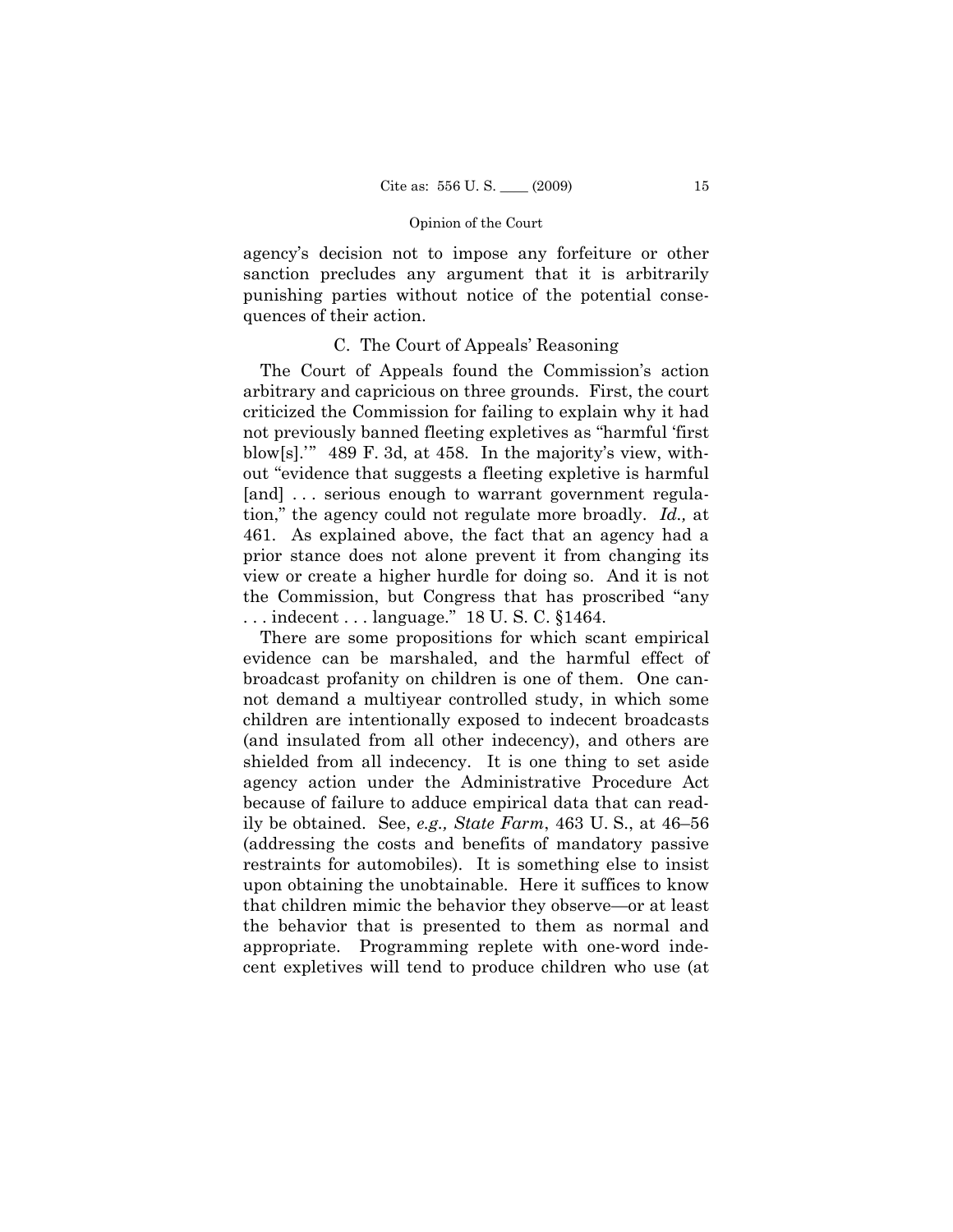least) one-word indecent expletives. Congress has made the determination that indecent material is harmful to children, and has left enforcement of the ban to the Commission. If enforcement had to be supported by empirical data, the ban would effectively be a nullity.

The Commission had adduced no quantifiable measure of the harm caused by the language in *Pacifica*, and we nonetheless held that the "government's interest in the 'well-being of its youth' . . . justified the regulation of otherwise protected expression." 438 U. S., at 749 (quoting *Ginsberg* v. *New York*, 390 U. S. 629, 640, 639 (1968)). If the Constitution itself demands of agencies no more scientifically certain criteria to comply with the First Amendment, neither does the Administrative Procedure Act to comply with the requirement of reasoned decisionmaking.

The court's second objection is that fidelity to the agency's "first blow" theory of harm would require a categorical ban on *all* broadcasts of expletives; the Commission's failure to go to this extreme thus undermined the coherence of its rationale. 489 F. 3d, at 458–459. This objection, however, is not responsive to the Commission's actual policy under review—the decision to include patently offensive fleeting expletives within the definition of indecency. The Commission's prior enforcement practice, unchallenged here, already drew distinctions between the offensiveness of particular words based upon the context in which they appeared. Any complaint about the Commission's failure to ban only some fleeting expletives is better directed at the agency's context-based system generally rather than its inclusion of isolated expletives.

More fundamentally, however, the agency's decision to consider the patent offensiveness of isolated expletives on a case-by-case basis is not arbitrary or capricious. "Even a prime-time recitation of Geoffrey Chaucer's Miller's Tale," we have explained, "would not be likely to command the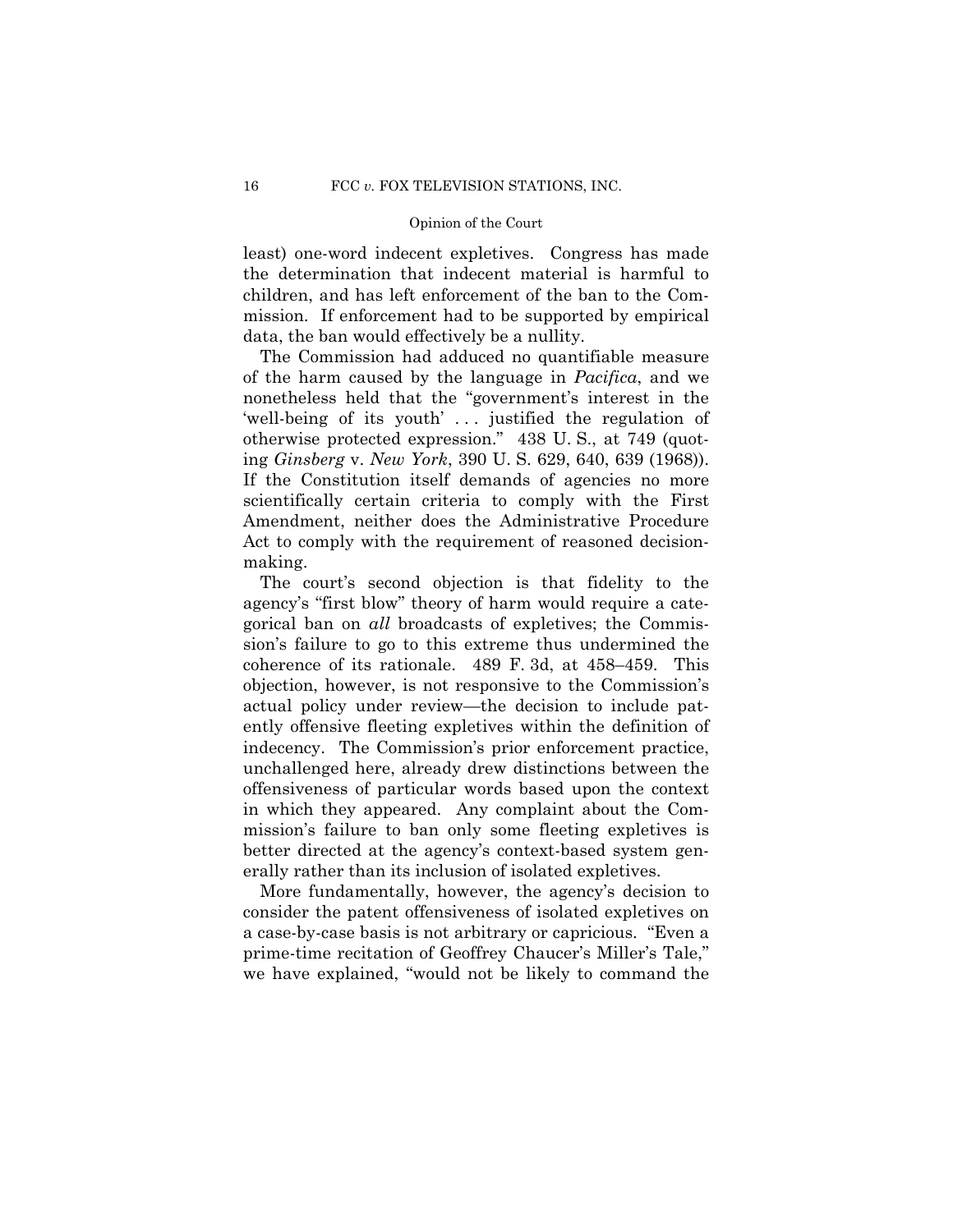attention of many children who are both old enough to understand and young enough to be adversely affected." *Pacifica*, *supra*, at 750, n. 29. The same rationale could support the Commission's finding that a broadcast of the film Saving Private Ryan was not indecent—a finding to which the broadcasters point as supposed evidence of the Commission's inconsistency. The frightening suspense and the graphic violence in the movie could well dissuade the most vulnerable from watching and would put parents on notice of potentially objectionable material. See *In re Complaints Against Various Television Licensees Regarding Their Broadcast on Nov. 11, 2004 of the ABC Television Network's Presentation of the Film "Saving Private Ryan,"* 20 FCC Rcd. 4507, 4513, ¶15 (2005) (noting that the broadcast was not "intended as family entertainment"). The agency's decision to retain some discretion does not render arbitrary or capricious its regulation of the deliberate and shocking uses of offensive language at the award shows under review—shows that were expected to (and did) draw the attention of millions of children.

Finally, the Court of Appeals found unconvincing the agency's prediction (without any evidence) that a *per se* exemption for fleeting expletives would lead to increased use of expletives one at a time. 489 F. 3d, at 460. But even in the absence of evidence, the agency's predictive judgment (which merits deference) makes entire sense. To predict that complete immunity for fleeting expletives, ardently desired by broadcasters, will lead to a substantial increase in fleeting expletives seems to us an exercise in logic rather than clairvoyance. The Court of Appeals was perhaps correct that the Commission's prior policy had not yet caused broadcasters to "barrag[e] the airwaves with expletives," *ibid.* That may have been because its prior permissive policy had been confirmed (save in dicta) only at the staff level. In any event, as the *Golden Globes* order demonstrated, it did produce more expletives than the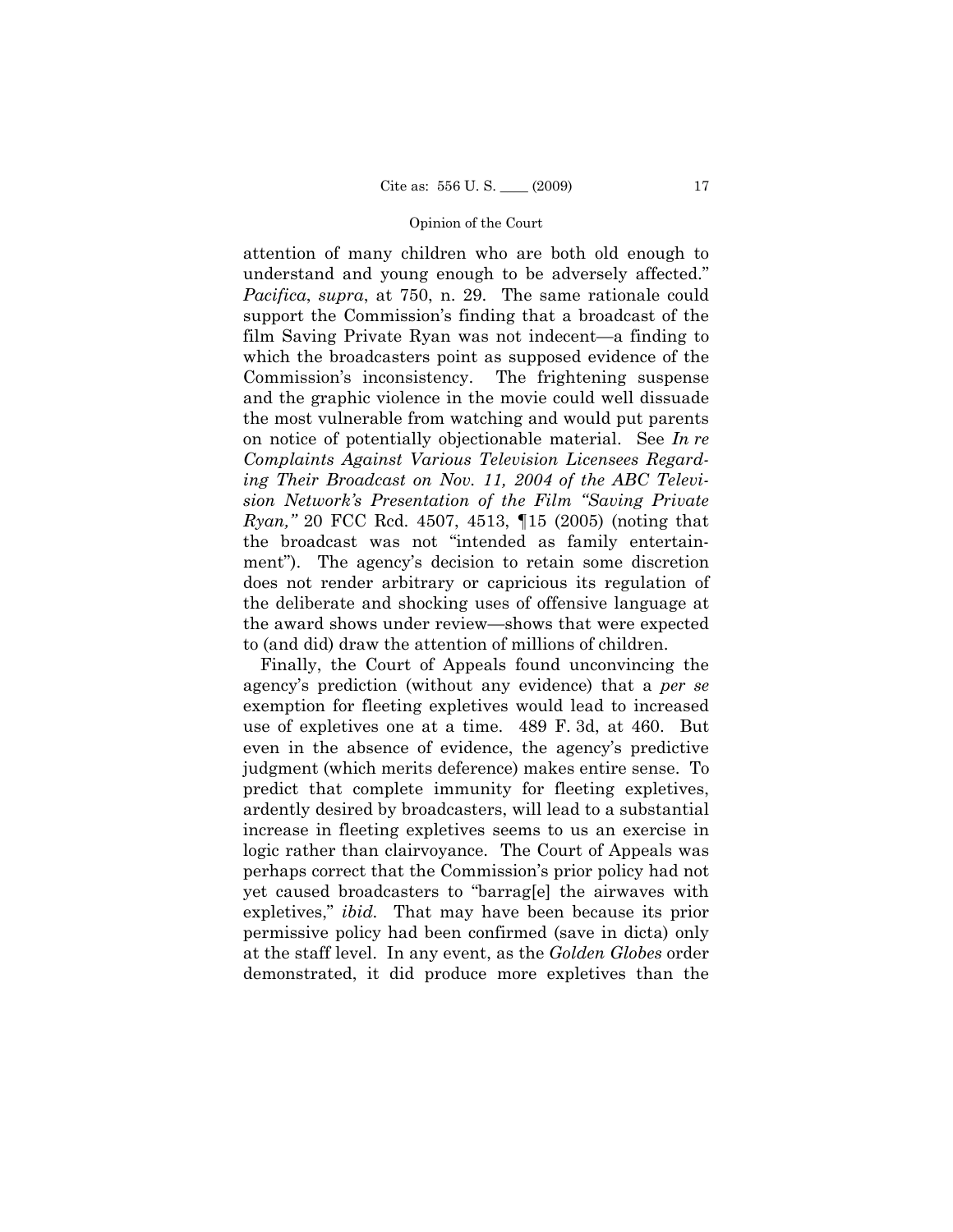Commission (which has the first call in this matter) deemed in conformity with the statute.

### D. Respondents' Arguments

Respondents press some arguments that the court did not adopt. They claim that the Commission failed to acknowledge its change in enforcement policy. That contention is not tenable in light of the *Golden Globes Order*'s specific declaration that its prior rulings were no longer good law, 19 FCC Rcd., at 4980, ¶12, and the *Remand Order*'s disavowal of those staff rulings and Commission dicta as "seriously flawed," 21 FCC Rcd., at 13308, ¶23. The broadcasters also try to recharacterize the nature of the Commission's shift, contending that the old policy was not actually a *per se* rule against liability for isolated expletives and that the new policy is a presumption of indecency for certain words. This description of the prior agency policy conflicts with the broadcasters' own prior position in this case. See, *e.g.*, Brief in Opposition for Respondent Fox Television Stations, Inc., et al. 4 ("For almost 30 years following Pacifica, the FCC did not consider fleeting, isolated or inadvertent expletives to be indecent"). And we find no basis for the contention that the Commission has now adopted a presumption of indecency; its repeated reliance on context refutes this claim.

The broadcasters also make much of the fact that the Commission has gone beyond the scope of authority approved in *Pacifica*, which it once regarded as the farthest extent of its power. But we have never held that *Pacifica*  represented the outer limits of permissible regulation, so that fleeting expletives *may not* be forbidden. To the contrary, we explicitly left for another day whether "an occasional expletive" in "a telecast of an Elizabethan comedy" could be prohibited. 438 U. S., at 748. By using the narrowness of *Pacifica*'s holding to require empirical evidence of harm before the Commission regulates more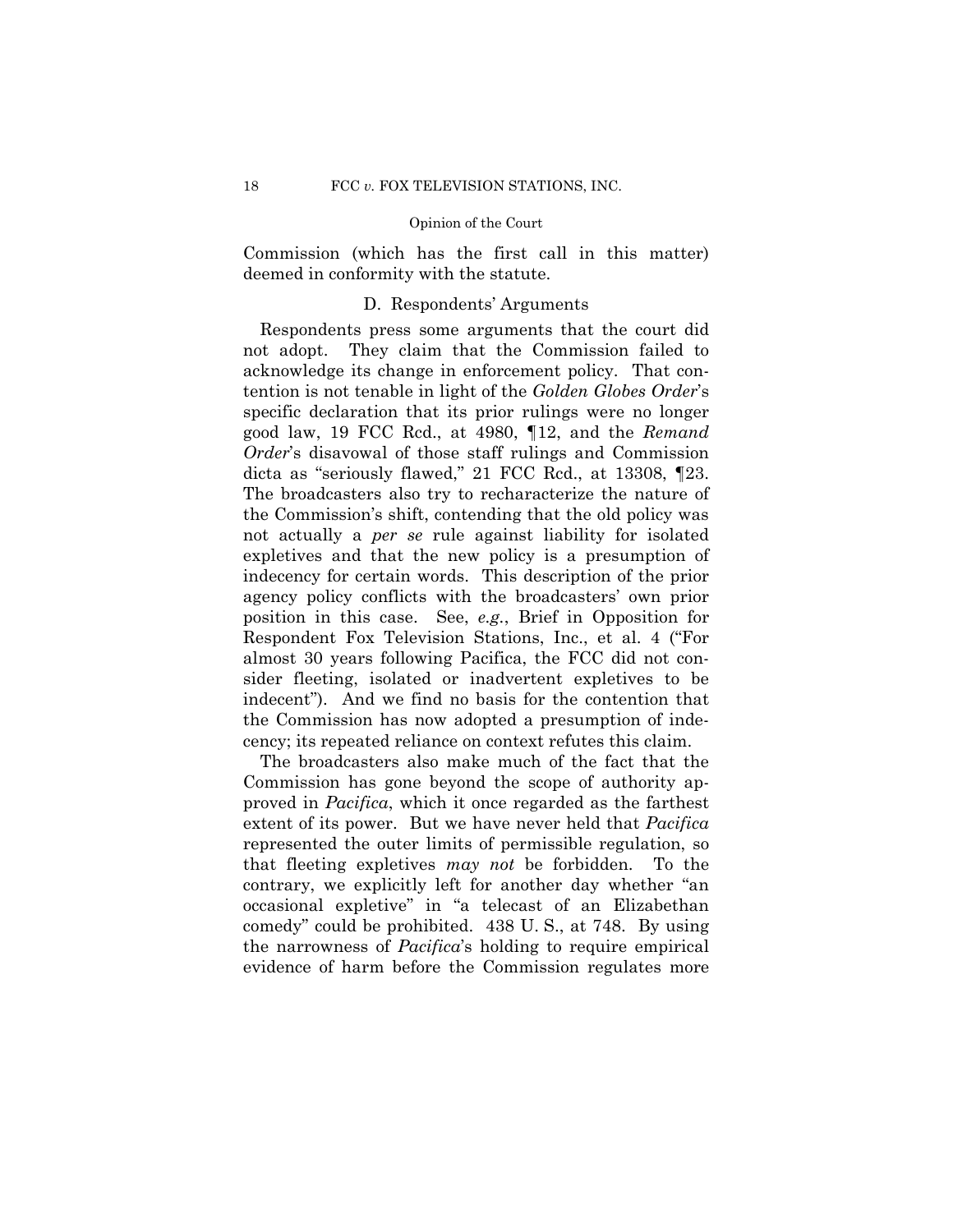broadly, the broadcasters attempt to turn the sword of *Pacifica*, which allowed *some* regulation of broadcast indecency, into an administrative-law shield preventing any regulation beyond what *Pacifica* sanctioned. Nothing prohibits federal agencies from moving in an incremental manner. Cf. *National Cable & Telecommunications Assn.*  v. *Brand X Internet Services*, 545 U. S. 967, 1002 (2005).

Finally, the broadcasters claim that the Commission's repeated appeal to "context" is simply a smokescreen for a standardless regime of unbridled discretion. But we have previously approved Commission regulation based "on a nuisance rationale under which context is all-important," *Pacifica*, *supra,* at 750, and we find no basis in the Administrative Procedure Act for mandating anything different.

# E. The Dissents' Arguments

JUSTICE BREYER purports to "begin with applicable law," *post*, at 1, but in fact begins by stacking the deck. He claims that the FCC's status as an "independent" agency sheltered from political oversight requires courts to be "all the more" vigilant in ensuring "that major policy decisions be based upon articulable reasons." *Post*, at 1, 2. Not so. The independent agencies are sheltered not from politics but from the President, and it has often been observed that their freedom from presidential oversight (and protection) has simply been replaced by increased subservience to congressional direction. See, *e.g.*, *In re Sealed Case*, 838 F. 2d 476, 507–508 (CADC) (Silberman, J.), rev'd *sub nom. Morrison* v. *Olson*, 487 U. S. 654 (1988); Kagan, Presidential Administration, 114 Harv. L. Rev. 2245, 2271, n. 93 (2001); Calabresi & Prakash, The President's Power to Execute the Laws, 104 Yale L. J. 541, 583 (1994); Easterbrook, The State of Madison's Vision of the State: A Public Choice Perspective, 107 Harv. L. Rev. 1328, 1341 (1994). Indeed, the precise policy change at issue here was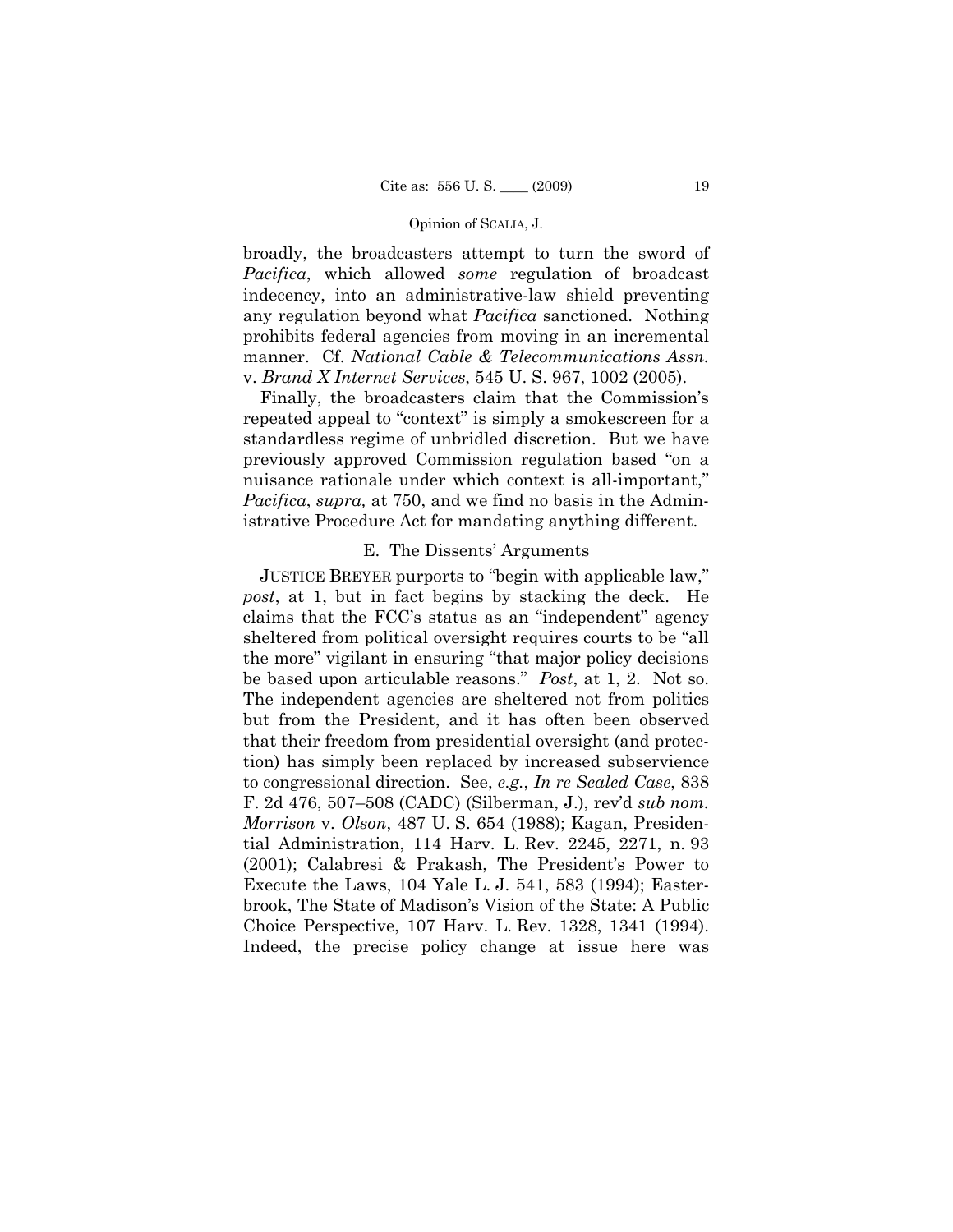spurred by significant political pressure from Congress.<sup>4</sup>

The FCC adopted the change that is the subject of this litigation on March 3, 2004, about three weeks after this second hearing. See *Golden Globes Order*, 19 FCC Rcd. 4975.

<sup>4</sup>A Subcommittee of the FCC's House oversight Committee held hearings on the FCC's broadcast indecency enforcement on January 28, 2004. "Can You Say That on TV?": An Examination of the FCC's Enforcement with respect to Broadcast Indecency, Hearing before the Subcommittee on Telecommunications and the Internet of the House Committee on Energy and Commerce, 108th Cong., 2d Sess. Members of the Subcommittee specifically "called on the full Commission to reverse [the staff ruling in the *Golden Globes* case]" because they perceived a "feeling amongst many Americans that some broadcasters are engaged in a race to the bottom, pushing the decency envelope to distinguish themselves in the increasingly crowded entertainment field." *Id.*, at 2 (statement of Rep. Upton); see also, *e.g.*, *id.*, at 17 (statement of Rep. Terry), 19 (statement of Rep. Pitts). They repeatedly expressed disapproval of the FCC's enforcement policies, see, *e.g.*, *id.*, at 3 (statement of Rep. Upton) ("At some point we have to ask the FCC: How much is enough? When will it revoke a license?"); *id.,* at 4 (statement of Rep. Markey) ("Today's hearing will allow us to explore the FCC's lackluster enforcement record with respect to these violations").

About two weeks later, on February 11, 2004, the same Subcommittee held hearings on a bill increasing the fines for indecency violations. Hearings on H. R 3717 before the Subcommittee on Telecommunications and the Internet of the House Committee on Energy and Commerce, 108th Cong., 2d Sess. All five Commissioners were present and were grilled about enforcement shortcomings. See, *e.g.*, *id.*, at 124 (statement of Rep. Terry) ("Chairman Powell, . . . it seems like common sense that if we had . . . more frequent enforcement instead of a few examples of fines . . . that would be a deterrent in itself"); *id.,* at 7 (statement of Rep. Dingell) ("I see that apparently . . . there is no enforcement of regulations at the FCC"). Certain statements, moreover, indicate that the political pressure applied by Congress had its desired effect. See *ibid.* ("I think our committee's work has gotten the attention of FCC Chairman Powell and the Bush Administration. And I'm happy to see the FCC now being brought to a state of apparent alert on these matters"); see also *id.,* at 124 (statement of Michael Copps, FCC Commissioner) (noting "positive" change in other Commissioners' willingness to step up enforcement in light of proposed congressional action). A version of the bill ultimately became law as the Broadcast Decency Enforcement Act of 2005, 120 Stat. 491.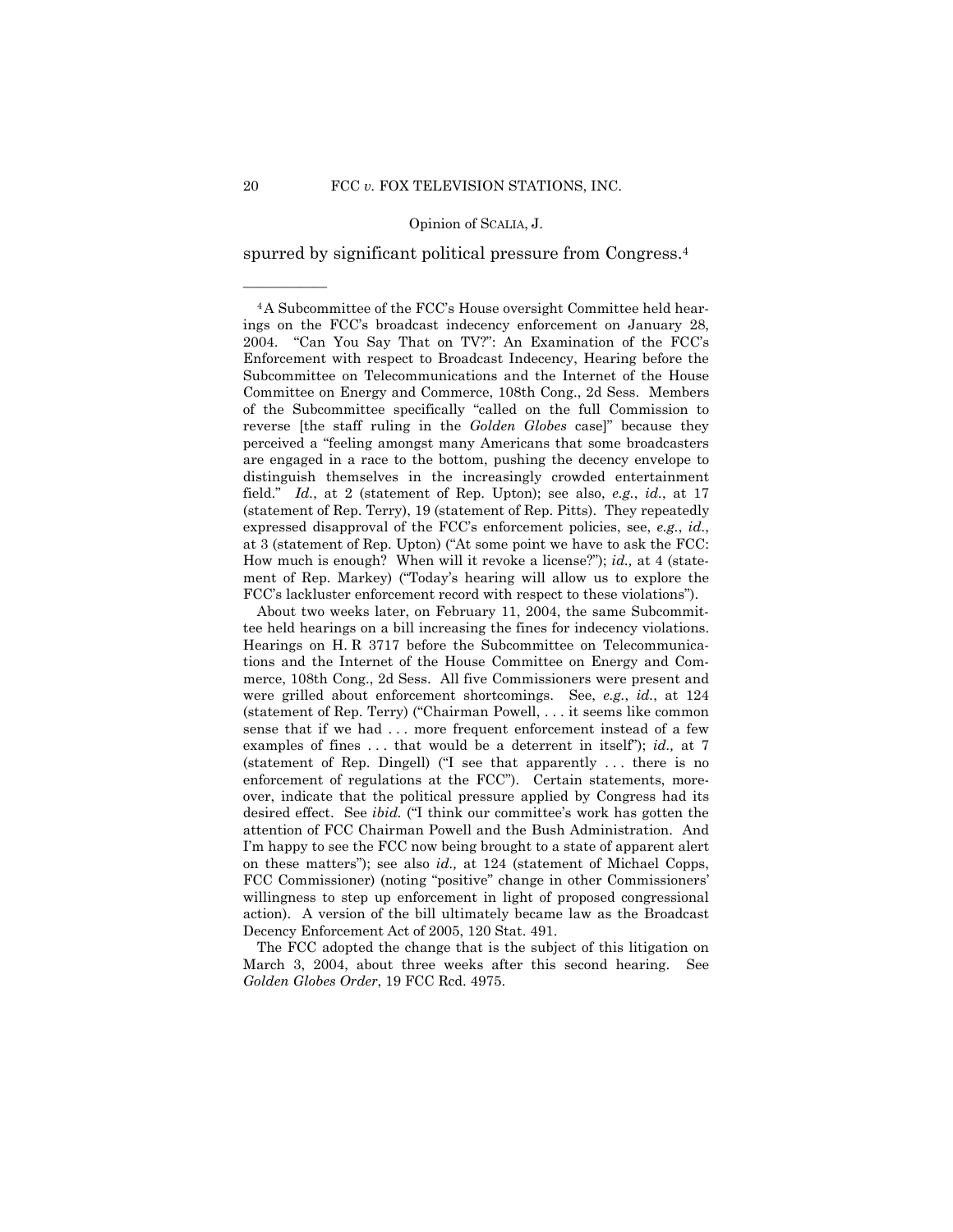JUSTICE STEVENS apparently recognizes this political control by Congress, and indeed sees it as the manifestation of a principal-agency relationship. In his judgment, the FCC is "better viewed as an agent of Congress" than as part of the Executive. *Post,* at 3 (dissenting opinion). He nonetheless argues that this is a good reason for requiring the FCC to explain "why its prior policy is no longer sound before allowing it to change course." *Post,* at 4. Leaving aside the unconstitutionality of a scheme giving the power to enforce laws to agents of Congress, see *Bowsher* v. *Synar*, 478 U. S. 714, 726 (1986), it seems to us that JUSTICE STEVENS' conclusion does not follow from his premise. If the FCC is indeed an agent of Congress, it would seem an adequate explanation of its change of position that Congress made clear its wishes for stricter enforcement, see n. 4, *supra.*5 The Administrative Procedure Act, after all, does not apply to Congress and its agencies.6

<sup>5</sup> JUSTICE STEVENS accuses us of equating statements made in a congressional hearing with the intent of Congress. *Post*, at 4, n. 3. In this opinion, we do not. The intent of the full Congress (or at least a majority of each House) is thought relevant to the interpretation of statutes, since they must be passed by the entire Congress. See U. S. Const., Art. I, §7. It is quite irrelevant, however, to the extrastatutory influence Congress exerts over agencies of the Executive Branch, which is exerted by the congressional committees responsible for oversight and appropriations with respect to the relevant agency. That is a major reason why committee assignments are important, and committee chairmanships powerful. Surely JUSTICE STEVENS knows this. 6The Administrative Procedure Act defines "agency" to mean "each

authority of the Government of the United States," 5 U. S. C. §551(1), but specifically excludes "the Congress," §551(1)(A). The Court of Appeals for the District of Columbia Circuit has "interpreted [this] exemption for 'the Congress' to mean the entire *legislative* branch," *Washington Legal Foundation* v. *United States Sentencing Comm'n*, 17 F. 3d 1446, 1449 (1994); see also *Ethnic Employees of Library of Congress* v. *Boorstin*, 751 F. 2d 1405, 1416, n. 15 (CADC 1985) (holding that the Library of Congress is not an "agency" under the Act).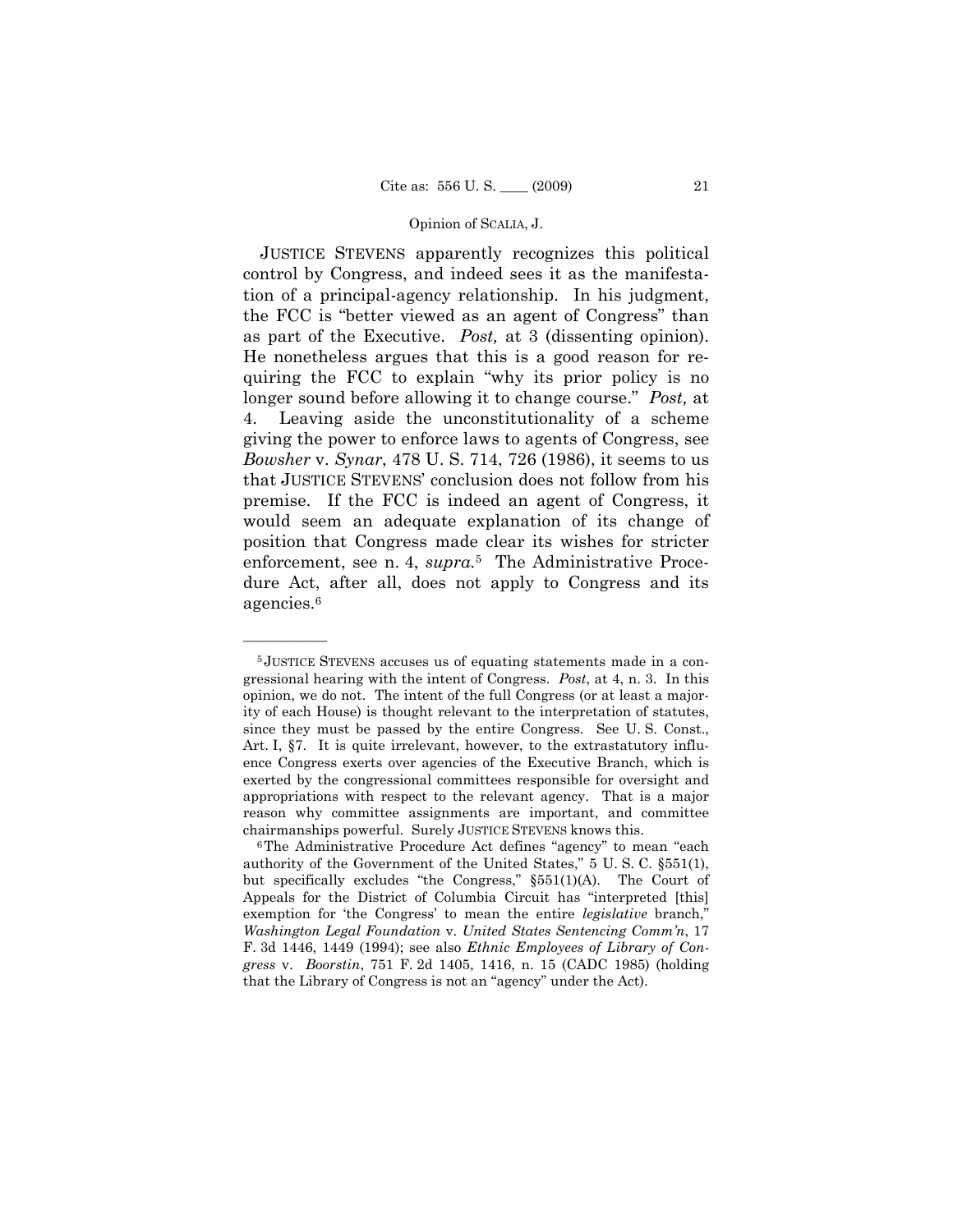Regardless, it is assuredly not "applicable law" that rulemaking by independent regulatory agencies is subject to heightened scrutiny. The Administrative Procedure Act, which provides judicial review, makes no distinction between independent and other agencies, neither in its definition of agency,  $5 \text{ U.S. C. }$   $\S701(b)(1)$ , nor in the standards for reviewing agency action, §706. Nor does any case of ours express or reflect the "heightened scrutiny" JUSTICE BREYER and JUSTICE STEVENS would impose. Indeed, it is hard to imagine any closer scrutiny than that we have given to the Environmental Protection Agency, which is not an independent agency. See *Massachusetts* v. *EPA*, 549 U. S. 497, 533–535 (2007); *Whitman* v. *American Trucking Assns., Inc.*, 531 U. S. 457, 481–486 (2001). There is no reason to magnify the separation-of-powers dilemma posed by the Headless Fourth Branch, see *Freytag* v. *Commissioner*, 501 U. S. 868, 921 (1991) (SCALIA, J., concurring in part and concurring in judgment), by letting Article III judges—like jackals stealing the lion's kill expropriate some of the power that Congress has wrested from the unitary Executive.

JUSTICE BREYER and JUSTICE STEVENS rely upon two supposed omissions in the FCC's analysis that they believe preclude a finding that the agency did not act arbitrarily. Neither of these omissions could undermine the coherence of the rationale the agency gave, but the dissenters' evaluation of each is flawed in its own right.

First, both claim that the Commission failed adequately to explain its consideration of the constitutional issues inherent in its regulation, *post*, at 7–11 (opinion of BREYER, J.); *post,* at 4–7 (opinion of STEVENS, J.). We are unaware that we have ever before reversed an executive agency, not for violating our cases, but for failure to discuss them adequately. But leave that aside. According to JUSTICE BREYER, the agency said "next to nothing about the relation between the change it made in its prior 'fleet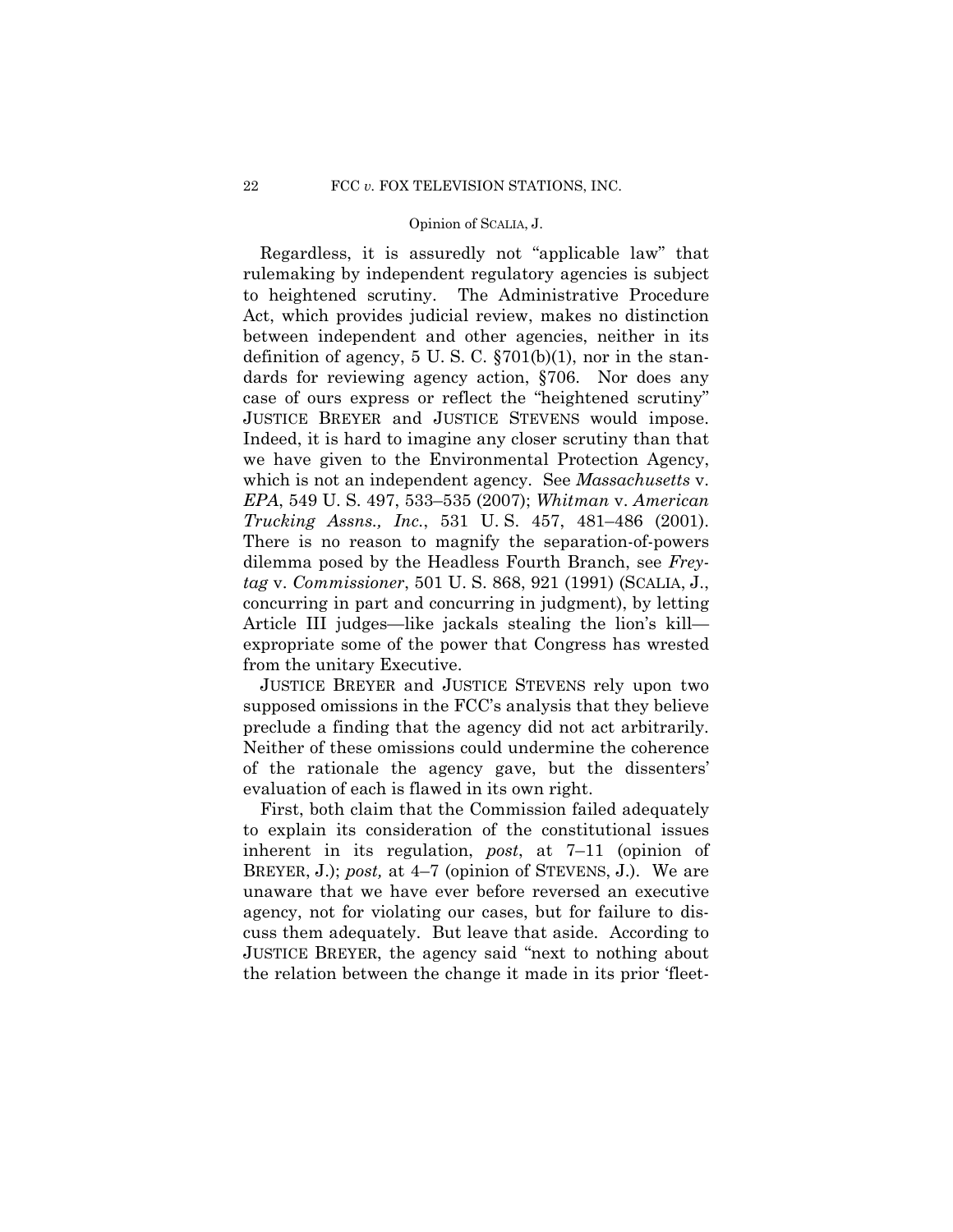ing expletive' policy and the First-Amendment-related need to avoid 'censorship,'" *post*, at 7–8. The *Remand Order* does, however, devote four full pages of small-type, single-spaced text (over 1,300 words not counting the footnotes) to explaining why the Commission believes that its indecency-enforcement regime (which includes its change in policy) is consistent with the First Amendment—and therefore not censorship as the term is understood. More specifically, JUSTICE BREYER faults the FCC for "not explain[ing] why the agency changed its mind about the line that *Pacifica* draws or its policy's relation to that line," *post*, at 10. But in fact (and as the Commission explained) this Court's holding in *Pacifica,* 438 U. S. 726, drew no constitutional line; to the contrary, it expressly declined to express any view on the constitutionality of prohibiting isolated indecency. JUSTICE BREYER and JUSTICE STEVENS evidently believe that when an agency has obtained this Court's determination that a less restrictive rule is constitutional, its successors acquire some special burden to explain why a more restrictive rule is not *un*constitutional. We know of no such principle.7

Second, JUSTICE BREYER looks over the vast field of

<sup>7</sup> JUSTICE STEVENS criticizes us for "assuming that *Pacifica* endorsed" the enforcement at issue here. *Post*, at 4. We do nothing of the sort. We rely on the fact that certain aspects of the agency's decision mirror the context-based approach *Pacifica* approved, *supra*, at 14, but that goes to our holding on administrative law, and says nothing about constitutionality*.* JUSTICE STEVENS also argues that heightened deference should be due the FCC's prior policy because the "FCC's initial views . . . reflect the views of the Congress that delegated the Commission authority to flesh out details not fully defined in the enacting statute." *Post,* at 3. We do not believe that the dead hand of a departed Congressional oversight Committee should constrain the discretion that the text of a statute confers—but the point is in any event irrelevant in this appeal, which concerns not whether the agency has exceeded its statutory mandate but whether the reasons for its actions are adequate.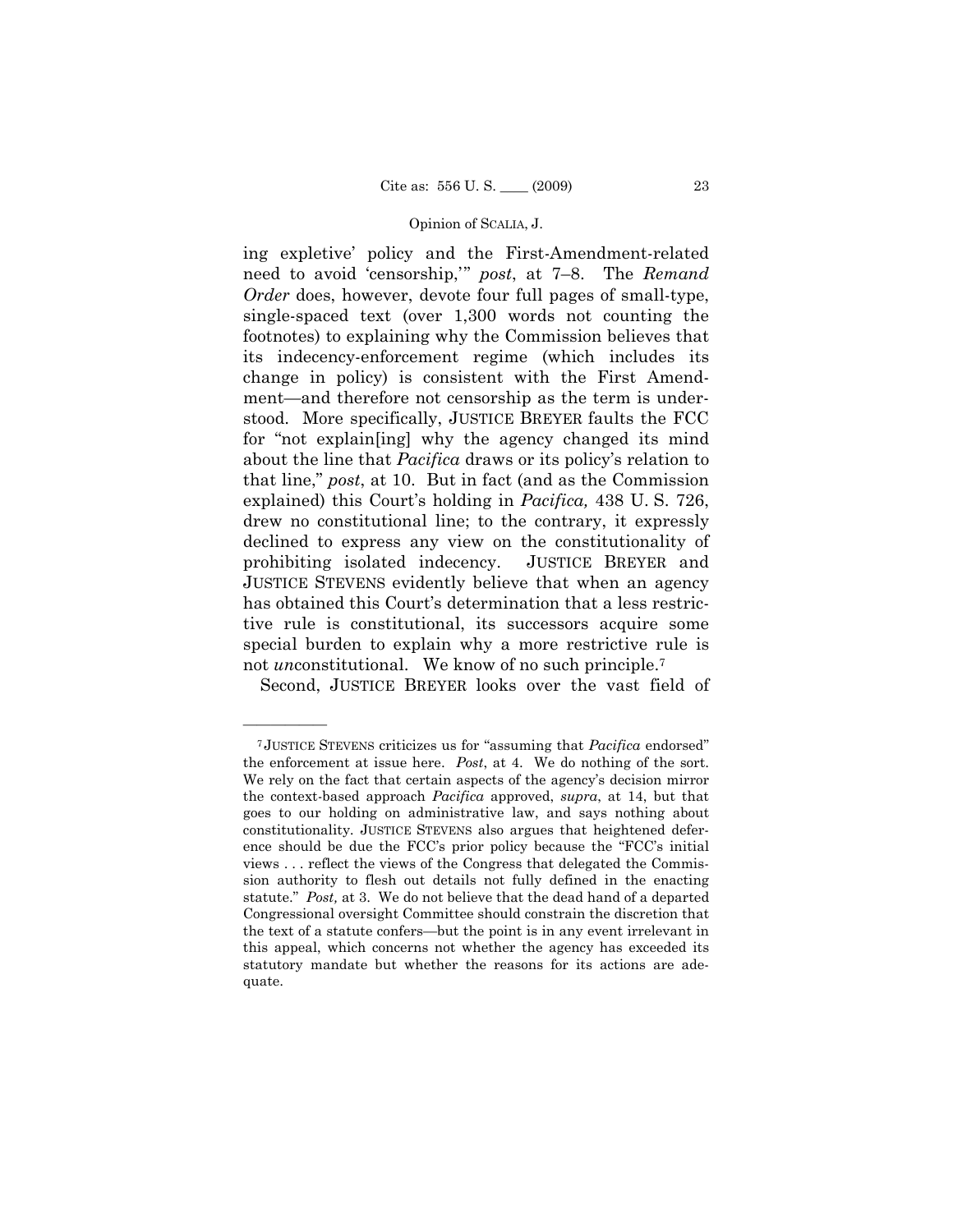particular factual scenarios unaddressed by the FCC's 35page *Remand Order* and finds one that is fatal: the plight of the small local broadcaster who cannot afford the new technology that enables the screening of live broadcasts for indecent utterances. Cf. *post,* at 11–16. The Commission has failed to address the fate of this unfortunate, who will, he believes, be subject to sanction.

We doubt, to begin with, that small-town broadcasters run a heightened risk of liability for indecent utterances. In programming that they originate, their down-home local guests probably employ vulgarity less than big-city folks; and small-town stations generally cannot afford or cannot attract foul-mouthed glitteratae from Hollywood. Their main exposure with regard to self-originated programming is live coverage of news and public affairs. But the *Remand Order* went out of its way to note that the case at hand did not involve "breaking news coverage," and that "it may be inequitable to hold a licensee responsible for airing offensive speech during live coverage of a public event," 21 FCC Rcd., at 13311, ¶33. As for the programming that small stations receive on a network "feed": This *will* be cleansed by the expensive technology small stations (by JUSTICE BREYER's hypothesis) cannot afford.

But never mind the detail of whether small broadcasters are uniquely subject to a great risk of punishment for fleeting expletives. The fundamental fallacy of JUSTICE BREYER's small-broadcaster gloomyscenario is its demonstrably false assumption that the *Remand Order* makes no provision for the avoidance of unfairness—that the singleutterance prohibition will be invoked uniformly, in all situations. The *Remand Order* made very clear that this is not the case. It said that in determining "what, if any, remedy is appropriate" the Commission would consider the facts of each individual case, such as the "possibility of human error in using delay equipment," *id.,* at 13313, ¶35.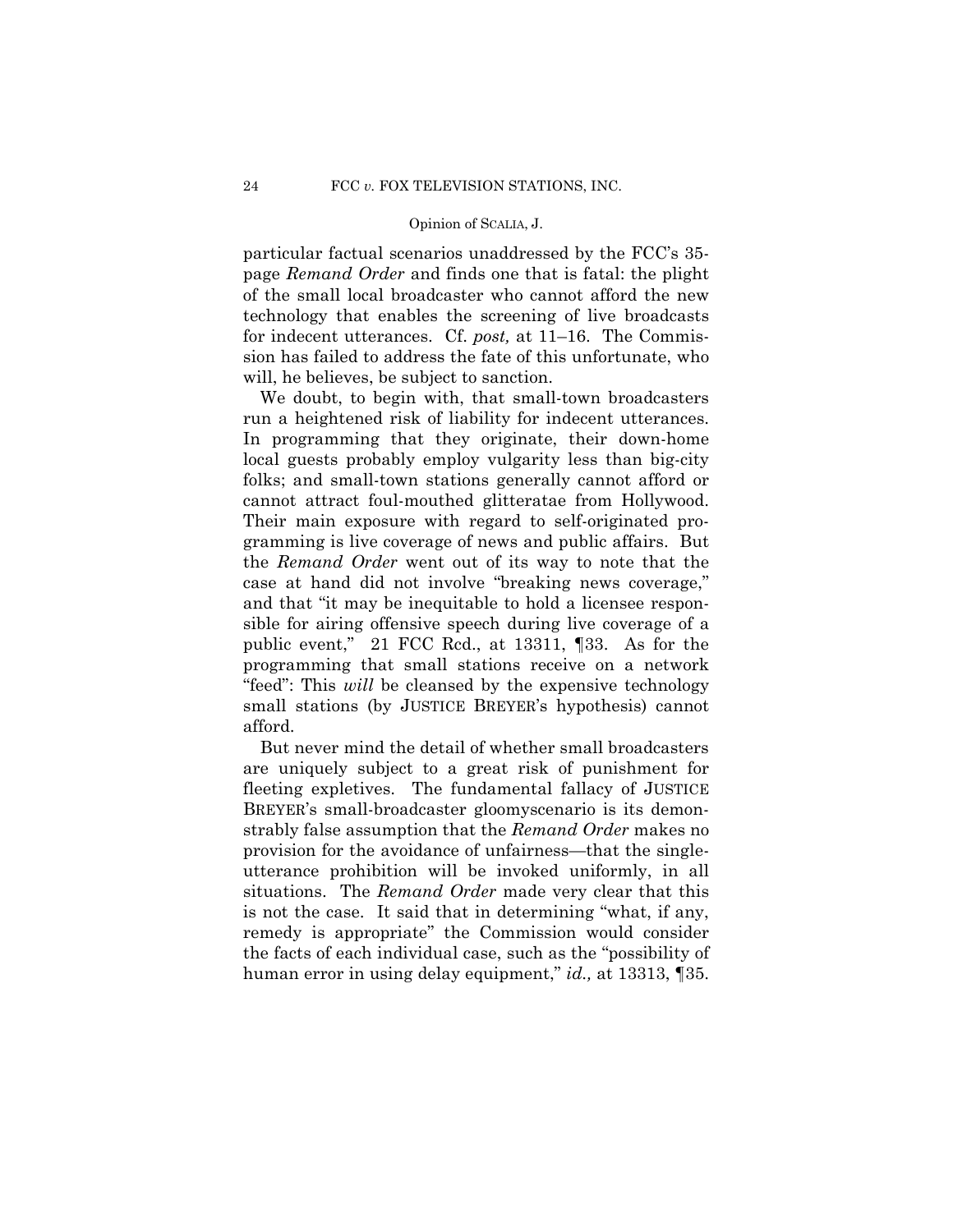Thus, the fact that the agency believed that Fox (a large broadcaster that used suggestive scripting and a deficient delay system to air a prime-time awards show aimed at millions of children) "fail[ed] to exercise 'reasonable judgment, responsibility and sensitivity,'" *id.*, at 13311, ¶33, and n. 91 (quoting *Pacifica Foundation, Inc.*, 2 FCC Rcd., at 2700, ¶18), says little about how the Commission would treat smaller broadcasters who cannot afford screening equipment. Indeed, that they would not be punished for failing to purchase equipment they cannot afford is positively suggested by the *Remand Order'*s statement that "[h]olding Fox responsible for airing indecent material in this case does not . . . impose undue burdens on broadcasters." 21 FCC Rcd., at 13313, ¶36.

There was, in sum, no need for the Commission to compose a special treatise on local broadcasters.8 And JUSTICE BREYER can safely defer his concern for those yeomen of the airwaves until we have before us a case that involves one.

# IV. Constitutionality

The Second Circuit did not definitively rule on the constitutionality of the Commission's orders, but respondents nonetheless ask us to decide their validity under the First Amendment. This Court, however, is one of final review, "not of first view." *Cutter* v. *Wilkinson*, 544 U. S. 709, 718, n. 7 (2005). It is conceivable that the Commission's orders may cause some broadcasters to avoid certain language that is beyond the Commission's reach under the Consti

<sup>8</sup> JUSTICE BREYER posits that the FCC would have been required to give more explanation had it used notice-and-comment rulemaking, which "should lead us to the same conclusion" in this review of the agency's change through adjudication. *Post,* at 17. Even assuming the premise, there is no basis for incorporating all of the Administrative Procedure Act's notice-and-comment procedural requirements into arbitrary-and-capricious review of adjudicatory decisions. Cf. *Vermont Yankee*, 435 U. S., at 545–549.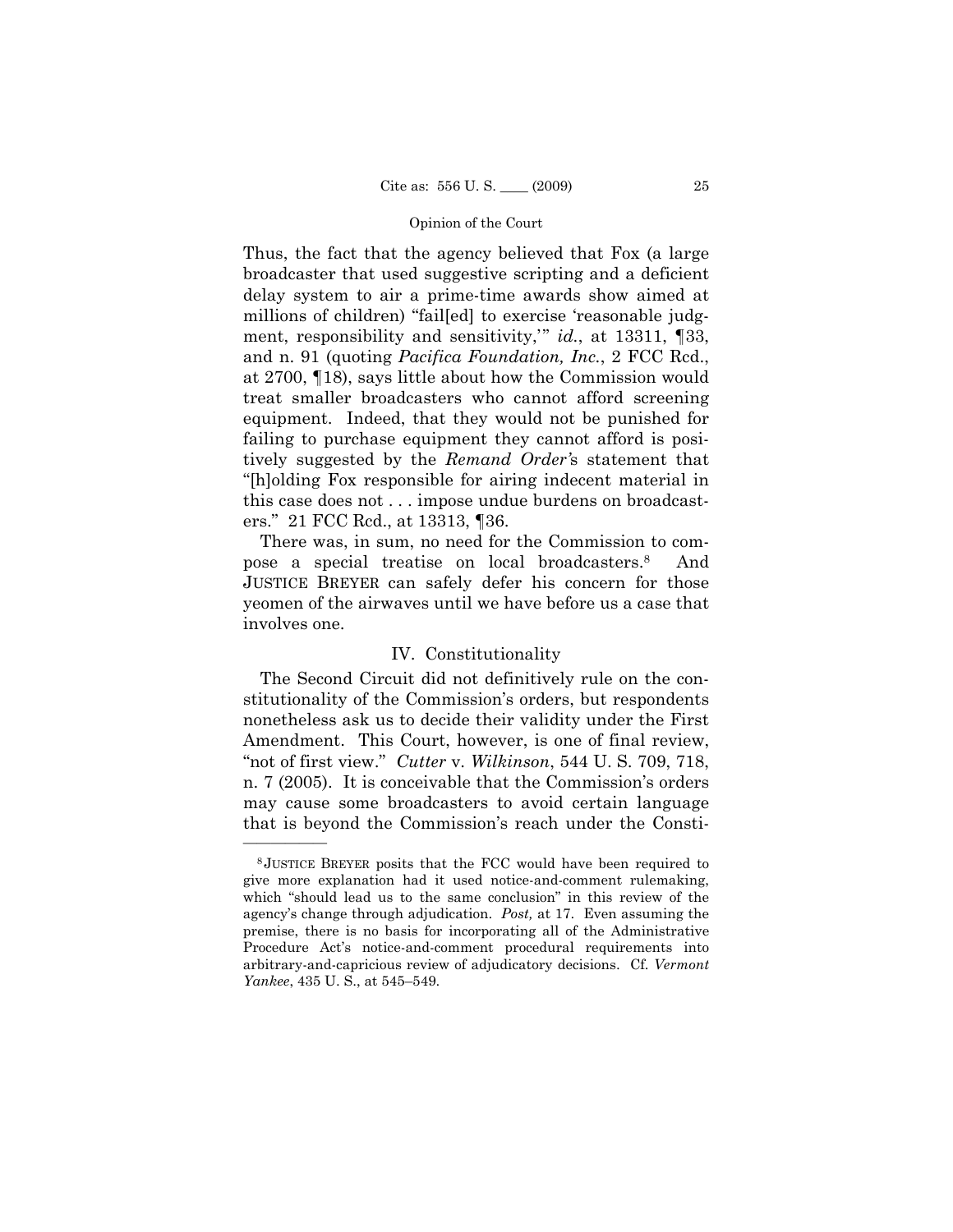tution. Whether that is so, and, if so, whether it is unconstitutional, will be determined soon enough, perhaps in this very case. Meanwhile, any chilled references to excretory and sexual material "surely lie at the periphery of First Amendment concern," *Pacifica,* 438 U. S., at 743 (plurality opinion of STEVENS, J.). We see no reason to abandon our usual procedures in a rush to judgment without a lower court opinion. We decline to address the constitutional questions at this time.

\* \* \*

The Second Circuit believed that children today "likely hear this language far more often from other sources than they did in the 1970's when the Commission first began sanctioning indecent speech," and that this cuts against more stringent regulation of broadcasts. 489 F. 3d, at 461. Assuming the premise is true (for this point the Second Circuit did not demand empirical evidence) the conclusion does not necessarily follow. The Commission could reasonably conclude that the pervasiveness of foul language, and the coarsening of public entertainment in other media such as cable, justify more stringent regulation of broadcast programs so as to give conscientious parents a relatively safe haven for their children. In the end, the Second Circuit and the broadcasters quibble with the Commission's policy choices and not with the explanation it has given. We decline to "substitute [our] judgment for that of the agency," *State Farm*, 463 U. S., at 43, and we find the Commission's orders neither arbitrary nor capricious.

The judgment of the United States Court of Appeals for the Second Circuit is reversed, and the case is remanded for further proceedings consistent with this opinion.

*It is so ordered.*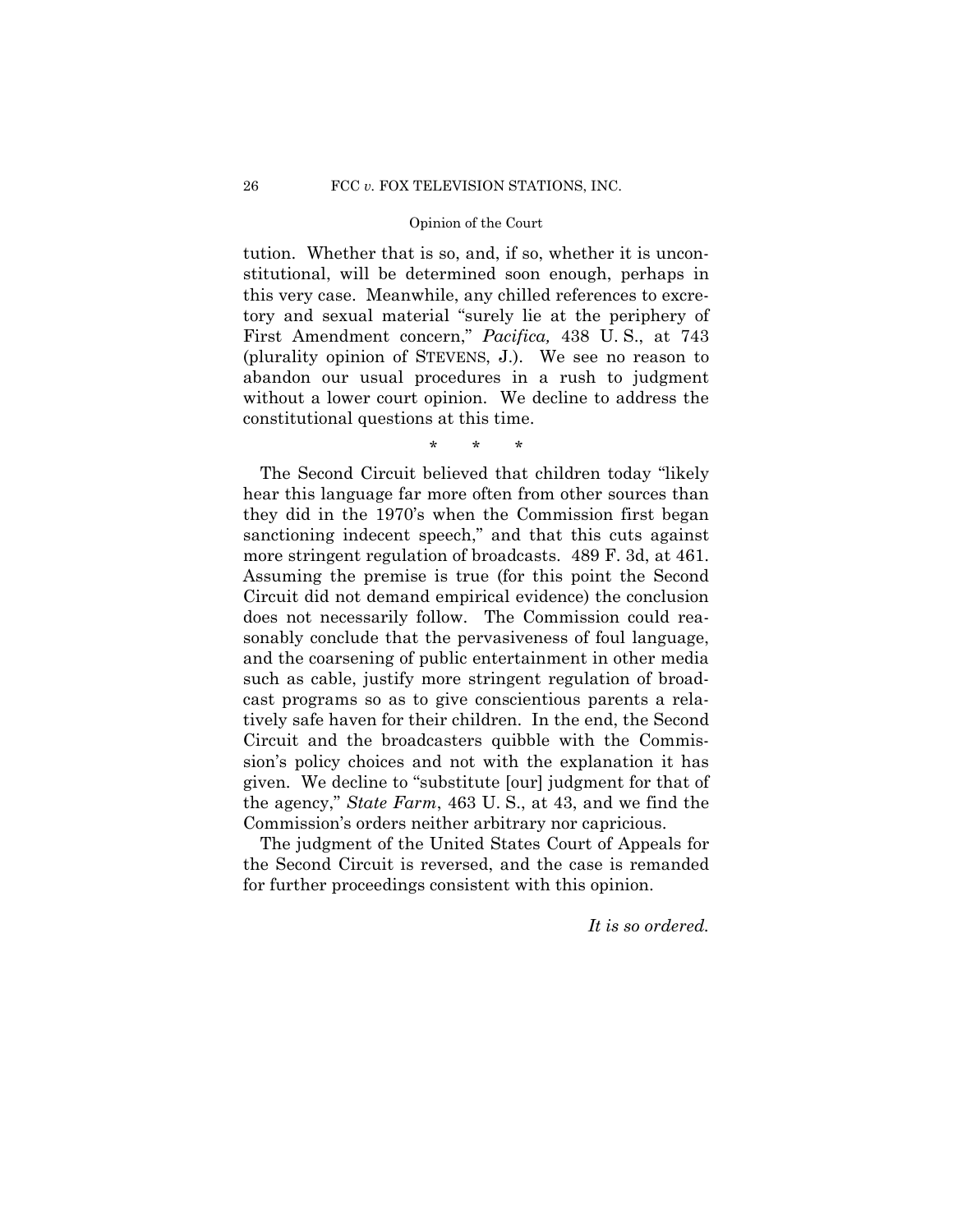# $\frac{1}{2}$  ,  $\frac{1}{2}$  ,  $\frac{1}{2}$  ,  $\frac{1}{2}$  ,  $\frac{1}{2}$  ,  $\frac{1}{2}$  ,  $\frac{1}{2}$ **SUPREME COURT OF THE UNITED STATES**

# $\frac{1}{2}$  ,  $\frac{1}{2}$  ,  $\frac{1}{2}$  ,  $\frac{1}{2}$  ,  $\frac{1}{2}$  ,  $\frac{1}{2}$ No. 07–582

# FEDERAL COMMUNICATIONS COMMISSION, ET AL., PETITIONERS *v.* FOX TELEVISION STATIONS, INC., ET AL.

## ON WRIT OF CERTIORARI TO THE UNITED STATES COURT OF APPEALS FOR THE SECOND CIRCUIT

### [April 28, 2009]

#### JUSTICE THOMAS, concurring.

I join the Court's opinion, which, as a matter of administrative law, correctly upholds the Federal Communications Commission's (FCC) policy with respect to indecent broadcast speech under the Administrative Procedure Act. I write separately, however, to note the questionable viability of the two precedents that support the FCC's assertion of constitutional authority to regulate the programming at issue in this case. See *Red Lion Broadcasting Co.* v. *FCC*, 395 U. S. 367 (1969); *FCC* v. *Pacifica Foundation*, 438 U. S. 726 (1978). *Red Lion* and *Pacifica*  were unconvincing when they were issued, and the passage of time has only increased doubt regarding their continued validity. "The text of the First Amendment makes no distinctions among print, broadcast, and cable media, but we have done so" in these cases. *Denver Area Ed. Telecommunications Consortium, Inc.* v. *FCC*, 518 U. S. 727, 812 (1996) (THOMAS, J., concurring in judgment in part and dissenting in part).

In *Red Lion*, this Court upheld the so-called "fairness doctrine," a Government requirement "that discussion of public issues be presented on broadcast stations, and that each side of those issues must be given fair coverage." 395 U. S., at 369, 400–401. The decision relied heavily on the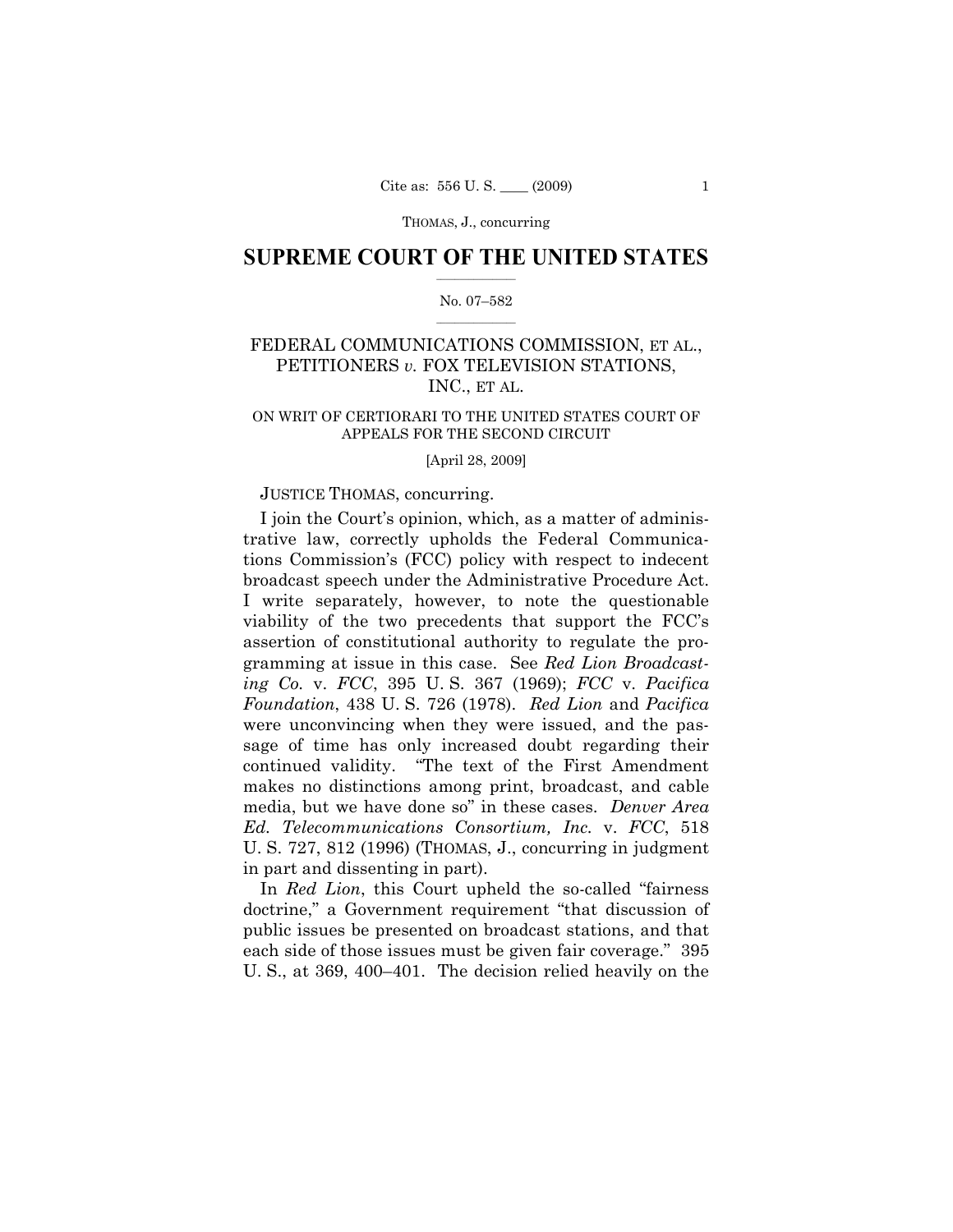scarcity of available broadcast frequencies. According to the Court, because broadcast spectrum was so scarce, it "could be regulated and rationalized only by the Government. Without government control, the medium would be of little use because of the cacophony of competing voices, none of which could be clearly and predictably heard." *Id.*, at 376*.* To this end, the Court concluded that the Government should be "permitted to put restraints on licensees in favor of others whose views should be expressed on this unique medium." *Id.*, at 390; see also *id.*, at 389 (concluding that "as far as the First Amendment is concerned those who are licensed stand no better than those to whom licenses are refused"). Applying this principle, the Court held that "[i]t does not violate the First Amendment to treat licensees given the privilege of using scarce radio frequencies as proxies for the entire community, obligated to give suitable time and attention to matters of great public concern." *Id.,* at 394.

*Red Lion* specifically declined to answer whether the First Amendment authorized the Government's "refusal to permit the broadcaster to carry a particular program or to publish his own views[,] . . . [or] government censorship of a particular program," *id.*, at 396. But then in *Pacifica*, this Court rejected a challenge to the FCC's authority to impose sanctions on the broadcast of indecent material. See 438 U. S., at 729–730, 750–751; *id*., at 742 (plurality opinion), relying on *Red Lion*, the Court noted that "broadcasting . . . has received the most limited First Amendment protection." 438 U. S., at 748. The Court also emphasized the "uniquely pervasive presence" of the broadcast media in Americans' lives and the fact that broadcast programming was "uniquely accessible to children." *Id.,* at 748–749.

This deep intrusion into the First Amendment rights of broadcasters, which the Court has justified based only on the nature of the medium, is problematic on two levels.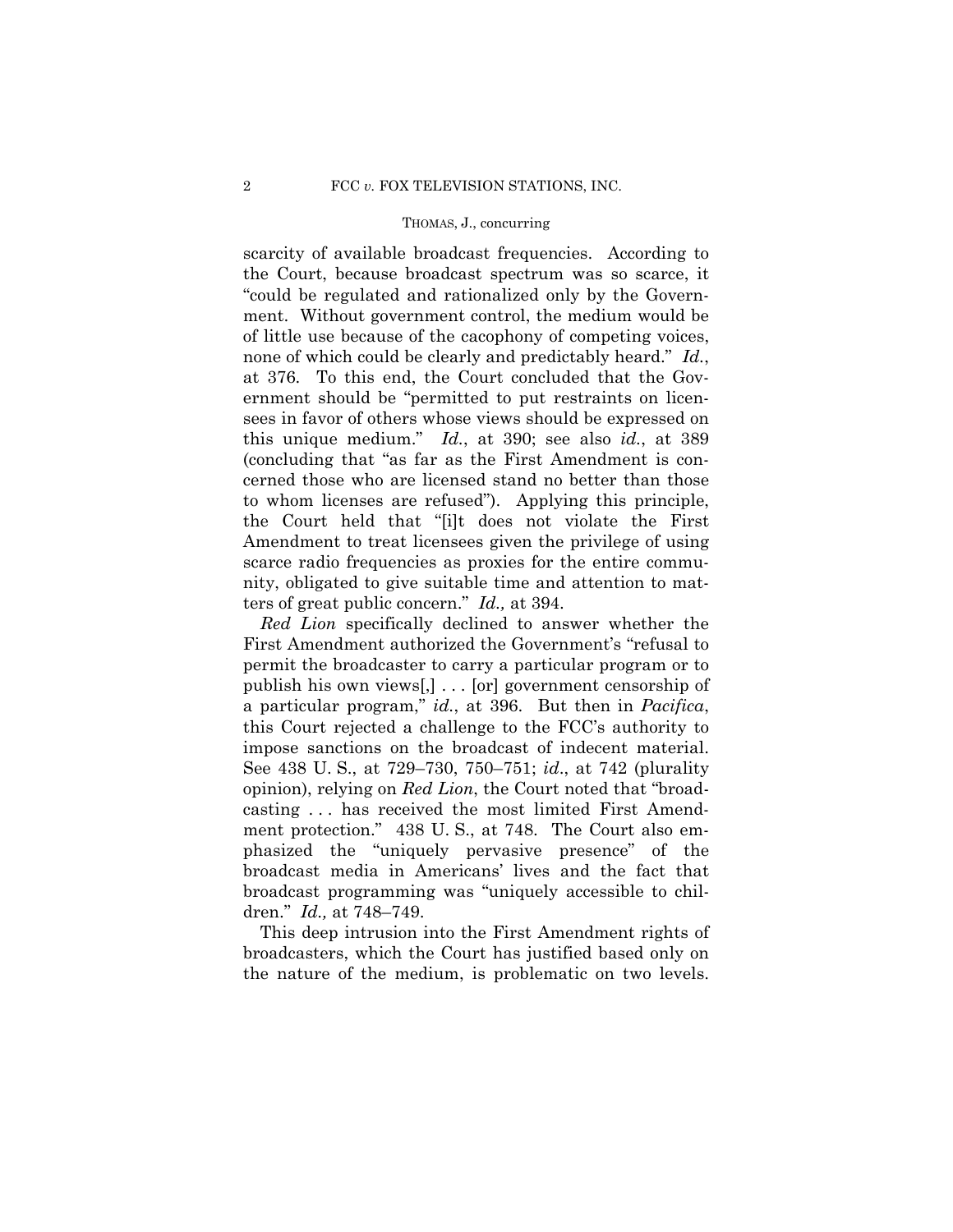First, instead of looking to first principles to evaluate the constitutional question, the Court relied on a set of transitory facts, *e.g.*, the "scarcity of radio frequencies," *Red Lion, supra*, at 390, to determine the applicable First Amendment standard. But the original meaning of the Constitution cannot turn on modern necessity: "Constitutional rights are enshrined with the scope they were understood to have when the people adopted them, whether or not future legislatures or (yes) even future judges think that scope too broad." *District of Columbia* v. *Heller*, 554 U. S.  $\_\_\_\_\_\_\_\_\_\$  (2008) (slip op., at 63). In breaching this principle, *Red Lion* adopted, and *Pacifica* reaffirmed, a legal rule that lacks any textual basis in the Constitution. *Denver Area, supra*, at 813 (THOMAS, J., concurring in judgment in part and dissenting in part) ("First Amendment distinctions between media [have been] dubious from their infancy"). Indeed, the logical weakness of *Red Lion*  and *Pacifica* has been apparent for some time: "It is certainly true that broadcast frequencies are scarce but it is unclear why that fact justifies content regulation of broadcasting in a way that would be intolerable if applied to the editorial process of the print media." *Telecommunications Research & Action Center* v. *FCC,* 801 F. 2d 501, 508 (CADC 1986) (Bork, J.).

Highlighting the doctrinal incoherence of *Red Lion* and *Pacifica*, the Court has declined to apply the lesser standard of First Amendment scrutiny imposed on broadcast speech to federal regulation of telephone dial-in services, see *Sable Communications of Cal., Inc.* v. *FCC*, 492 U. S. 115, 127–128 (1989), cable television programming, see *Turner Broadcasting System, Inc.* v. *FCC*, 512 U. S. 622, 637 (1994), and the Internet, see *Reno* v. *American Civil Liberties Union*, 521 U. S. 844, 867–868 (1997). "There is no justification for this apparent dichotomy in First Amendment jurisprudence. Whatever the merits of *Pacifica* when it was issued[,] . . . it makes no sense now."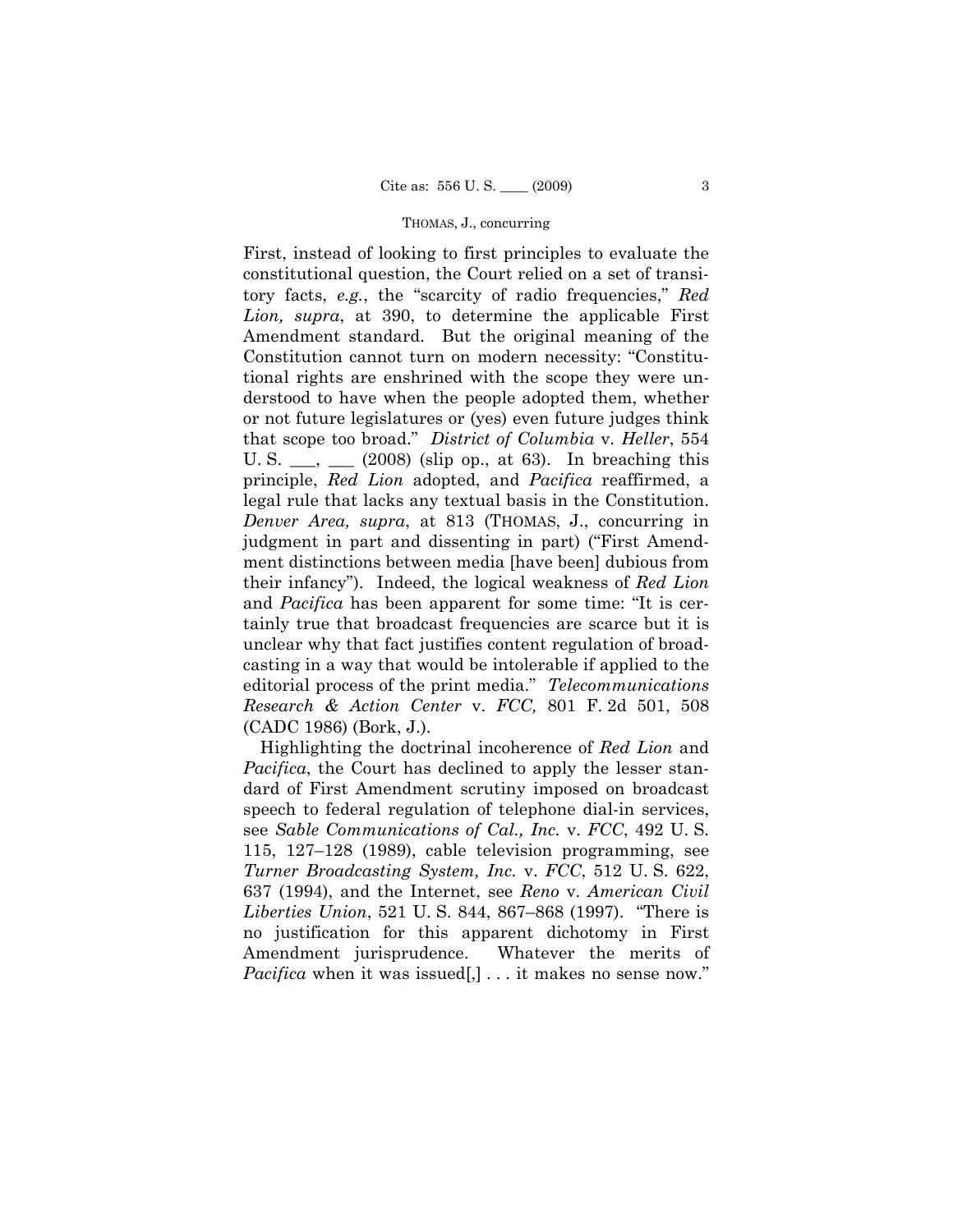*Action for Children's Television* v. *FCC*, 58 F. 3d 654, 673 (CADC 1995) (Edwards, C. J., dissenting). The justifications relied on by the Court in *Red Lion* and *Pacifica*— "spectrum scarcity, intrusiveness, and accessibility to children—neither distinguish broadcast from cable, nor explain the relaxed application of the principles of the First Amendment to broadcast." 58 F. 3d, at 673; see also *In re Industry Guidance on Commission's Case Law Interpreting 18 U. S. C.* §*1464 and Enforcement Policies Regarding Broadcast Indecency*, 16 FCC Rcd. 7999, 8021, n. 11 (2001) (statement of Commissioner Furchtgott-Roth) ("It is ironic that streaming video or audio content from a television or radio station would likely receive more constitutional protection, *see Reno* [v. *American Civil Liberties Union*, 521 U. S. 844 (1997)], than would the same exact content broadcast over-the-air").

Second, even if this Court's disfavored treatment of broadcasters under the First Amendment could have been justified at the time of *Red Lion* and *Pacifica*, dramatic technological advances have eviscerated the factual assumptions underlying those decisions. Broadcast spectrum is significantly less scarce than it was 40 years ago. See Brief for Respondents NBC Universal et al. 37–38 (hereinafter NBC Brief). As NBC notes, the number of over-the-air broadcast stations grew from 7,411 in 1969, when *Red Lion* was issued, to 15,273 by the end of 2004. See NBC Brief 38; see also FCC Media Bureau Staff Research Paper, J. Berresford, The Scarcity Rationale for Regulating Traditional Broadcasting: An Idea Whose Time Has Passed 12–13 (Mar. 2005) (No. 2005–2). And the trend should continue with broadcast television's imminent switch from analog to digital transmission, which will allow the FCC to "stack broadcast channels right beside one another along the spectrum, and ultimately utilize significantly less than the 400 MHz of spectrum the analog system absorbs today." *Consumer Electronics*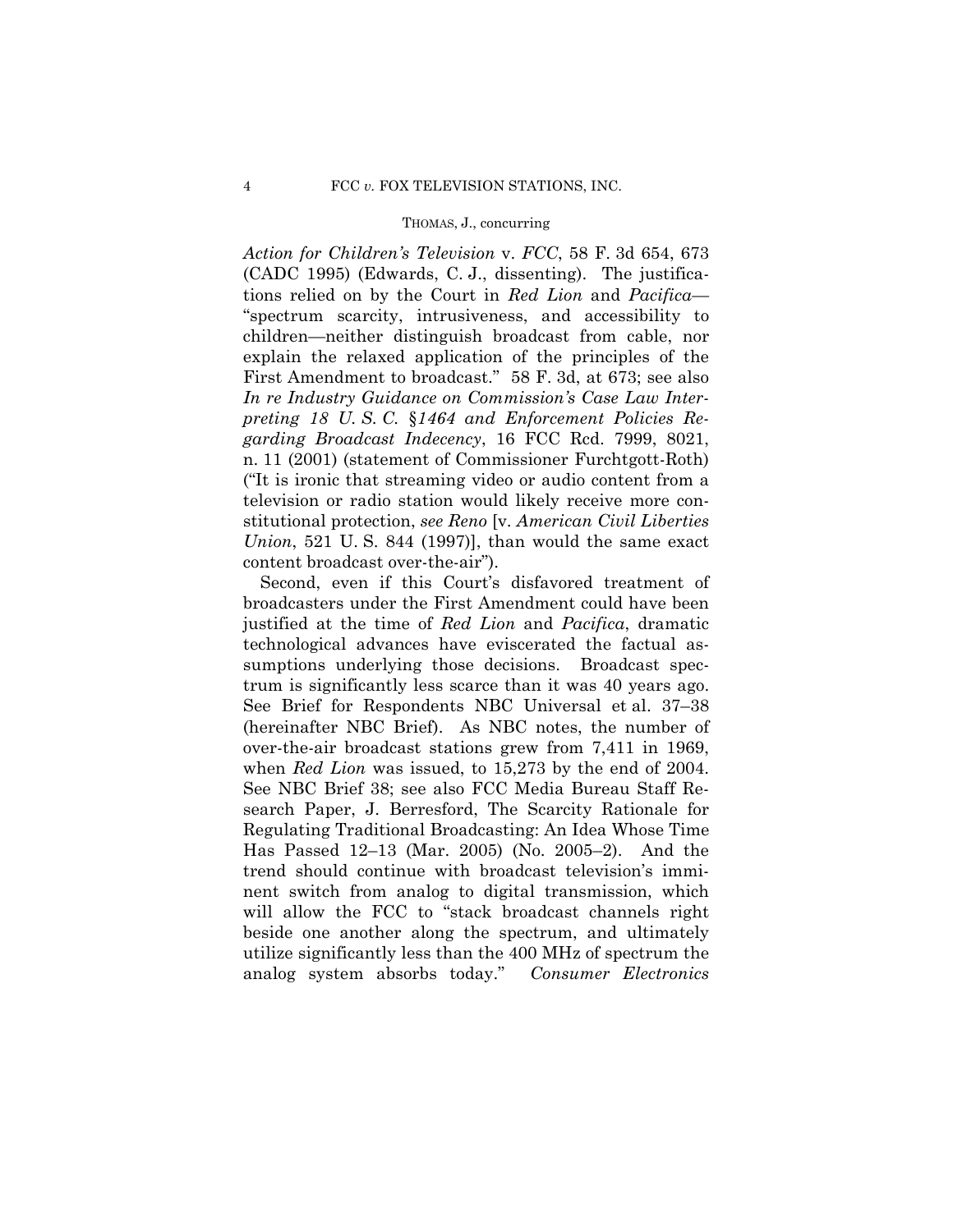*Assn.* v. *FCC*, 347 F. 3d 291, 294 (CADC 2003).

Moreover, traditional broadcast television and radio are no longer the "uniquely pervasive" media forms they once were. For most consumers, traditional broadcast media programming is now bundled with cable or satellite services. See App. to Pet. for Cert. 107a. Broadcast and other video programming is also widely available over the Internet. See Stelter, Serving Up Television Without the TV Set, N. Y. Times, Mar. 10, 2008, p. C1. And like radio and television broadcasts, Internet access is now often freely available over the airwaves and can be accessed by portable computer, cell phones, and other wireless devices. See May, Charting a New Constitutional Jurisprudence for the Digital Age, 3 Charleston L. Rev. 373, 375 (2009). The extant facts that drove this Court to subject broadcasters to unique disfavor under the First Amendment simply do not exist today. See *In re Industry Guidance, supra*, at 8020 (statement of Commissioner Furchtgott-Roth) ("If rules regulating broadcast content were ever a justifiable infringement of speech, it was because of the relative dominance of that medium in the communications marketplace of the past. As the Commission has long recognized, the facts underlying this justification are no longer true" (footnote omitted)).\*

These dramatic changes in factual circumstances might well support a departure from precedent under the prevailing approach to *stare decisis*. See *Planned Parenthood of Southeastern Pa.* v. *Casey*, 505 U. S. 833, 855 (1992) (asking "whether facts have so changed, or come to be seen

<sup>\*</sup>With respect to reliance by *FCC* v. *Pacifica Foundation*, 438 U. S. 726 (1978), on the ease with which children could be exposed to indecent television programming, technology has provided innovative solutions to assist adults in screening their children from unsuitable programming—even when that programming appears on broadcast channels. See NBC Brief 43–47 (discussing V-chip technology, which allows targeted blocking of television programs based on content).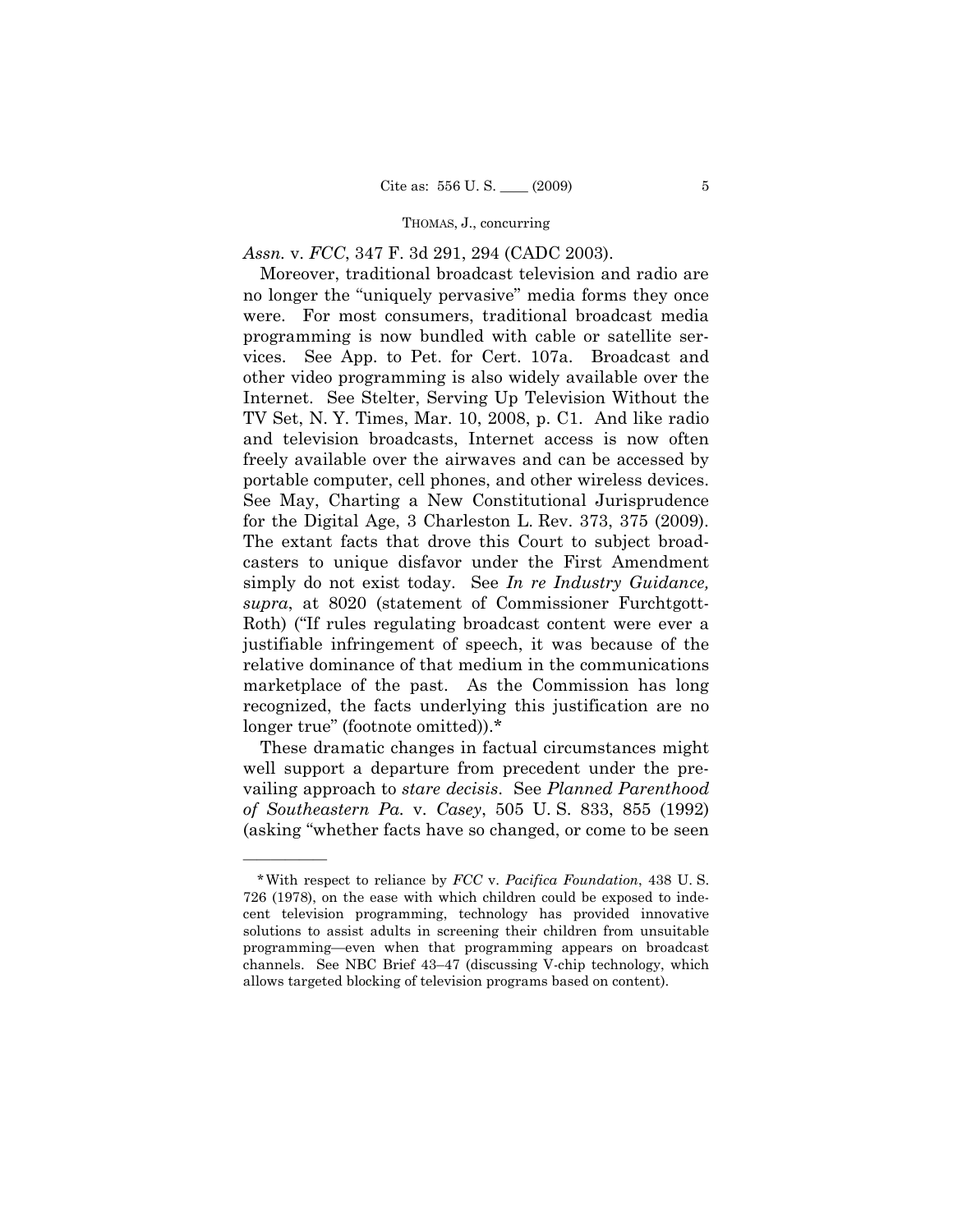so differently, as to have robbed the old rule of significant application or justification"); see also *American Trucking Assns., Inc.* v. *Scheiner*, 483 U. S. 266, 302 (1987) (O'Connor, J., dissenting) ("Significantly changed circumstances can make an older rule, defensible when formulated, inappropriate  $\ldots$ "). "In cases involving constitutional issues" that turn on a particular set of factual assumptions, "this Court must, in order to reach sound conclusions, feel free to bring its opinions into agreement with experience and with facts newly ascertained." *Burnet*  v. *Coronado Oil & Gas Co.*, 285 U. S. 393, 412 (1932) (Brandeis, J., dissenting). For all these reasons, I am open to reconsideration of *Red Lion* and *Pacifica* in the proper case.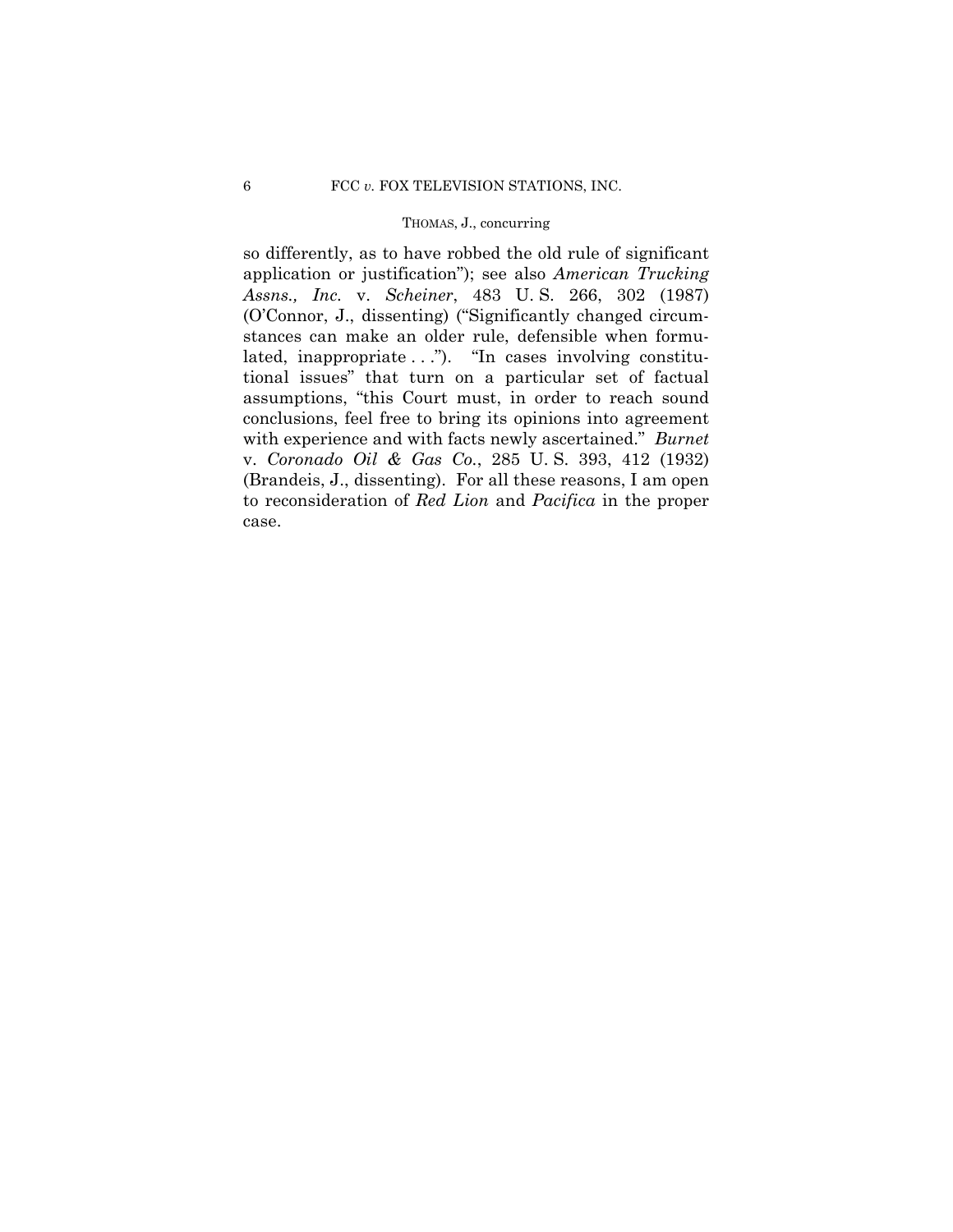Opinion of KENNEDY, J.

# $\frac{1}{2}$  ,  $\frac{1}{2}$  ,  $\frac{1}{2}$  ,  $\frac{1}{2}$  ,  $\frac{1}{2}$  ,  $\frac{1}{2}$  ,  $\frac{1}{2}$ **SUPREME COURT OF THE UNITED STATES**

# $\frac{1}{2}$  ,  $\frac{1}{2}$  ,  $\frac{1}{2}$  ,  $\frac{1}{2}$  ,  $\frac{1}{2}$  ,  $\frac{1}{2}$ No. 07–582

# FEDERAL COMMUNICATIONS COMMISSION, ET AL., PETITIONERS *v.* FOX TELEVISION STATIONS, INC., ET AL.

## ON WRIT OF CERTIORARI TO THE UNITED STATES COURT OF APPEALS FOR THE SECOND CIRCUIT

## [April 28, 2009]

JUSTICE KENNEDY, concurring in part and concurring in the judgment.

I join Parts I, II, III–A through III–D, and IV of the opinion of the Court and agree that the judgment must be reversed. This separate writing is to underscore certain background principles for the conclusion that an agency's decision to change course may be arbitrary and capricious if the agency sets a new course that reverses an earlier determination but does not provide a reasoned explanation for doing so. In those circumstances I agree with the dissenting opinion of JUSTICE BREYER that the agency must explain why "it now reject[s] the considerations that led it to adopt that initial policy." *Post*, at 5.

The question whether a change in policy requires an agency to provide a more-reasoned explanation than when the original policy was first announced is not susceptible, in my view, to an answer that applies in all cases. There may be instances when it becomes apparent to an agency that the reasons for a longstanding policy have been altered by discoveries in science, advances in technology, or by any of the other forces at work in a dynamic society. If an agency seeks to respond to new circumstances by modifying its earlier policy, the agency may have a substantial body of data and experience that can shape and inform the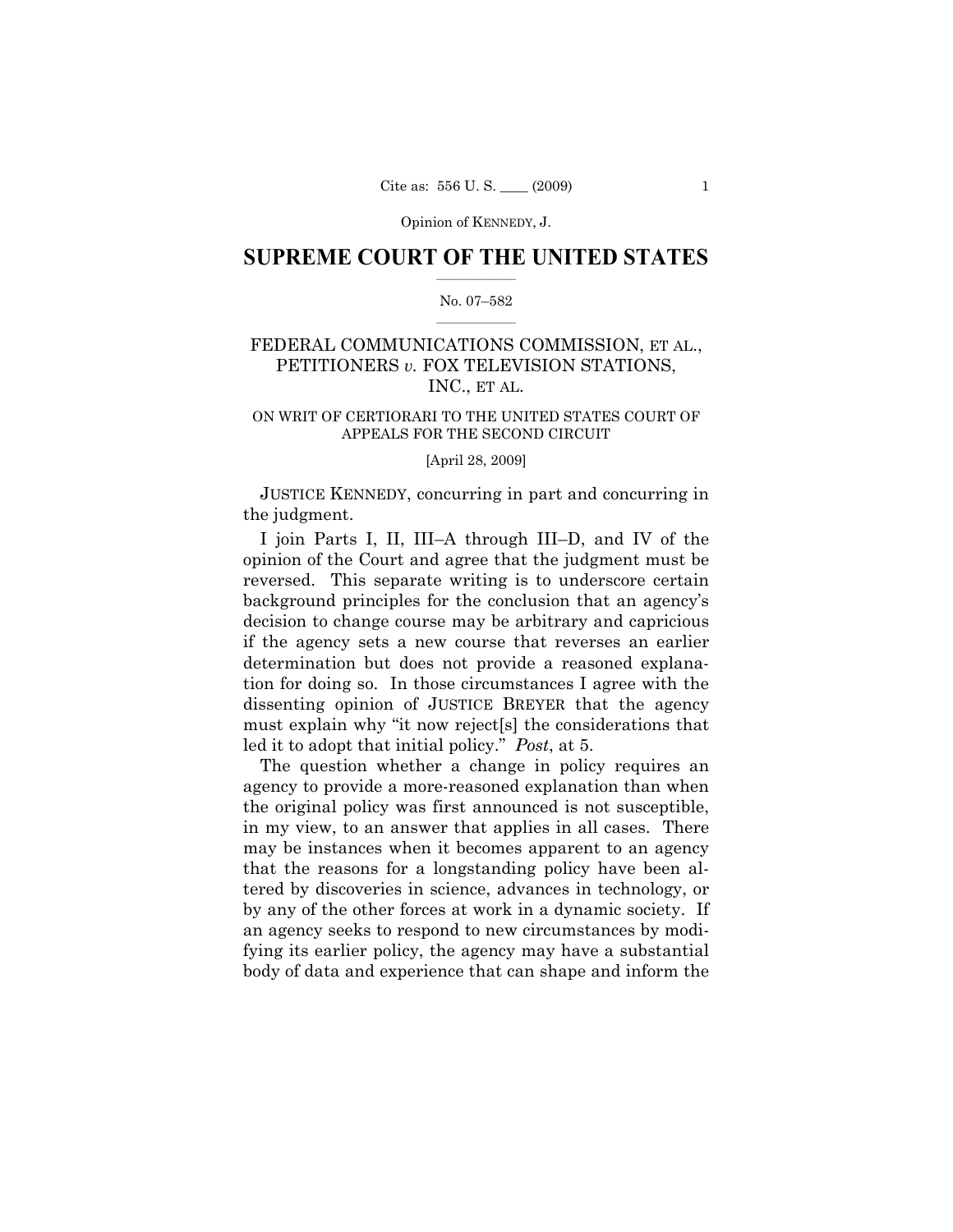new rule. In other cases the altered circumstances may be so new that the agency must make predictive judgments that are as difficult now as when the agency's earlier policy was first announced. Reliance interests in the prior policy may also have weight in the analysis.

The question in each case is whether the agency's reasons for the change, when viewed in light of the data available to it, and when informed by the experience and expertise of the agency, suffice to demonstrate that the new policy rests upon principles that are rational, neutral, and in accord with the agency's proper understanding of its authority. That showing may be required if the agency is to demonstrate that its action is not "arbitrary, capricious, an abuse of discretion, or otherwise not in accordance with law." 5 U. S. C. §706(2)(A). And, of course, the agency action must not be "in excess of statutory jurisdiction, authority, or limitations, or short of statutory right."  $§706(2)(C)$ .

These requirements stem from the administrative agency's unique constitutional position. The dynamics of the three branches of Government are well understood as a general matter. But the role and position of the agency, and the exact locus of its powers, present questions that are delicate, subtle, and complex. The Federal Government could not perform its duties in a responsible and effective way without administrative agencies. Yet the amorphous character of the administrative agency in the constitutional system escapes simple explanation.

If agencies were permitted unbridled discretion, their actions might violate important constitutional principles of separation of powers and checks and balances. To that end the Constitution requires that Congress' delegation of lawmaking power to an agency must be "specific and detailed." *Mistretta* v. *United States*, 488 U. S. 361, 374 (1989). Congress must "clearly delineat[e] the general policy" an agency is to achieve and must specify the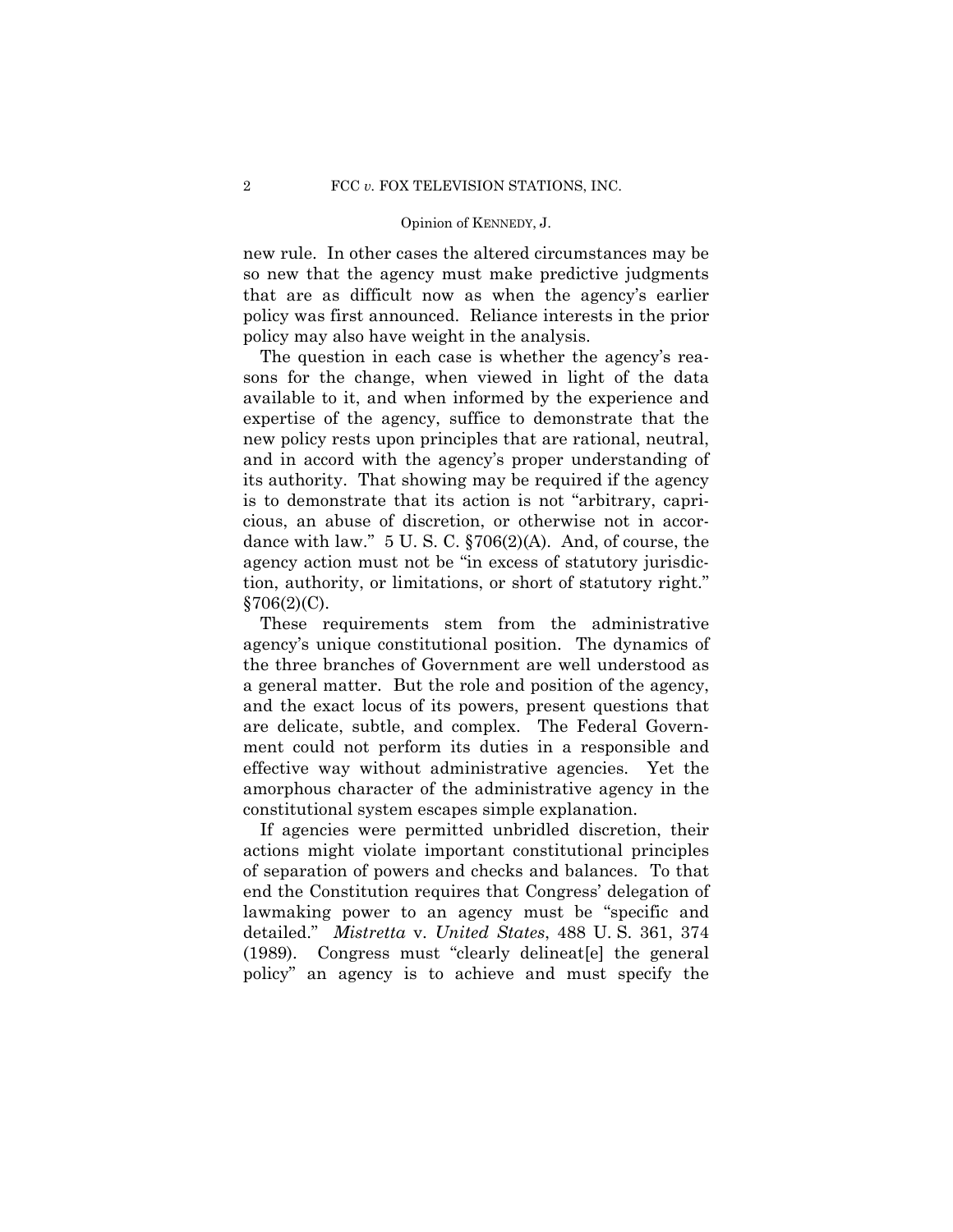"boundaries of [the] delegated authority." *Id.*, at 372–373. Congress must "'lay down by legislative act an intelligible principle,'" and the agency must follow it. *Id.*, at 372 (quoting *J. W. Hampton, Jr., & Co.* v. *United States*, 276 U. S. 394, 409 (1928)).

Congress passed the Administrative Procedure Act (APA) to ensure that agencies follow constraints even as they exercise their powers. One of these constraints is the duty of agencies to find and formulate policies that can be justified by neutral principles and a reasoned explanation. To achieve that end, Congress confined agencies' discretion and subjected their decisions to judicial review. See R. Stewart & C. Sunstein, Public Programs and Private Rights, 95 Harv. L. Rev. 1193, 1248 (1982) (the APA was a "working compromise, in which broad delegations of discretion were tolerated as long as they were checked by extensive procedural safeguards"). If an agency takes action not based on neutral and rational principles, the APA grants federal courts power to set aside the agency's action as "arbitrary" or "capricious." 5 U. S. C. §706(2)(A); *Citizens to Preserve Overton Park, Inc.* v. *Volpe*, 401 U. S. 402, 416 (1971). For these reasons, agencies under the APA are subject to a "searching and careful" review by the courts. *Ibid.* 

Where there is a policy change the record may be much more developed because the agency based its prior policy on factual findings. In that instance, an agency's decision to change course may be arbitrary and capricious if the agency ignores or countermands its earlier factual findings without reasoned explanation for doing so. An agency cannot simply disregard contrary or inconvenient factual determinations that it made in the past, any more than it can ignore inconvenient facts when it writes on a blank slate.

This is the principle followed in the Court's opinion in *Motor Vehicle Mfrs. Assn. of United States, Inc.* v. *State*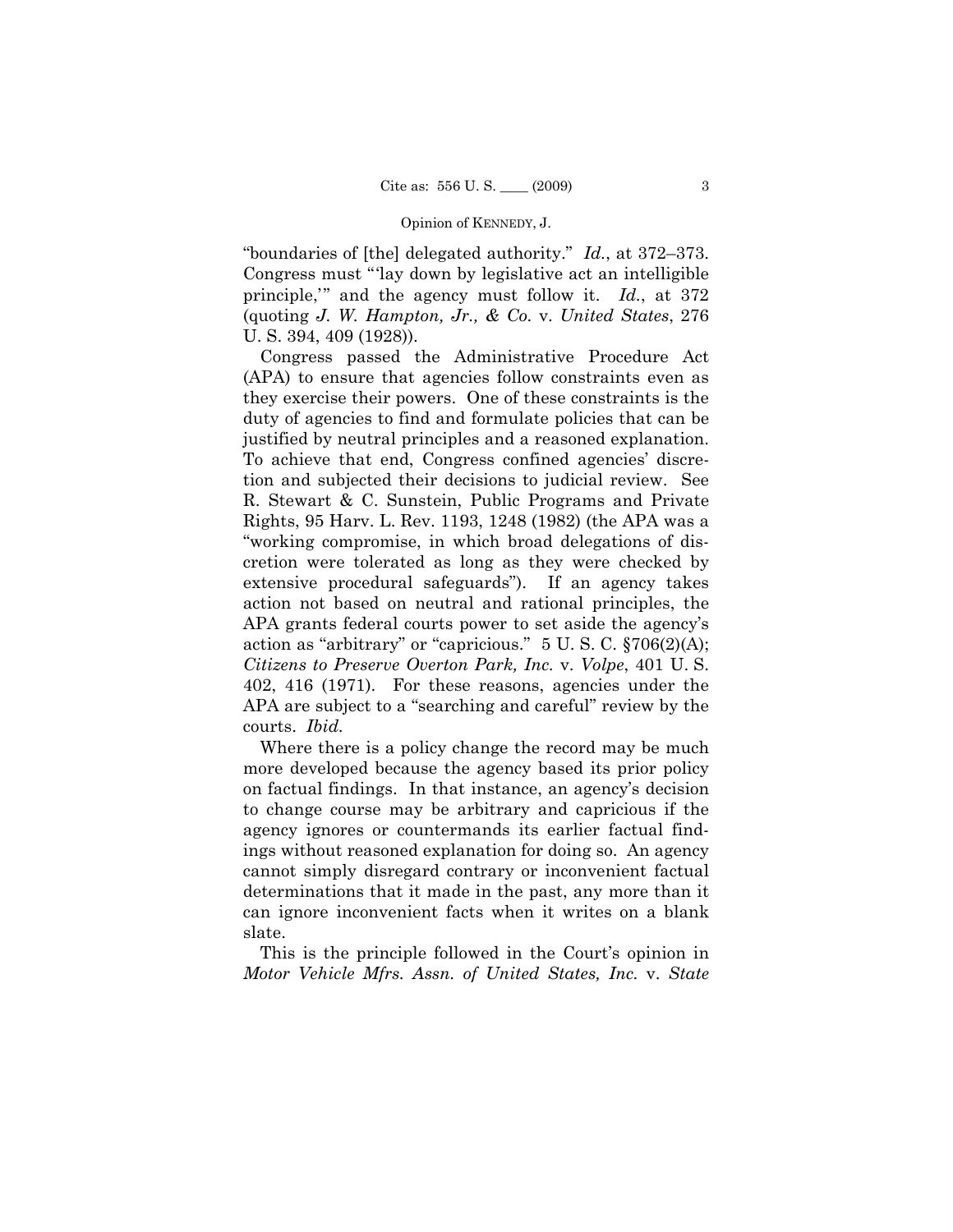*Farm Mut. Automobile Ins. Co.,* 463 U. S. 29 (1983). There, Congress directed the agency to issue regulations that would "'meet the need for motor vehicle safety.'" *Id.*, at 33. The agency promulgated a regulation requiring cars to have passive-restraint systems—either airbags or automatic seatbelts. *Id.*, at 37. The agency based this regulation on its factual finding that these systems save lives. *Id.*, at 35.

Following a change in Presidential administration, however, the agency reversed course and rescinded the regulation. In doing so, the agency did not address its prior finding that airbags save lives. *Id.*, at 47–48. Indeed, "[n]ot one sentence" of the agency's "rulemaking statement" in support of rescinding the regulation discussed the benefits of airbags. *Id.*, at 48. This Court found the agency's rescission arbitrary and capricious because the agency did not address its prior factual findings. See *id.*, at 49–51.

The present case does not raise the concerns addressed in *State Farm*. Rather than base its prior policy on its knowledge of the broadcast industry and its audience, the FCC instead based its policy on what it considered to be our holding in *FCC* v. *Pacifica Foundation*, 438 U. S. 726 (1978). See *In re Application of WGBH Educ. Foundation,*  69 F. C. C. 2d 1250, 1254, ¶10 (1978) ("We intend strictly to observe the narrowness of the *Pacifica* holding"). The FCC did not base its prior policy on factual findings.

The FCC's Remand Order explains that the agency has changed its reading of *Pacifica*. The reasons the agency announces for this change are not so precise, detailed, or elaborate as to be a model for agency explanation. But, as the opinion for the Court well explains, the FCC's reasons for its action were the sort of reasons an agency may consider and act upon. The Court's careful and complete analysis—both with respect to the procedural history of the FCC's indecency policies, and the reasons the agency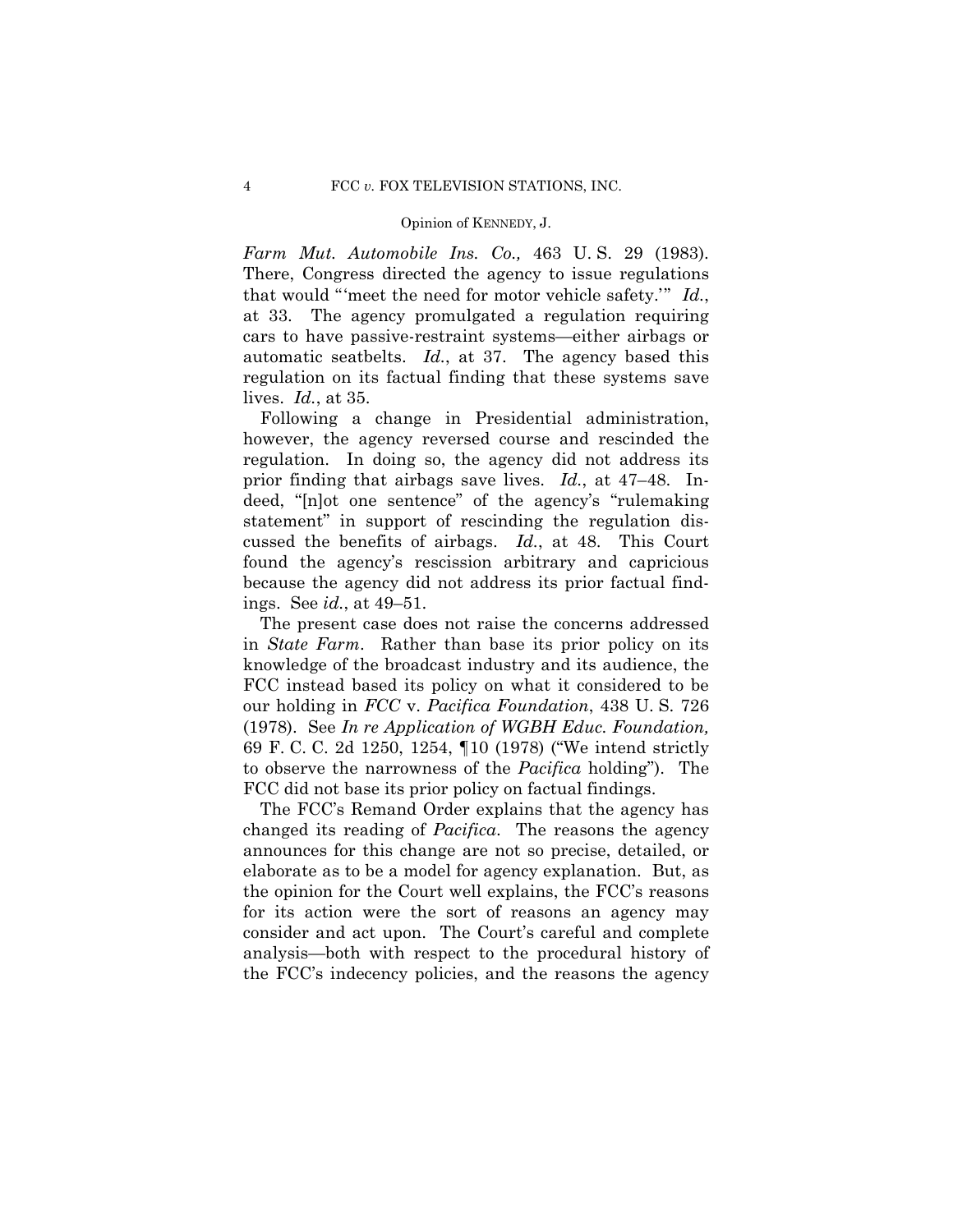has given to support them—is quite sufficient to sustain the FCC's change of course against respondents' claim that the agency acted in an arbitrary or capricious fashion.

The holding of the Court of Appeals turned on its conclusion that the agency's explanation for its change of policy was insufficient, and that is the only question presented here. I agree with the Court that as this case comes to us from the Court of Appeals we must reserve judgment on the question whether the agency's action is consistent with the guarantees of the Constitution.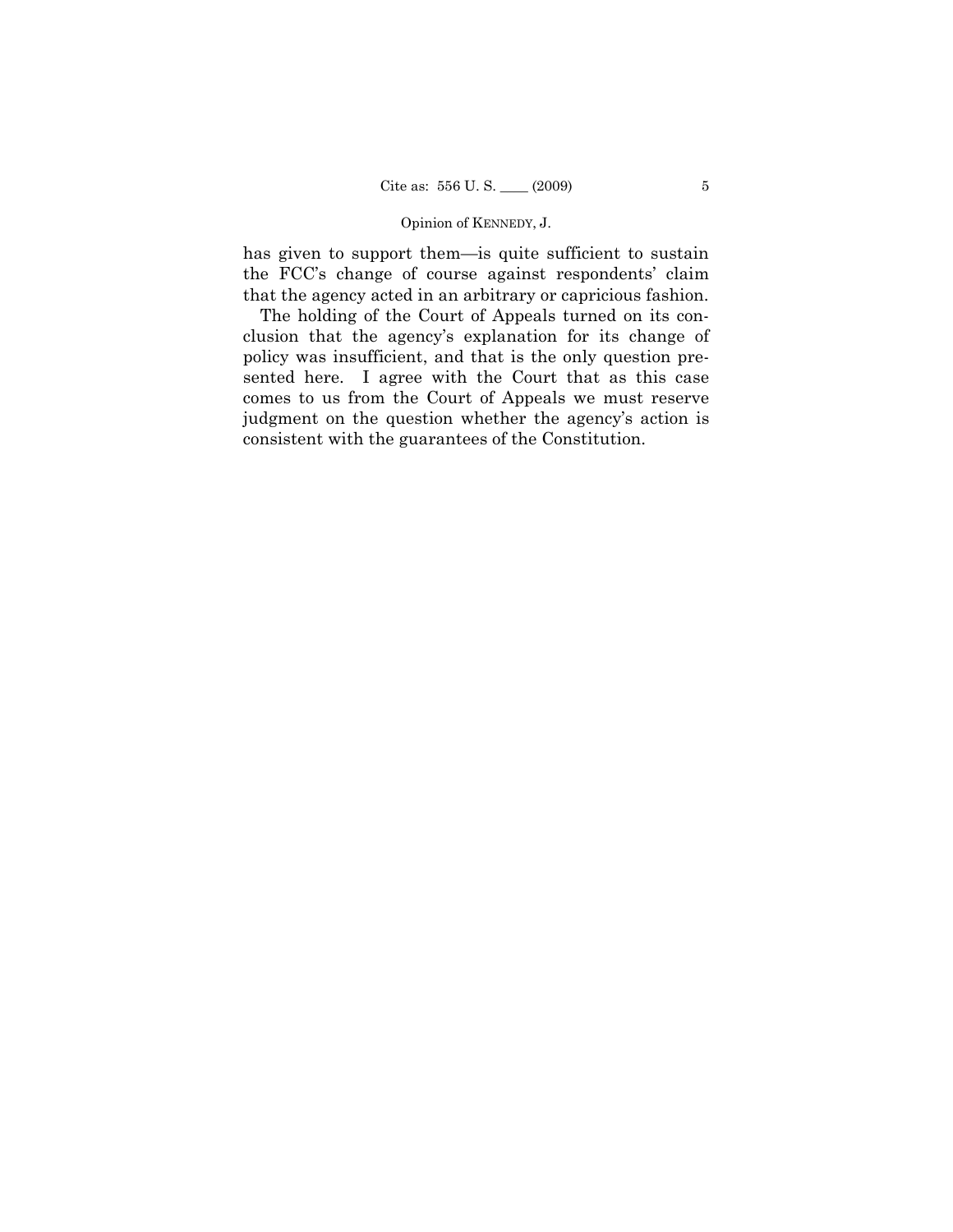# $\frac{1}{2}$  ,  $\frac{1}{2}$  ,  $\frac{1}{2}$  ,  $\frac{1}{2}$  ,  $\frac{1}{2}$  ,  $\frac{1}{2}$  ,  $\frac{1}{2}$ **SUPREME COURT OF THE UNITED STATES**

# $\frac{1}{2}$  ,  $\frac{1}{2}$  ,  $\frac{1}{2}$  ,  $\frac{1}{2}$  ,  $\frac{1}{2}$  ,  $\frac{1}{2}$ No. 07–582

# FEDERAL COMMUNICATIONS COMMISSION, ET AL., PETITIONERS *v.* FOX TELEVISION STATIONS, INC., ET AL.

# ON WRIT OF CERTIORARI TO THE UNITED STATES COURT OF APPEALS FOR THE SECOND CIRCUIT

#### [April 28, 2009]

# JUSTICE STEVENS, dissenting.

——————

While I join JUSTICE BREYER's cogent dissent, I think it important to emphasize two flaws in the Court's reasoning. Apparently assuming that the Federal Communications Commission's (FCC or Commission) rulemaking authority is a species of executive power, the Court espouses the novel proposition that the Commission need not explain its decision to discard a longstanding rule in favor of a dramatically different approach to regulation. See *ante*, at 10–11. Moreover, the Court incorrectly assumes that our decision in *FCC* v. *Pacifica Foundation*, 438 U. S. 726 (1978), decided that the word "indecent," as used in 18 U.S.C.  $$1464<sup>1</sup>$  permits the FCC to punish the broadcast of *any* expletive that has a sexual or excretory origin. *Pacifica* was not so sweeping, and the Commission's changed view of its statutory mandate certainly would have been rejected if presented to the Court at the time.

I

"The structure of our Government as conceived by the

<sup>1</sup>Section 1464 provides: "Whoever utters any obscene, indecent, or profane language by means of radio communication shall be fined under this title or imprisoned not more than two years, or both."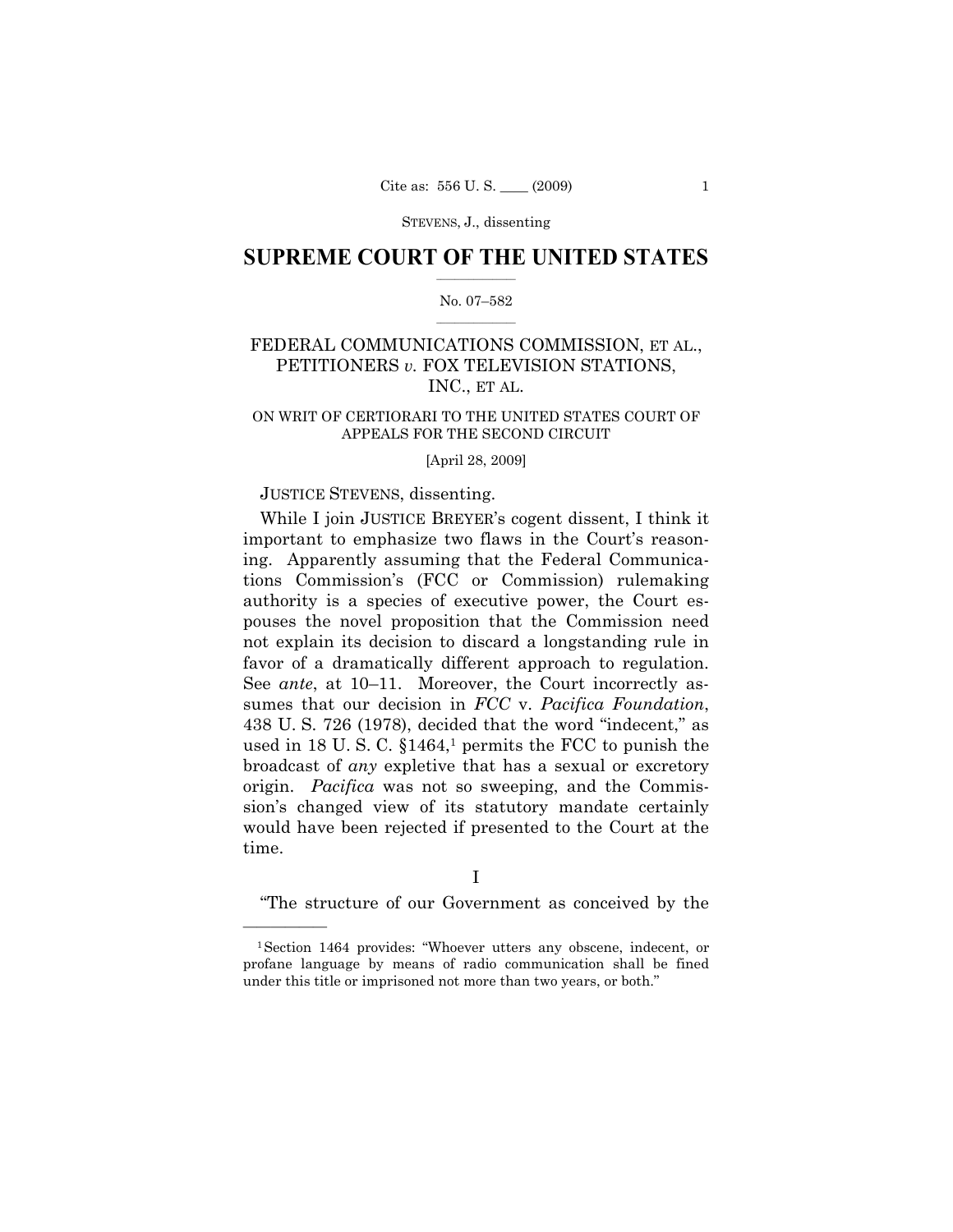Framers of our Constitution disperses the federal power among the three branches—the Legislative, the Executive, and the Judicial—placing both substantive and procedural limitations on each." *Metropolitan Washington Airports Authority* v. *Citizens for Abatement of Aircraft Noise, Inc.*, 501 U. S. 252, 272 (1991). The distinction among the branches is not always sharp, see *Bowsher* v. *Synar*, 478 U. S. 714, 749 (1986) (STEVENS, J., concurring in judgment) (citing cases), a consequence of the fact that the "great ordinances of the Constitution do not establish and divide fields of black and white," *Springer* v. *Philippine Islands*, 277 U. S. 189, 209 (1928) (Holmes, J., dissenting). Strict lines of authority are particularly elusive when Congress and the President both exert a measure of control over an agency. As a landmark decision involving the Federal Trade Commission (FTC) made clear, however, when Congress grants rulemaking and adjudicative authority to an expert agency composed of commissioners selected through a bipartisan procedure and appointed for fixed terms, it substantially insulates the agency from executive control. See *Humphrey's Executor* v. *United States*, 295 U. S. 602, 623–628 (1935).

With the view that broadcast regulation "should be as free from political influence or arbitrary control as possible," S. Rep. No. 772, 69th Cong., 1st Sess., 2 (1926), Congress established the FCC with the same measure of independence from the Executive that it had provided the FTC. Just as the FCC's commissioners do not serve at the will of the President, see 47 U.S.C.  $$154(c)$  (2000 ed.), its regulations are not subject to change at the President's will. And when the Commission fashions rules that govern the airwaves, it exercises legislative power delegated to it by Congress. See *Whitman* v. *American Trucking Assns., Inc*., 531 U. S. 457, 489–490 (2001) (STEVENS, J., concurring in part and concurring in judgment); *Bowsher*, 478 U. S., at 752 (opinion of STEVENS, J.). Consequently,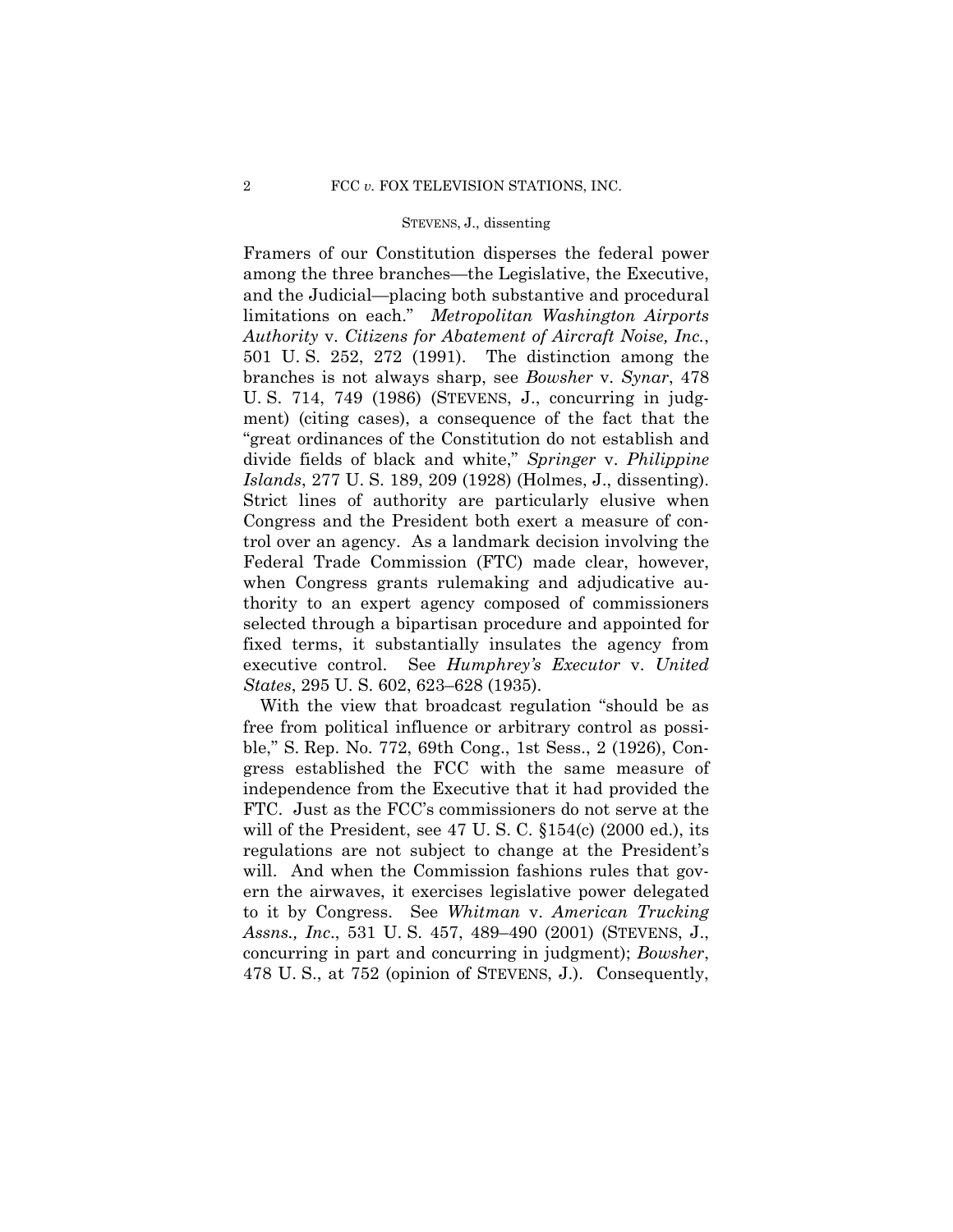the FCC "cannot in any proper sense be characterized as an arm or an eye of the executive" and is better viewed as an agent of Congress established "to carry into effect legislative policies embodied in the statute in accordance with the legislative standard therein prescribed, and to perform other specified duties as a legislative . . . aid." *Humphrey's Executor*, 295 U. S., at 628.2

The FCC, like all agencies, may revise its regulations from time to time, just as Congress amends its statutes as circumstances warrant. But the FCC is constrained by its congressional mandate. There should be a strong presumption that the FCC's initial views, reflecting the informed judgment of independent commissioners with expertise in the regulated area, also reflect the views of the Congress that delegated the Commission authority to flesh out details not fully defined in the enacting statute. The rules adopted after *Pacifica*, 438 U. S. 726, have been in effect for decades and have not proved unworkable in the intervening years. As JUSTICE BREYER's opinion explains, broadcasters have a substantial interest in regulatory stability; the threat of crippling financial penalties looms large over these entities. See *post*, at 10–14. The FCC's shifting and impermissibly vague indecency

——————

<sup>2</sup> JUSTICE SCALIA erroneously concludes that treating the FCC's rulemaking authority as an exercise of legislative power would somehow be unconstitutional. See *ante*, at 21 (citing *Bowsher* v. *Synar*, 478 U. S. 714, 726 (1986)). But that is the nature of rulemaking: Rules promulgated by agencies (independent or not) carry the force of law precisely because they are exercises of such legislative authority. This may offend JUSTICE SCALIA's theory of the "unitary Executive," *ante*, at 22, but it does not offend the Constitution. Indeed, "the Framers vested 'All legislative Powers' in the Congress, Art. I, §1, just as in Article II they vested the 'executive Power' in the President, Art. II, §1. Those provisions do not purport to limit the authority of either recipient of power to delegate authority to others." *Whitman* v. *American Trucking Assns., Inc.*, 531 U. S. 457, 489 (2001) (STEVENS, J., concurring in part and concurring in judgment).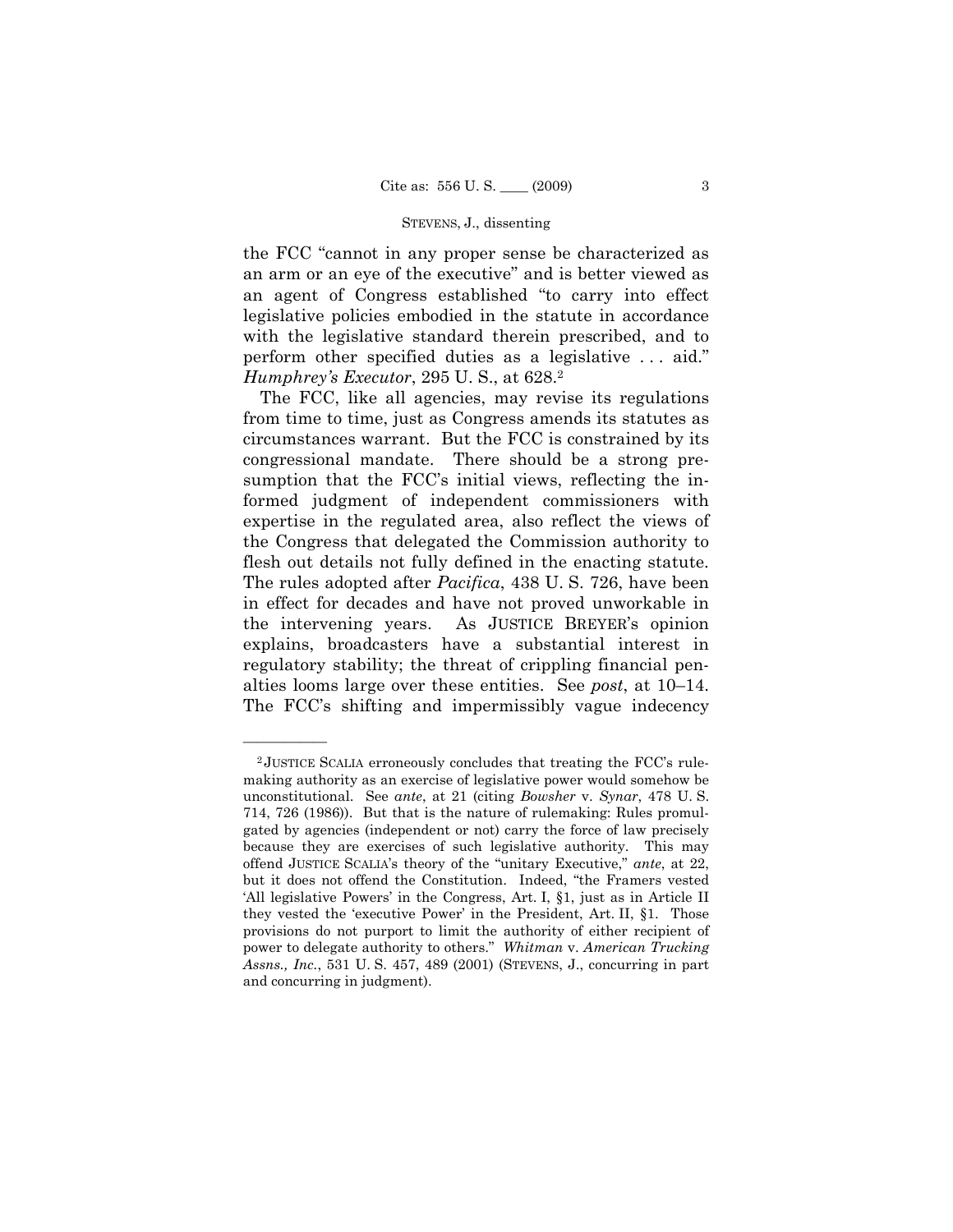policy only imperils these broadcasters and muddles the regulatory landscape. It therefore makes eminent sense to require the Commission to justify why its prior policy is no longer sound before allowing it to change course.3 The FCC's congressional charter, 47 U. S. C. §151 *et seq.*, the Administrative Procedure Act, 5 U. S. C. §706(2)(A) (2006 ed.) (instructing courts to "hold unlawful and set aside . . . arbitrary [or] capricious" agency action), and the rule of law all favor stability over administrative whim.

# II

The Court commits a second critical error by assuming that *Pacifica* endorsed a construction of the term "indecent," as used in 18 U. S. C. §1464, that would include any expletive that has a sexual or excretory origin. Neither the opinion of the Court, nor Justice Powell's concurring opinion, adopted such a far-reaching interpretation. Our holding was narrow in two critical respects. First, we concluded, over the dissent of four Justices, that the statutory term "indecent" was not limited to material that had prurient appeal and instead included material that was in "nonconformance with accepted standards of morality." *Pacifica,* 438 U. S., at 740. Second, we upheld the FCC's adjudication that a 12-minute, expletive-filled monologue

——————

<sup>3</sup> It appears that JUSTICE SCALIA has come to the view that isolated statements by members of a congressional oversight subcommittee are sufficient evidence of Congress' intent. See *ante*, at 20, n. 4. Delving into the details of how various lawmakers "grilled" the full slate of FCC Commissioners, JUSTICE SCALIA concludes, quite remarkably, that this encounter "made clear [Congress'] wishes for stricter enforcement" and "would seem an adequate explanation of [the FCC's] change of position." *Ante*, at 21. Putting to the side the question whether congressional outrage is the kind of evidence sufficient to explain the Commission's decision to adopt a thinly-reasoned and unconstitutional policy, JUSTICE SCALIA's treatment of these proceedings as evidencing the intent of Congress would make even the most ardent student of legislative history blush.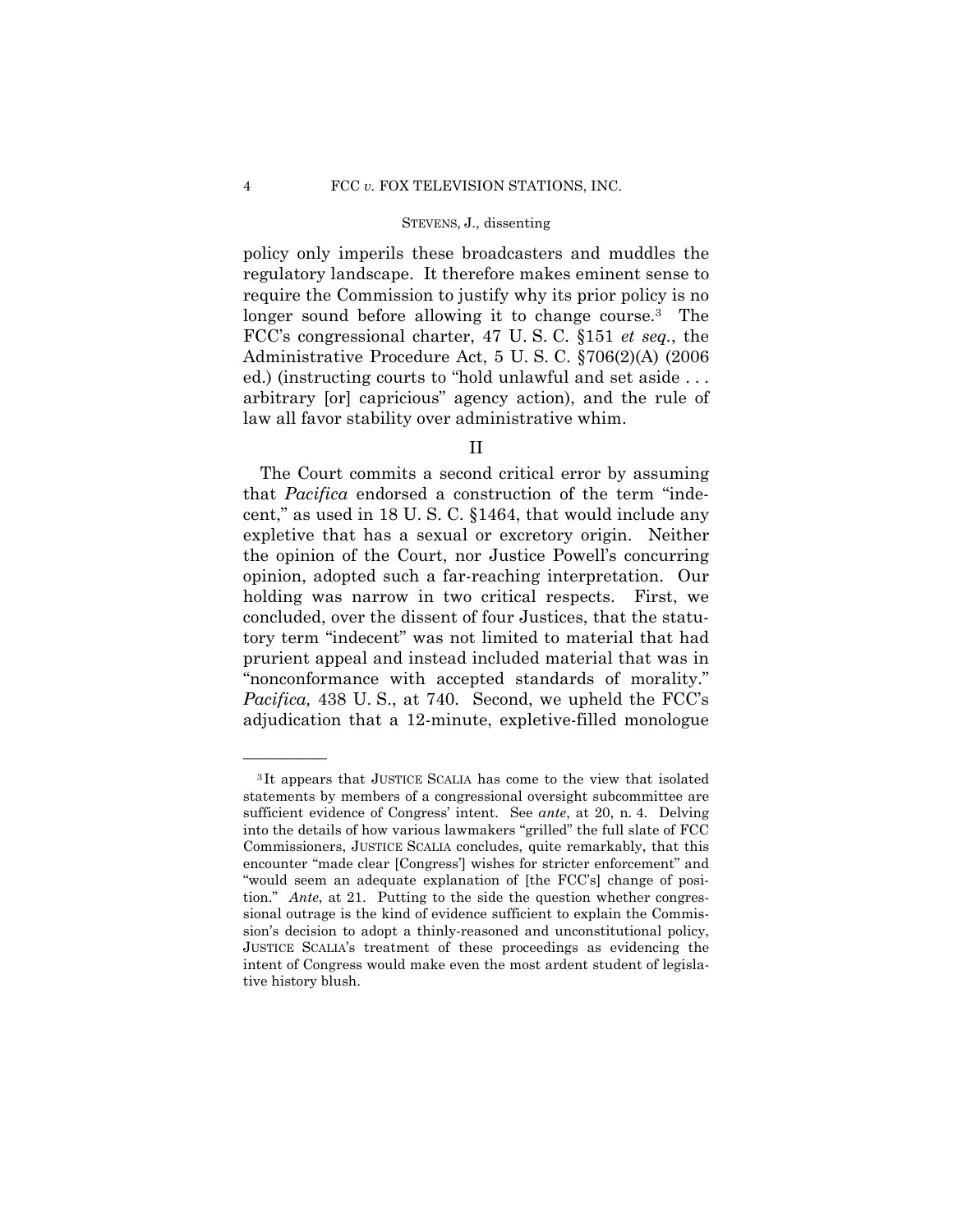by satiric humorist George Carlin was indecent "as broadcast." *Id*., at 735. We did not decide whether an *isolated*  expletive could qualify as indecent. *Id.*, at 750; *id.*, at 760–761 (Powell, J., concurring in part and concurring in judgment). And we certainly did not hold that any word with a sexual or scatological origin, however used, was indecent.

The narrow treatment of the term "indecent" in *Pacifica*  defined the outer boundaries of the enforcement policies adopted by the FCC in the ensuing years. The Commission originally explained that "under the legal standards set forth in *Pacifica*, deliberate and repetitive use [of expletives] in a patently offensive manner is a requisite to a finding of indecency." *In re Pacifica Foundation*, 2 FCC Rcd. 2698, 2699, ¶13 (1987). While the "repetitive use" issue has received the most attention in this case, it should not be forgotten that *Pacifica* permitted the Commission to regulate only those words that describe sex or excrement. See 438 U. S., at 743 (plurality opinion) ("[T]he Commission's definition of indecency will deter only the broadcasting of patently offensive *references* to excretory and sexual organs and activities" (emphasis added)). The FCC minimizes the strength of this limitation by now claiming that any use of the words at issue in this case, in any context and in any form, *necessarily*  describes sex or excrement. See *In re Complaints Regarding Various Television Broadcasts Between February 2, 2002 and March 8, 2005*, 21 FCC Rcd. 13299, 13308, ¶23 (2006) *(Remand Order)* ("[A]ny strict dichotomy between expletives and descriptions or depictions of sexual or excretory functions is artificial and does not make sense in light of the fact that an expletive's power to offend derives from its sexual or excretory meaning" (internal quotation marks omitted)). The customs of speech refute this claim: There is a critical distinction between the use of an expletive to describe a sexual or excretory function and the use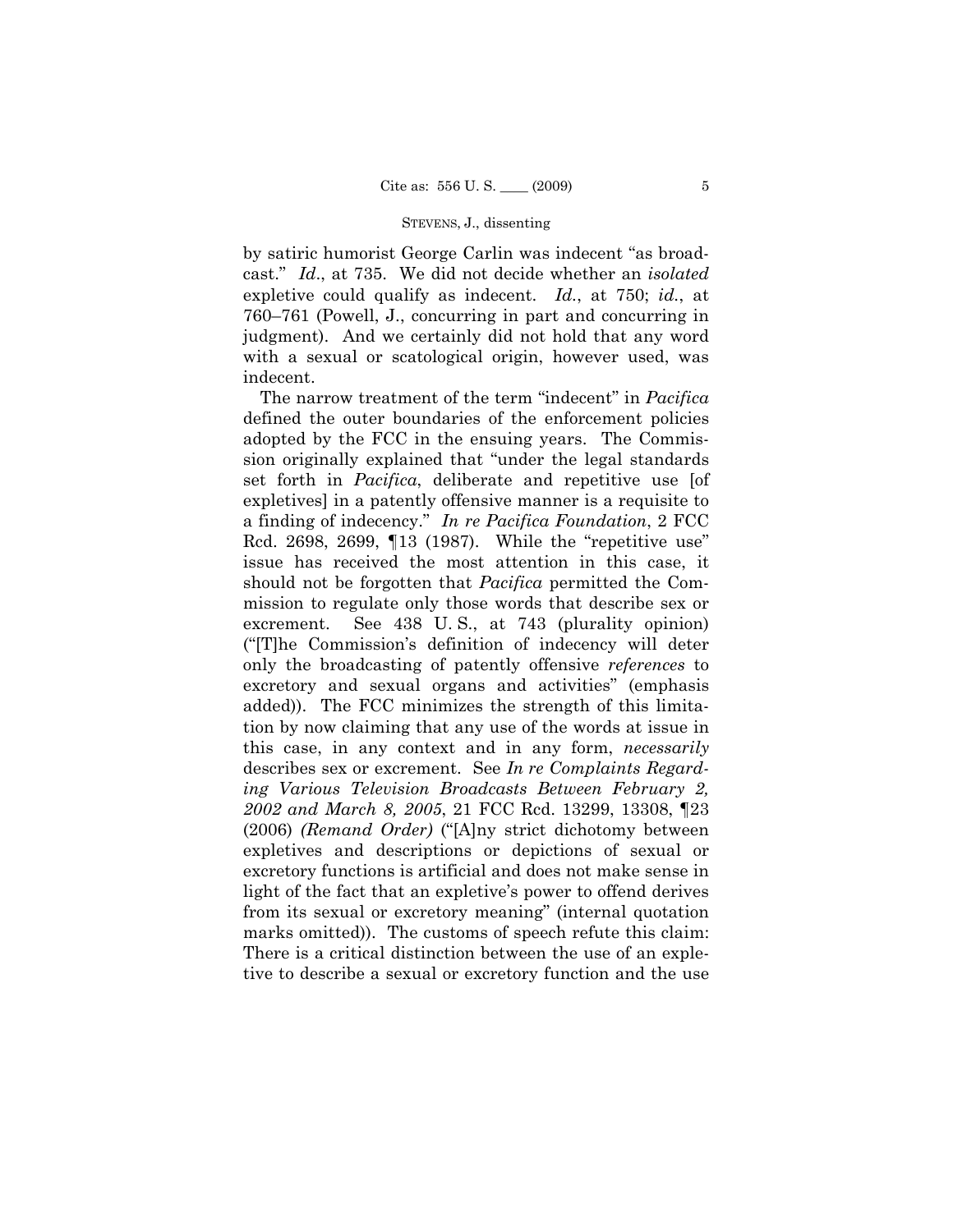of such a word for an entirely different purpose, such as to express an emotion. One rests at the core of indecency; the other stands miles apart. As any golfer who has watched his partner shank a short approach knows, it would be absurd to accept the suggestion that the resultant four-letter word uttered on the golf course describes sex or excrement and is therefore indecent. But that is the absurdity the FCC has embraced in its new approach to indecency.4 See *In re Complaints Against Various Broadcast Licensees Regarding Their Airing of the "Golden Globe Awards" Program,* 19 FCC Rcd. 4975, 4978–4979, ¶¶8–9 (2004) (declaring that even the use of an expletive to emphasize happiness "invariably invokes a coarse sexual image").

Even if the words that concern the Court in this case *sometimes* retain their sexual or excretory meaning, there are surely countless instances in which they are used in a manner unrelated to their origin. These words may not be polite, but that does not mean they are necessarily "indecent" under §1464. By improperly equating the two, the Commission has adopted an interpretation of "indecency" that bears no resemblance to what *Pacifica* contemplated.5 Most distressingly, the Commission appears to be entirely unaware of this fact, see *Remand Order,* 21 FCC Rcd., at 13308 (erroneously referencing *Pacifica* in support of its new policy), and today's majority seems untroubled by this significant oversight, see *ante*, at 4–5, 13–14. Because the

——————

<sup>4</sup> It is ironic, to say the least, that while the FCC patrols the airwaves for words that have a tenuous relationship with sex or excrement, commercials broadcast during prime-time hours frequently ask viewers whether they too are battling erectile dysfunction or are having trouble going to the bathroom.<br><sup>5</sup>While JUSTICE THOMAS and I disagree about the continued wisdom

of *Pacifica*, see *ante*, p. 1 (concurring opinion), the changes in technology and the availability of broadcast spectrum he identifies certainly counsel a restrained approach to indecency regulation, not the wildly expansive path the FCC has chosen.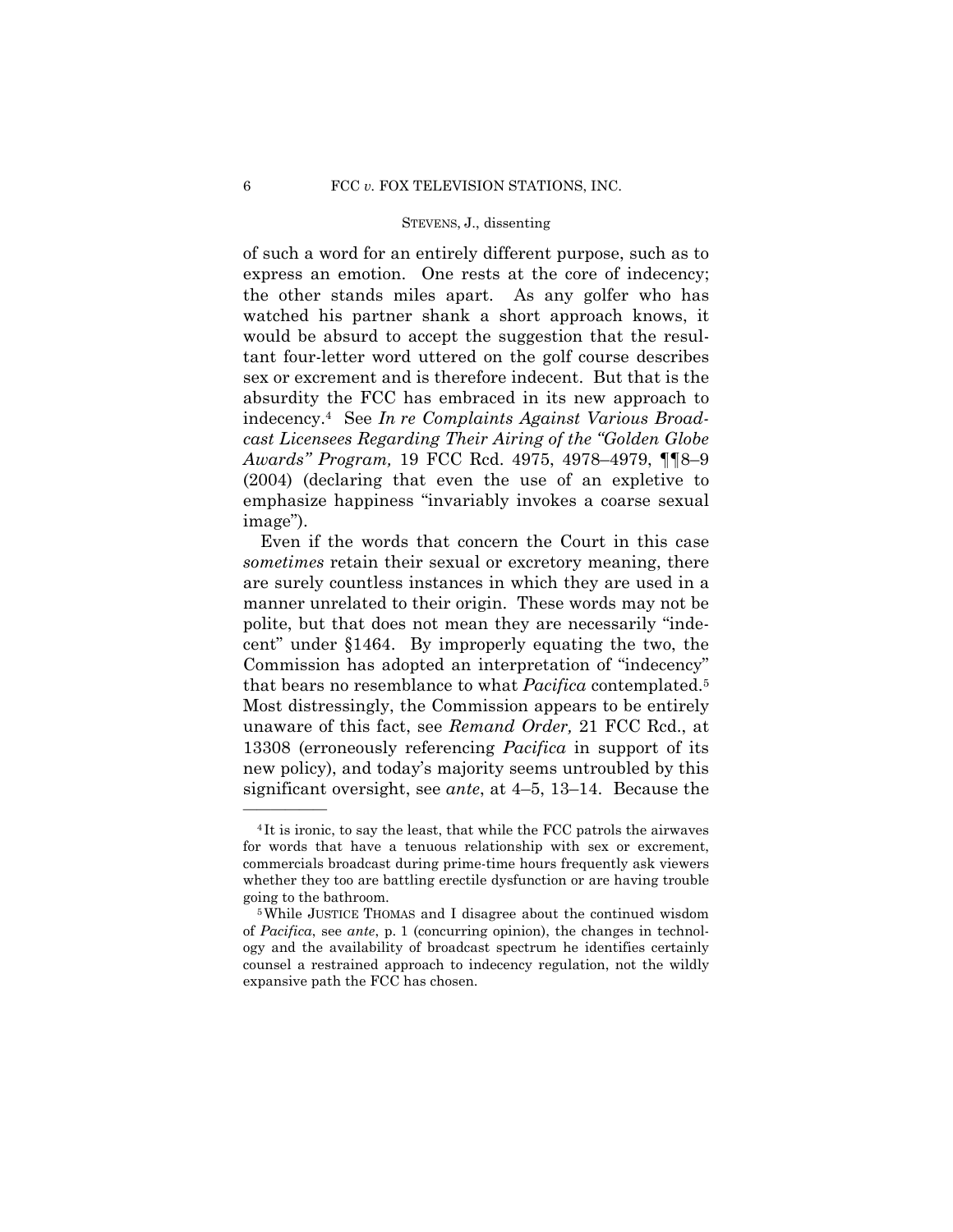FCC has failed to demonstrate an awareness that it has ventured far beyond *Pacifica*'s reading of §1464, its policy choice must be declared arbitrary and set aside as unlawful. See *Citizens to Preserve Overton Park, Inc.* v. *Volpe,* 401 U. S. 402, 416 (1971).

# III

For these reasons and those stated in JUSTICE BREYER's dissenting opinion, I would affirm the judgment of the Court of Appeals.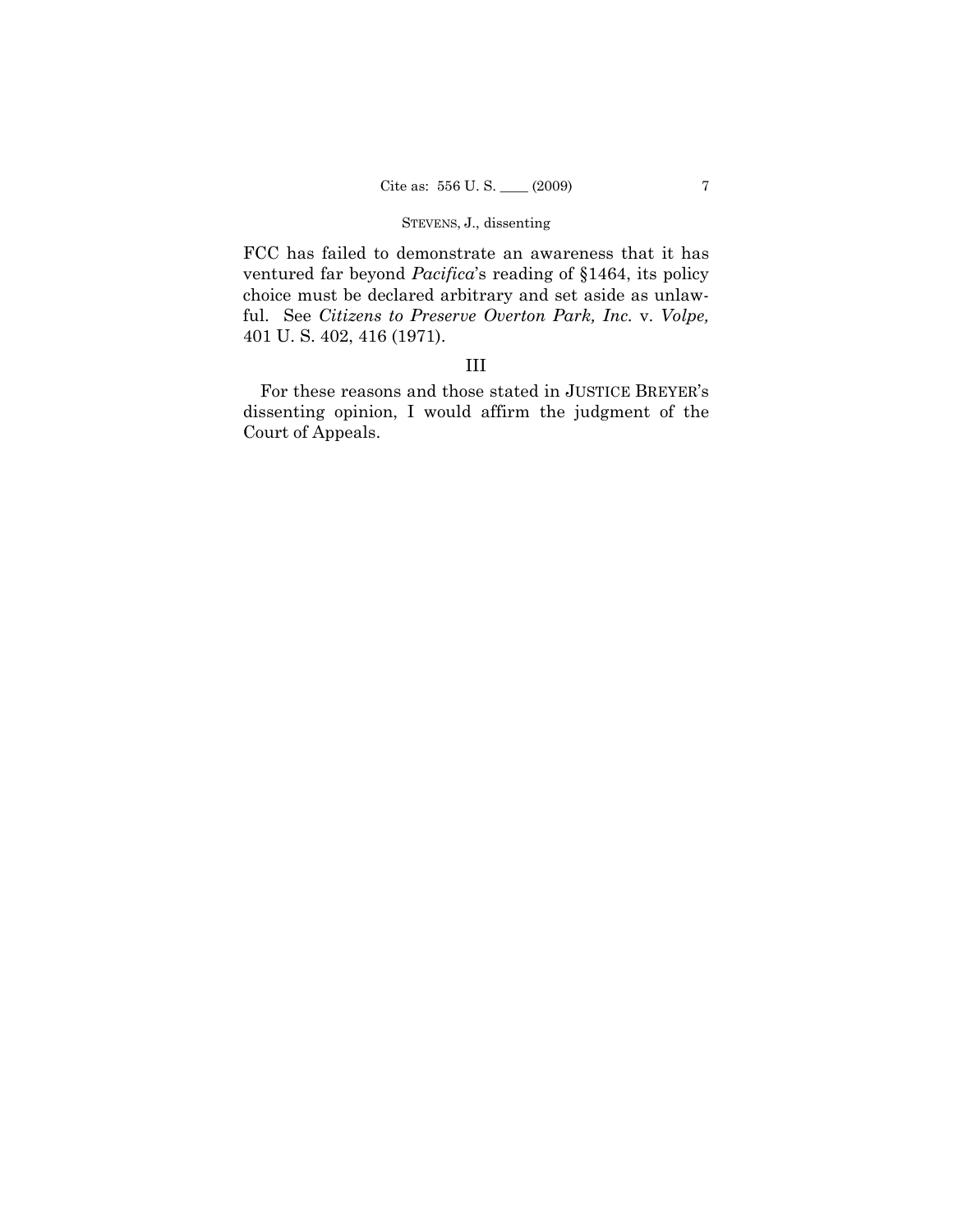GINSBURG, J., dissenting

# $\frac{1}{2}$  ,  $\frac{1}{2}$  ,  $\frac{1}{2}$  ,  $\frac{1}{2}$  ,  $\frac{1}{2}$  ,  $\frac{1}{2}$  ,  $\frac{1}{2}$ **SUPREME COURT OF THE UNITED STATES**

# $\frac{1}{2}$  ,  $\frac{1}{2}$  ,  $\frac{1}{2}$  ,  $\frac{1}{2}$  ,  $\frac{1}{2}$  ,  $\frac{1}{2}$ No. 07–582

# FEDERAL COMMUNICATIONS COMMISSION, ET AL., PETITIONERS *v.* FOX TELEVISION STATIONS, INC., ET AL.

# ON WRIT OF CERTIORARI TO THE UNITED STATES COURT OF APPEALS FOR THE SECOND CIRCUIT

#### [April 28, 2009]

# JUSTICE GINSBURG, dissenting.

——————

The mainspring of this case is a Government restriction on spoken words. This appeal, I recognize, arises under the Administrative Procedure Act.\* JUSTICE BREYER's dissenting opinion, which I join, cogently describes the infirmities of the Federal Communications Commission's (FCC or Commission) policy switch under that Act. The Commission's bold stride beyond the bounds of *FCC* v. *Pacifica Foundation*, 438 U. S. 726 (1978), I agree, exemplified "arbitrary" and "capricious" decisionmaking. I write separately only to note that there is no way to hide the long shadow the First Amendment casts over what the Commission has done. Today's decision does nothing to diminish that shadow.

More than 30 years ago, a sharply divided Court allowed the FCC to sanction a midafternoon radio broadcast of comedian George Carlin's 12-minute "Filthy Words" mono-

<sup>\*</sup>The Second Circuit, presented with both constitutional and statutory challenges, vacated the remand order on APA grounds. The court therefore "refrain[ed] from deciding" the "constitutional questions." 489 F. 3d 444, 462 (2007) (quoting *Lyng* v. *Northwest Indian Cemetery Protective Assn.*, 485 U. S. 439, 445 (1988)). The majority, however, stated and explained why it was "skeptical" that the Commission's policy could "pass constitutional muster." 489 F. 3d, at 462.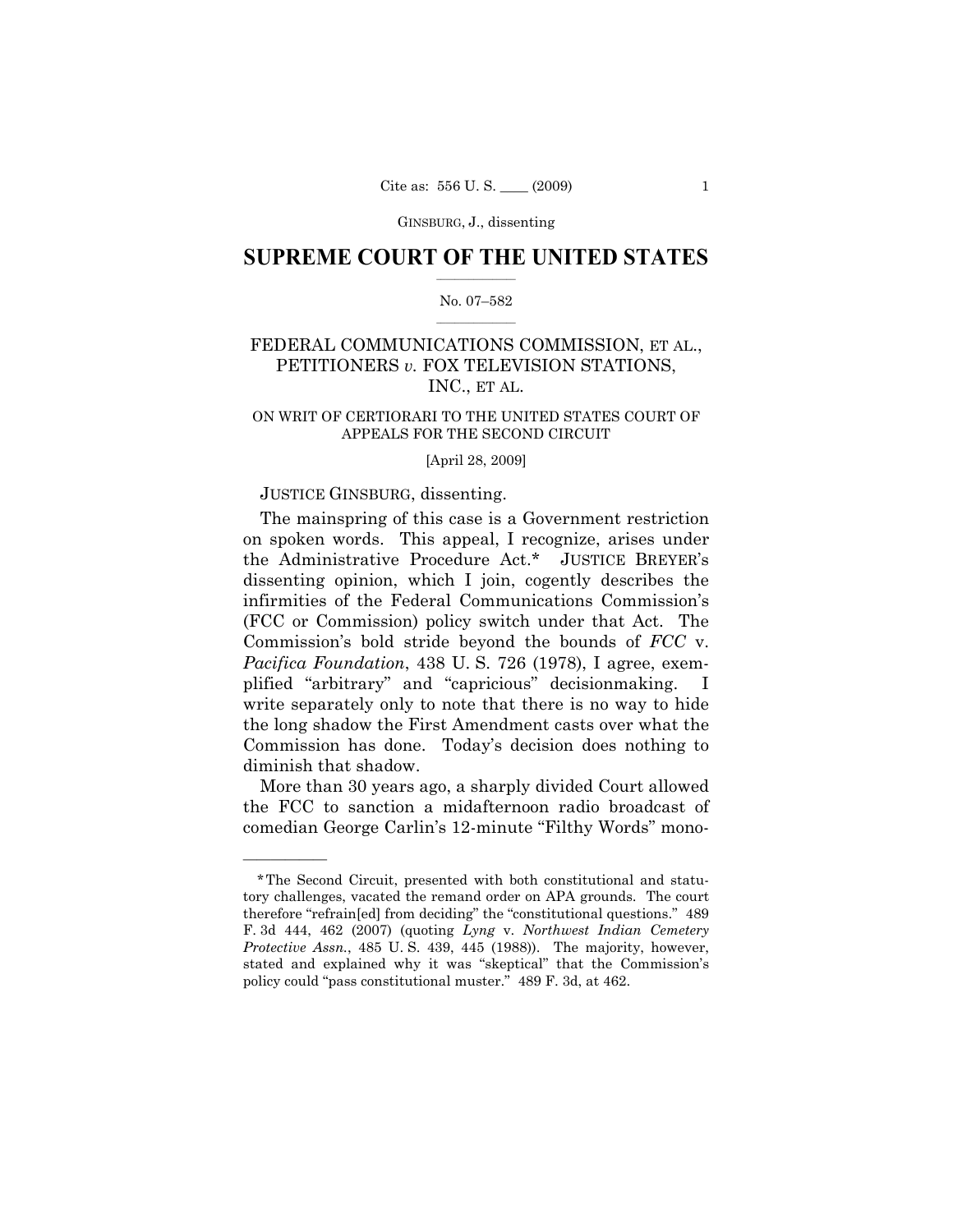# GINSBURG, J., dissenting

logue. *Ibid.* Carlin satirized the "original" seven dirty words and repeated them relentlessly in a variety of colloquialisms. The monologue was aired as part of a program on contemporary attitudes toward the use of language. *In re Citizen's Complaint Against Pacifica Foundation Station WBAI (FM)*, 56 F. C. C. 2d 94, 95 (1975). In rejecting the First Amendment challenge, the Court "emphasize[d] the narrowness of [its] holding." *Pacifica,* 438 U. S., at 750. See also *ante*, at 1 (STEVENS, J., dissenting). In this regard, the majority stressed that the Carlin monologue deliberately repeated the dirty words "over and over again." 438 U. S., at 729, 751–755 (Appendix). Justice Powell, concurring, described Carlin's speech as "verbal shock treatment." *Id.*, at 757 (concurring in part and concurring in judgment).

In contrast, the unscripted fleeting expletives at issue here are neither deliberate nor relentlessly repetitive. Nor does the Commission's policy home in on expressions used to describe sexual or excretory activities or organs. Spontaneous utterances used simply to convey an emotion or intensify a statement fall within the order's compass. Cf. *Cohen* v. *California*, 403 U. S. 15, 26 (1971) ("[W]ords are often chosen as much for their emotive as their cognitive force. We cannot sanction the view that the Constitution, while solicitous of the cognitive content of individual speech, has little or no regard for that emotive function which, practically speaking, may often be the more important element of the overall message sought to be communicated."); *Denver Area Ed. Telecommunications Consortium, Inc.* v. *FCC*, 518 U. S. 727, 805 (1996) (KENNEDY, J., concurring in part, concurring in judgment in part, and dissenting in part) (a word categorized as indecent "often is inseparable from the ideas and viewpoints conveyed, or separable only with loss of truth or expressive power").

The *Pacifica* decision, however it might fare on reassessment, see *ante*, at 6 (THOMAS, J., concurring), was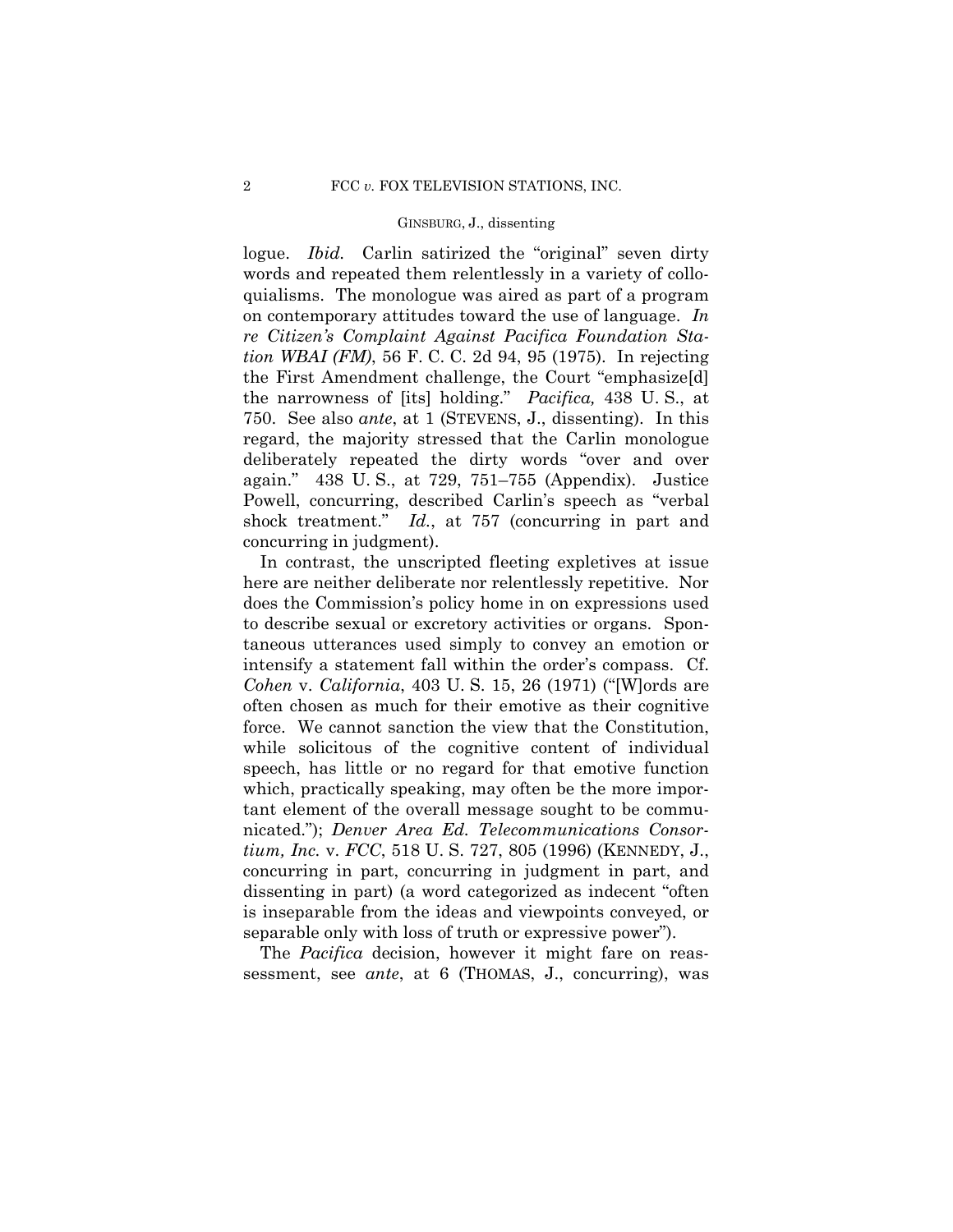# GINSBURG, J., dissenting

tightly cabined, and for good reason. In dissent, Justice Brennan observed that the Government should take care before enjoining the broadcast of words or expressions spoken by many "in our land of cultural pluralism." 438 U. S., at 775. That comment, fitting in the 1970's, is even more potent today. If the reserved constitutional question reaches this Court, see *ante*, at 26 (majority opinion), we should be mindful that words unpalatable to some may be "commonplace" for others, "the stuff of everyday conversations." 438 U. S., at 776 (Brennan, J., dissenting).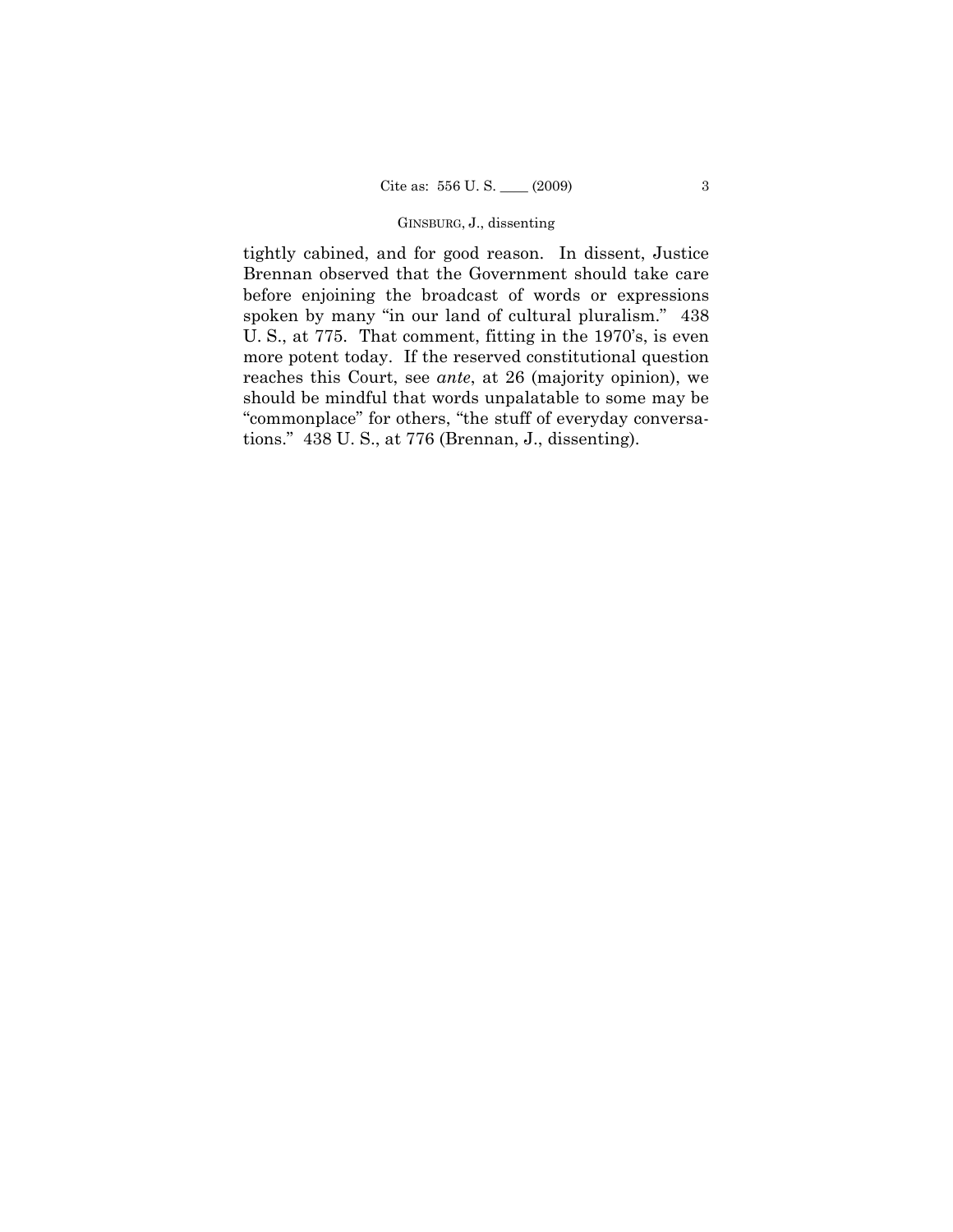# $\frac{1}{2}$  ,  $\frac{1}{2}$  ,  $\frac{1}{2}$  ,  $\frac{1}{2}$  ,  $\frac{1}{2}$  ,  $\frac{1}{2}$  ,  $\frac{1}{2}$ **SUPREME COURT OF THE UNITED STATES**

# $\frac{1}{2}$  ,  $\frac{1}{2}$  ,  $\frac{1}{2}$  ,  $\frac{1}{2}$  ,  $\frac{1}{2}$  ,  $\frac{1}{2}$ No. 07–582

# FEDERAL COMMUNICATIONS COMMISSION, ET AL., PETITIONERS *v.* FOX TELEVISION STATIONS, INC., ET AL.

# ON WRIT OF CERTIORARI TO THE UNITED STATES COURT OF APPEALS FOR THE SECOND CIRCUIT

# [April 28, 2009]

JUSTICE BREYER, with whom JUSTICE STEVENS, JUSTICE SOUTER, and JUSTICE GINSBURG join, dissenting.

In my view, the Federal Communications Commission failed adequately to explain *why* it *changed* its indecency policy from a policy permitting a single "fleeting use" of an expletive, to a policy that made no such exception. Its explanation fails to discuss two critical factors, at least one of which directly underlay its original policy decision. Its explanation instead discussed several factors well known to it the first time around, which by themselves provide no significant justification for a *change* of policy. Consequently, the FCC decision is "arbitrary, capricious, an abuse of discretion." 5 U. S. C. §706(2)(A); *Motor Vehicle Mfrs. Assn. of United States, Inc.* v. *State Farm Mut. Automobile Ins. Co.*, 463 U. S. 29, 41–43 (1983); *Citizens to Preserve Overton Park, Inc.* v. *Volpe,* 401 U. S. 402, 420– 421 (1971)*.* And I would affirm the Second Circuit's similar determination.

I begin with applicable law. That law grants those in charge of independent administrative agencies broad authority to determine relevant policy. But it does not permit them to make policy choices for purely political

I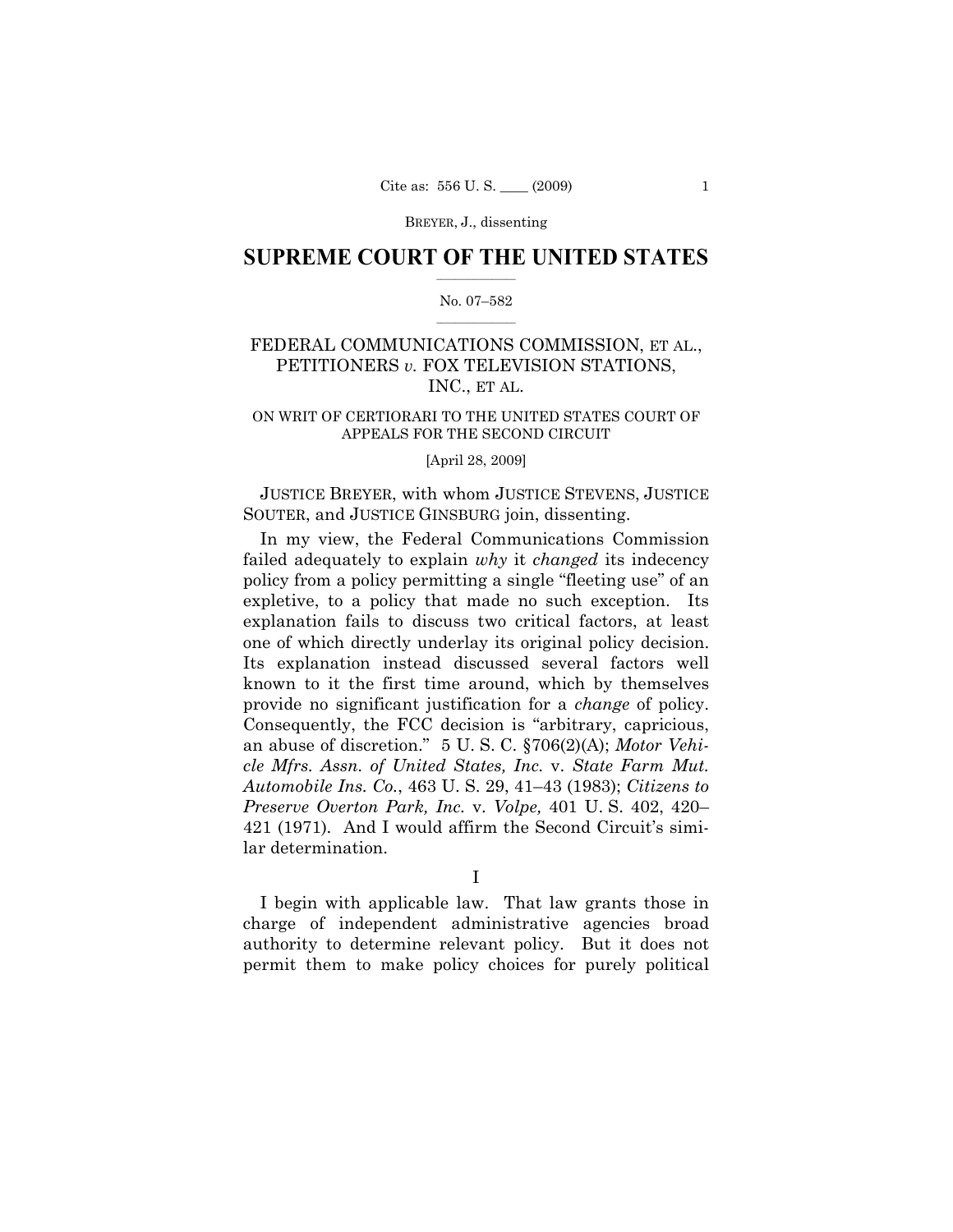reasons nor to rest them primarily upon unexplained policy preferences. Federal Communications Commissioners have fixed terms of office; they are not directly responsible to the voters; and they enjoy an independence expressly designed to insulate them, to a degree, from "'the exercise of political oversight.'" *Freytag* v. *Commissioner*, 501 U. S. 868, 916 (1991) (SCALIA, J., concurring in part and concurring in judgment); see also *Morrison* v. *Olson*, 487 U. S. 654, 691, n. 30 (1988). That insulation helps to secure important governmental objectives, such as the constitutionally related objective of maintaining broadcast regulation that does not bend too readily before the political winds. But that agency's comparative freedom from ballot-box control makes it all the more important that courts review its decisionmaking to assure compliance with applicable provisions of the law—including law requiring that major policy decisions be based upon articulable reasons.

The statutory provision applicable here is the Administrative Procedure Act's (APA) prohibition of agency action that is "arbitrary, capricious, [or] an abuse of discretion," 5 U. S. C. §706(2)(A). This legal requirement helps assure agency decisionmaking based upon more than the personal preferences of the decisionmakers. Courts have applied the provision sparingly, granting agencies broad policymaking leeway. But they have also made clear that agency discretion is not "'unbounded.'" *Burlington Truck Lines, Inc.* v. *United States*, 371 U. S. 156, 167–168 (1962). In so holding, American courts have followed a venerable legal tradition, stretching back at least to the days of Sir Edward Coke and the draining of the English fens. See *Rooke's Case*, 77 Eng. Rep. 209, 210, 5 Coke Rep. 99b, 100a (C. P. 1598) (Coke, J.) (members of sewer commission with authority to act according "to their discretio[n]" are nonetheless "limited and bound with the rule of reason and law . . . and [cannot act] according to their wills and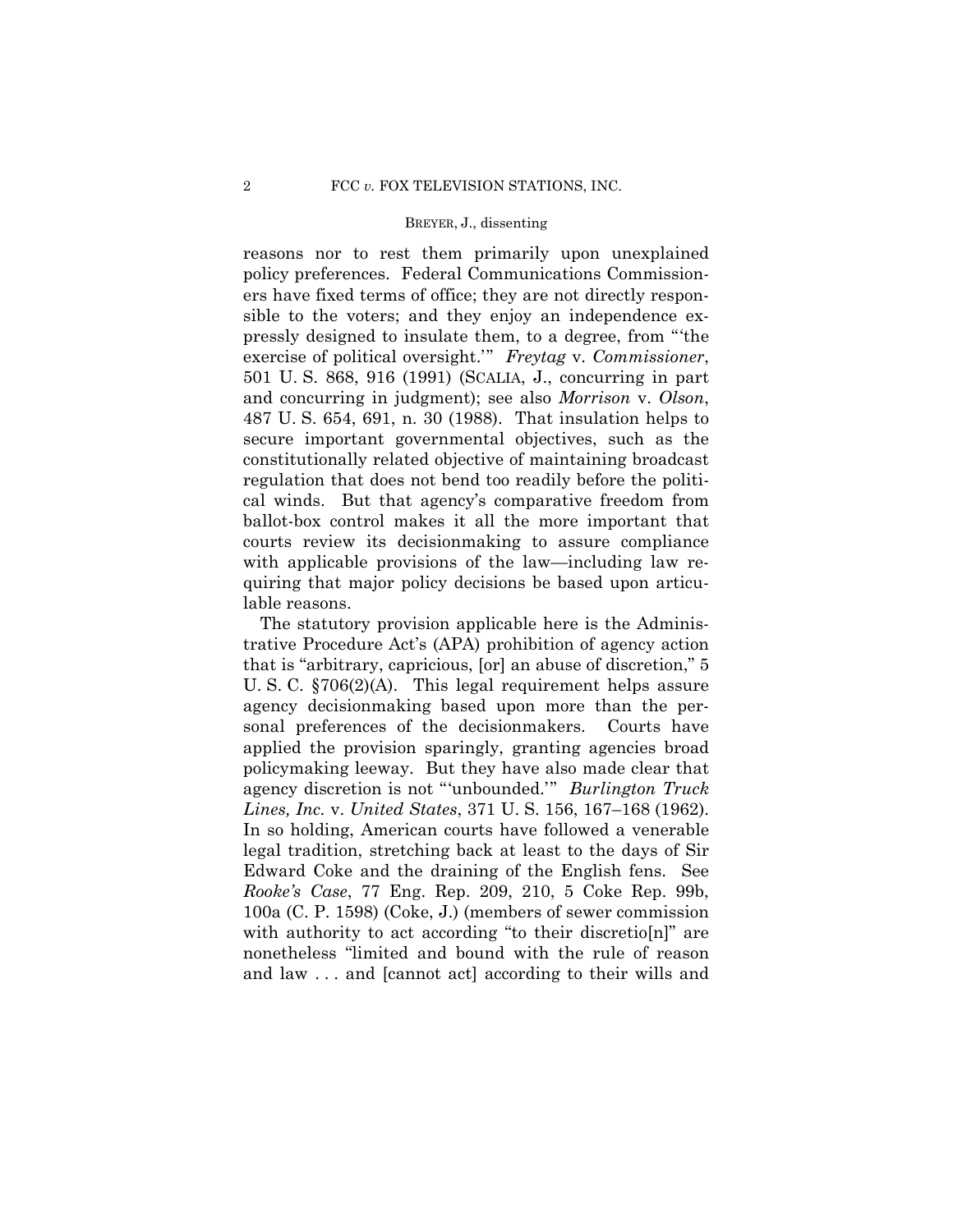private affections" (quoted in Jaffe, Judicial Review: Constitutional and Jurisdictional Fact, 70 Harv. L. Rev. 953, 954 (1957))).

The law has also recognized that it is not so much a particular set of substantive commands but rather it is a *process*, a process of learning through reasoned argument, that is the antithesis of the "arbitrary." This means agencies must follow a "logical and rational" decisionmaking "process." *Allentown Mack Sales & Service, Inc.* v. *NLRB*, 522 U. S. 359, 374 (1998). An agency's policy decisions must reflect the reasoned exercise of expert judgment. See *Burlington Truck Lines, supra*, at 167 (decision must reflect basis on which agency "exercised its expert discretion"); see also *Humphrey's Executor* v. *United States*, 295 U. S. 602, 624 (1935) (independent agencies "exercise . . . trained judgment . . . 'informed by experience'"). And, as this Court has specified, in determining whether an agency's policy choice was "arbitrary," a reviewing court "must consider whether the decision was based on a consideration of the relevant factors and whether there has been a clear error of judgment." *Overton Park, supra*, at 416.

Moreover, an agency must act consistently. The agency must follow its own rules. *Arizona Grocery Co.* v. *Atchison, T. & S. F. R. Co.*, 284 U. S. 370, 389–390 (1932). And when an agency seeks to change those rules, it must focus on the fact of change and explain the basis for that change. See, *e.g., National Cable & Telecommunications Assn.* v. *Brand X Internet Services*, 545 U. S. 967, 981 (2005) ("*Unexplained* inconsistency is" a "reason for holding an interpretation to be an arbitrary and capricious change from agency practice" (emphasis added)).

To explain a change requires more than setting forth reasons why the new policy is a good one. It also requires the agency to answer the question, "Why did you change?" And a rational answer to this question typically requires a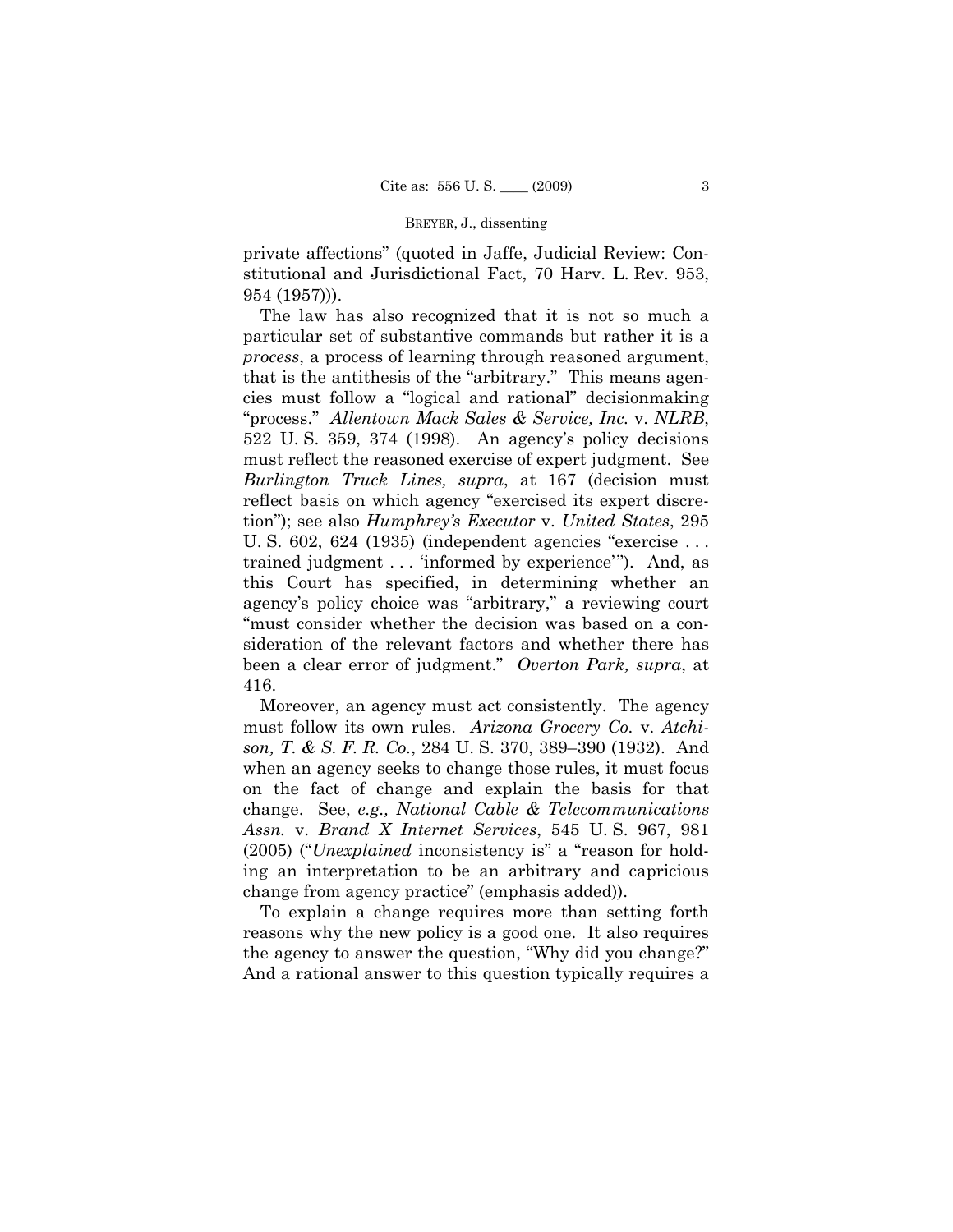more complete explanation than would prove satisfactory were change itself not at issue. An (imaginary) administrator explaining why he chose a policy that requires driving on the right-side, rather than the left-side, of the road might say, "Well, one side seemed as good as the other, so I flipped a coin." But even assuming the rationality of that explanation for an *initial* choice, that explanation is not at all rational if offered to explain why the administrator *changed* driving practice, from right-side to left-side, 25 years later.

In *State Farm*, a unanimous Court applied these commonsense requirements to an agency decision that rescinded an earlier agency policy. The Court wrote that an agency must provide an explanation for the agency's *"revocation"* of a prior action that is more thorough than the explanation necessary when it does not act in the first instance. The Court defined "revocation," not simply as *rescinding* an earlier policy, cf. *ante*, at 10–11, but as "a *reversal of the agency's former views* as to the proper course." *State Farm*, 463 U. S., at 41 (emphasis added). See also *Verizon Communications Inc.* v. *FCC*, 535 U. S. 467, 502, n. 20 (2002) (portion of Court's opinion joined by SCALIA, KENNEDY, and THOMAS, JJ.) (noting *State Farm*  "may be read as prescribing more searching judicial review" when "an agency [is] 'changing its course' as to the interpretation of a statute"); *Thomas Jefferson Univ.* v. *Shalala*, 512 U. S. 504, 524, n. 3 (1994) (THOMAS, J., dissenting) (similar).

At the same time, the Court described the need for explanation in terms that apply, not simply to pure *rescissions* of earlier rules, but rather to changes of policy as it more broadly defined them. But see *ante*, at 10–11. It said that the law required an explanation for such a *change* because the earlier policy, representing a "'settled course of behavior[,] embodies the agency's informed judgment that, by pursuing that course, it will carry out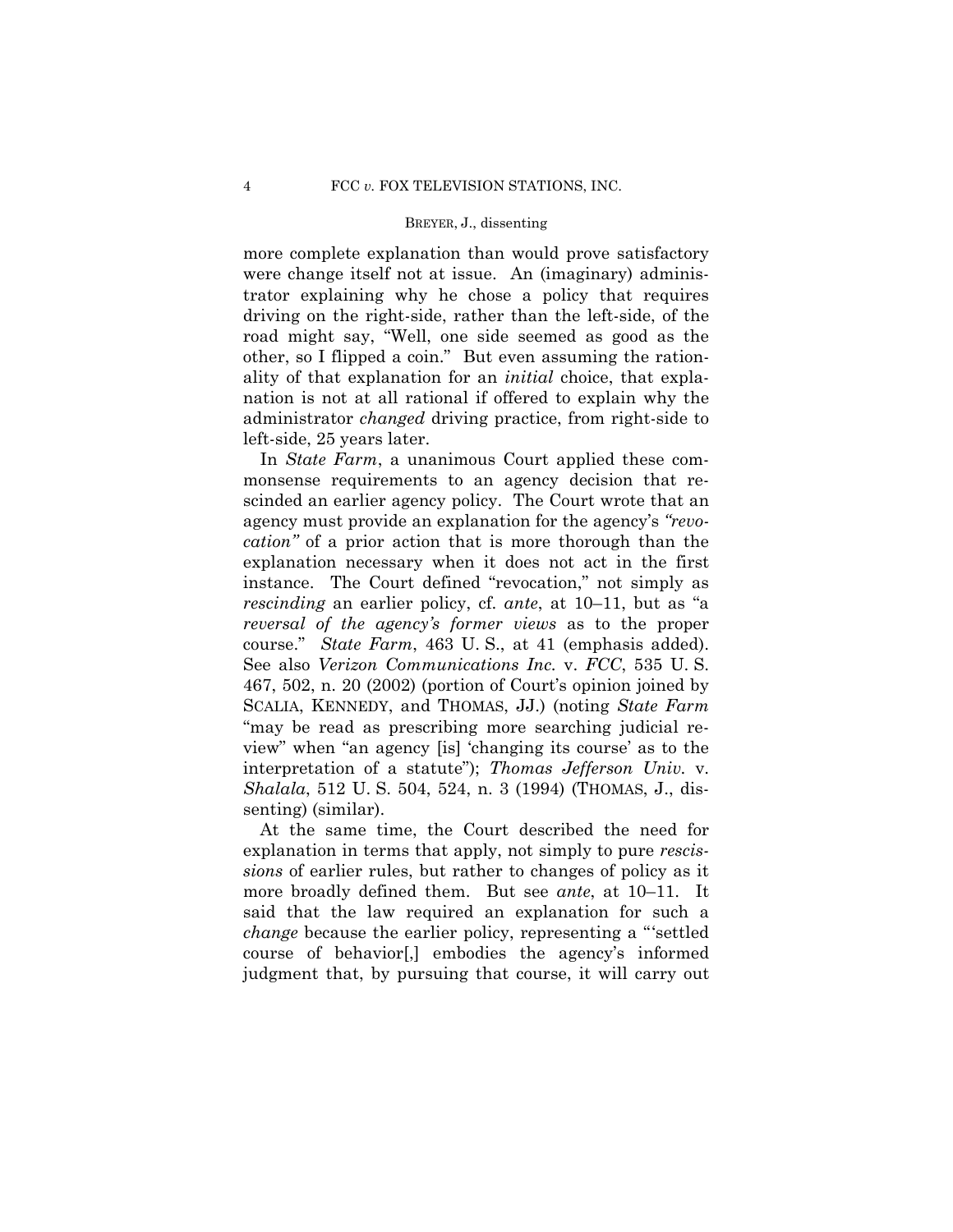the policies . . . best if the settled rule is adhered to.'" *State Farm, supra*, at 41–42. Thus, the agency must explain *why* it has come to the conclusion that it should now change direction. Why does it now reject the considerations that led it to adopt that initial policy? What has changed in the world that offers justification for the change? What other good reasons are there for departing from the earlier policy?

Contrary to the majority's characterization of this dissent, it would not (and *State Farm* does not) require a "*heightened standard"* of review. *Ante*, at 10 (emphasis added). Rather, the law requires application of the *same standard* of review to different circumstances, namely circumstances characterized by the fact that *change* is at issue. It requires the agency to focus upon the fact of change where change is relevant, just as it must focus upon any other relevant circumstance. It requires the agency here to focus upon the reasons that led the agency to adopt the initial policy, and to explain why it now comes to a new judgment.

I recognize that *sometimes* the ultimate explanation for a change may have to be, "We now weigh the relevant considerations differently." But at other times, an agency can and should say more. Where, for example, the agency rested its previous policy on particular factual findings, see *ante*, at 3–5 (KENNEDY, J., concurring in part and concurring in judgment); or where an agency rested its prior policy on its view of the governing law, see *infra*, at 7–11; or where an agency rested its previous policy on, say, a special need to coordinate with another agency, one would normally expect the agency to focus upon those earlier views of fact, of law, or of policy and explain why they are no longer controlling. Regardless, to say that the agency here must answer the question "why change" is not to require the agency to provide a justification that is "*better* than the reasons for the old [policy]." *Ante*, at 11.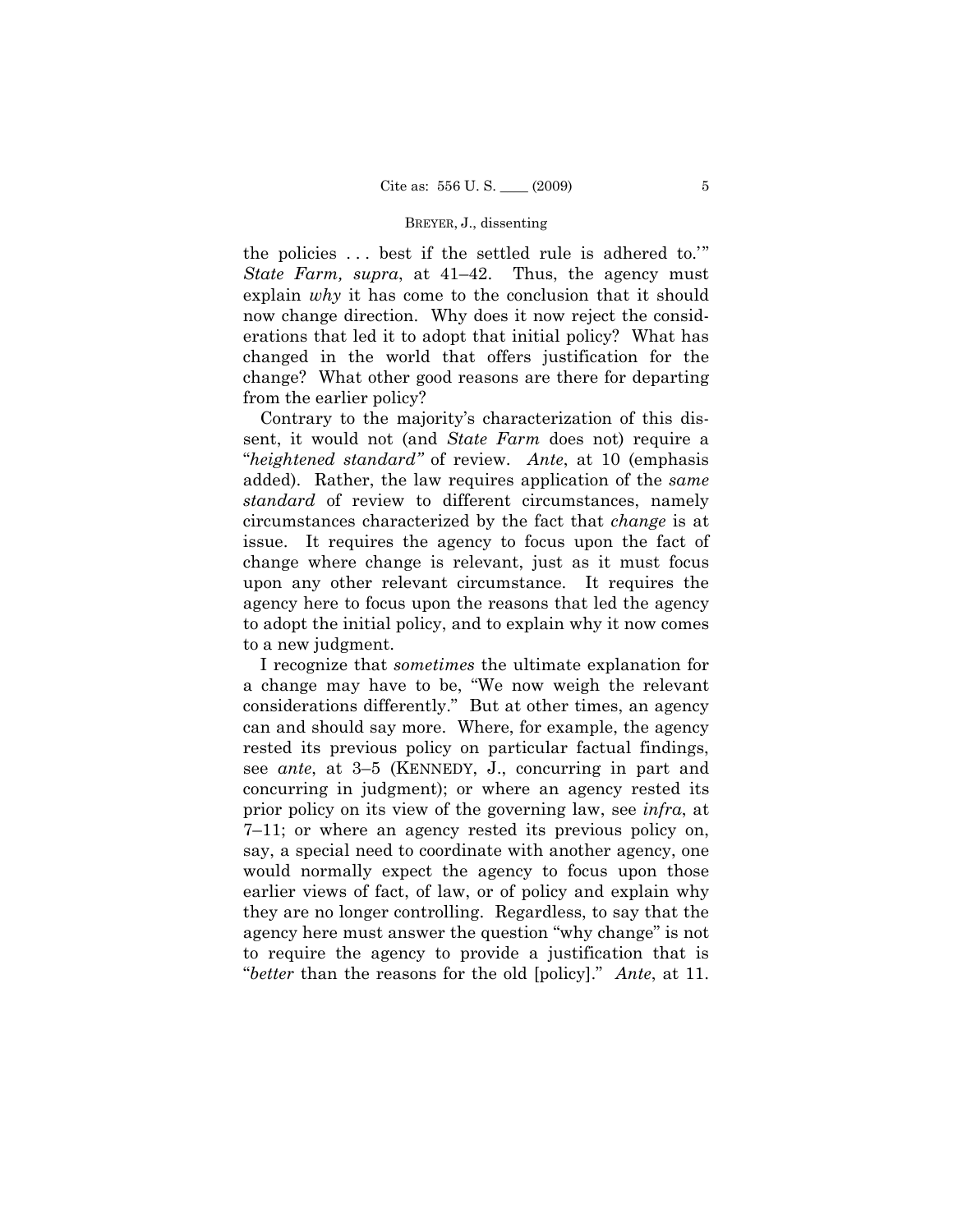It is only to recognize the obvious fact that *change* is sometimes (not always) a relevant background feature that sometimes (not always) requires focus (upon prior justifications) and explanation lest the adoption of the new policy (in that circumstance) be "arbitrary, capricious, an abuse of discretion."

That is certainly how courts of appeals, the courts that review agency decisions, have always treated the matter in practice. See, *e.g.*, *Pennsylvania Federation of Sportsmen's Clubs, Inc.* v. *Kempthorne*, 497 F. 3d 337, 351 (CA3 2007); *Yale-New Haven Hosp*. v. *Leavitt*, 470 F. 3d 71, 79 (CA2 2006); *Citizens Awareness Network, Inc*. v. *United States*, 391 F. 3d 338, 352 (CA1 2004). But see *NAACP* v. *FCC*, 682 F. 2d 993, 998 (CADC 1982) (using word "heightened"). The majority's holding could in this respect significantly change judicial review in practice, and not in a healthy direction. But see, *ante*, at  $1-5$  (KENNEDY, J., concurring in part and concurring in judgment). After all, if it is *always* legally sufficient for the agency to reply to the question "why change?" with the answer "we prefer the new policy" (even when the agency *has not considered*  the major factors that led it to adopt its old policy), then why bother asking the agency to focus on the fact of change? More to the point, *why* would the law exempt this and no other aspect of an agency decision from "arbitrary, capricious" review? Where does, and why would, the APA grant agencies the freedom to change major policies on the basis of nothing more than political considerations or even personal whim?

Avoiding the application of any *heightened* standard of review, the Court in *State Farm* recognized that the APA's "nonarbitrary" requirement affords agencies generous leeway when they set policy. 463 U. S., at 42. But it also recognized that this leeway is not absolute. The Court described its boundaries by then listing considerations that help determine whether an explanation is adequate.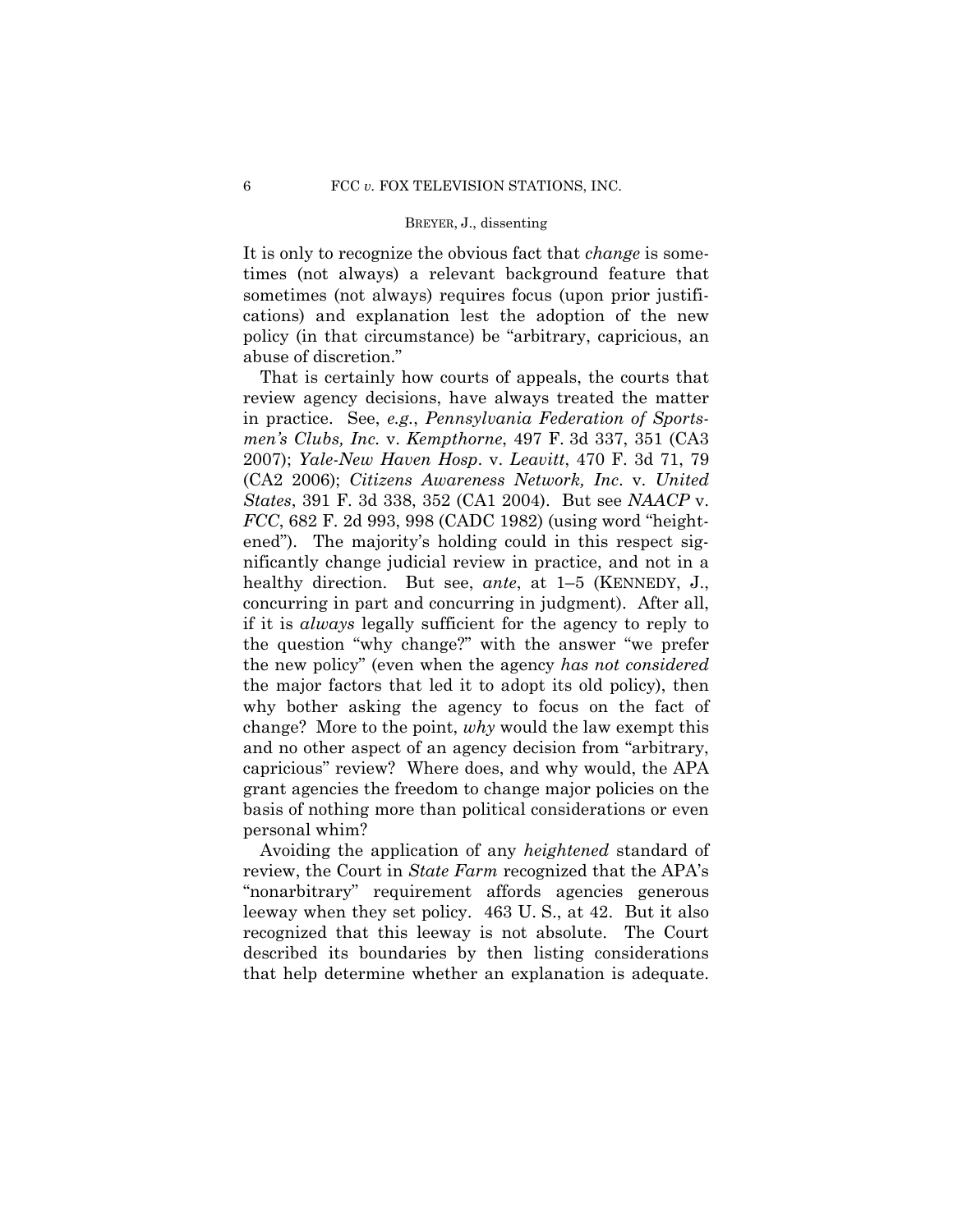Mirroring and elaborating upon its statement in *Overton Park,* 401 U. S. 402*,* the Court said that a reviewing court should take into account whether the agency had "relied on factors which Congress has not intended it to consider, entirely failed to consider an important aspect of the problem, offered an explanation for its decision that runs counter to the evidence before the agency, or is so implausible that it could not be ascribed to a difference in view or the product of agency expertise." *State Farm, supra*, at 43; see also *Overton Park, supra*, at 416.

II

We here must apply the general standards set forth in *State Farm* and *Overton Park* to an agency decision that changes a 25-year-old "fleeting expletive" policy from (1) the old policy that would normally permit broadcasters to transmit a single, fleeting use of an expletive to (2) a new policy that would threaten broadcasters with large fines for transmitting even a single use (including its use by a member of the public) of such an expletive, alone with nothing more. The question is whether that decision satisfies the minimal standards necessary to assure a reviewing court that such a change of policy is not "arbitrary, capricious, [or] an abuse of discretion," 5 U. S. C. §706(2)(A), particularly as set forth in, *e.g.*, *State Farm*  and *Overton Park, supra*, at 2–7*.* The decision, in my view, does not satisfy those standards.

Consider the requirement that an agency at least minimally "consider . . . important aspect[s] of the problem." *State Farm, supra*, at 43. The FCC failed to satisfy this requirement, for it failed to consider two critically important aspects of the problem that underlay its initial policy judgment (one of which directly, the other of which indirectly). First, the FCC said next to nothing about the relation between the change it made in its prior "fleeting expletive" policy and the First-Amendment-related need to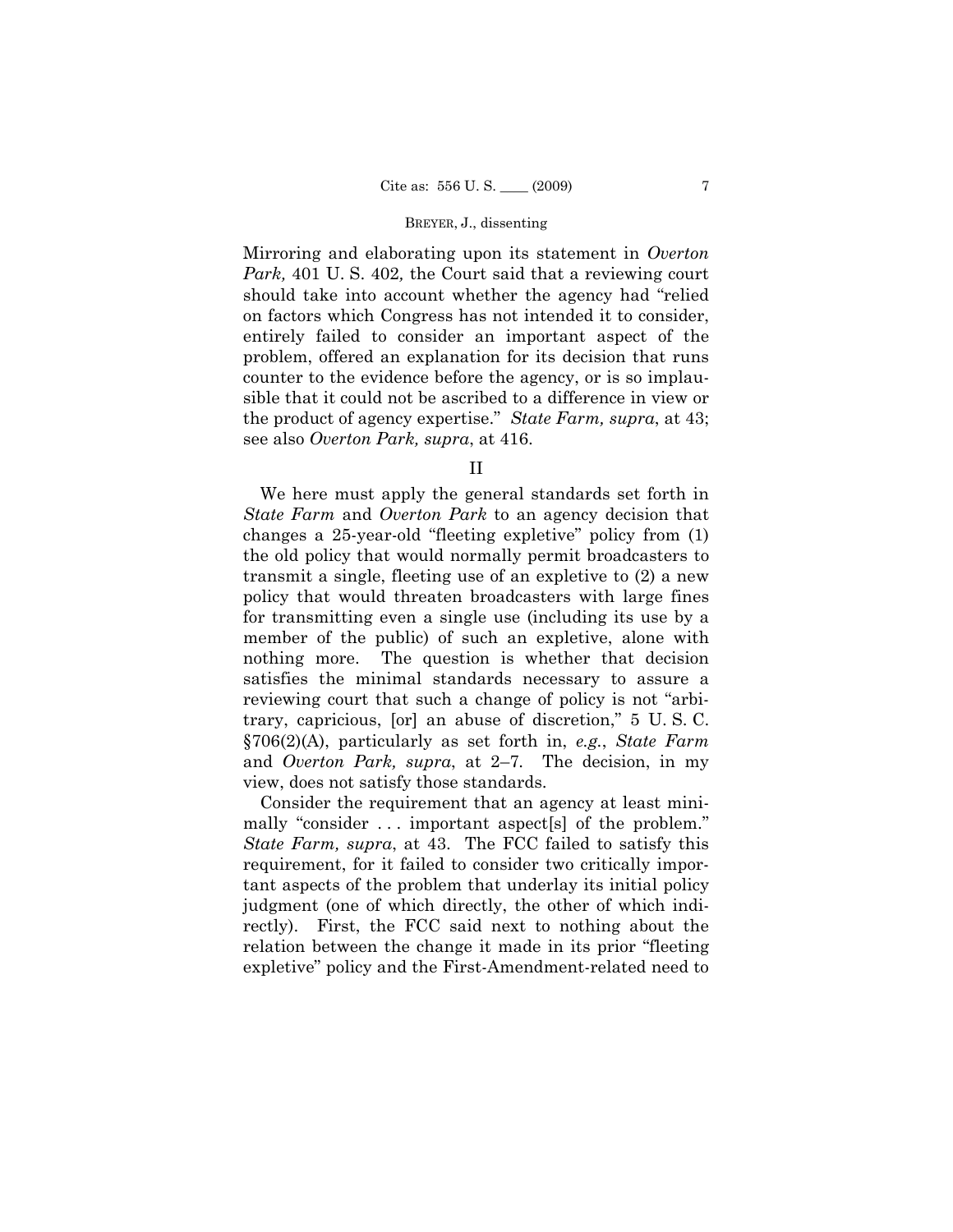avoid "censorship," a matter as closely related to broadcasting regulation as is health to that of the environment. The reason that discussion of the matter is particularly important here is that the FCC had *explicitly* rested its prior policy in large part upon the need to avoid treading too close to the constitutional line.

Thirty years ago, the Court considered the location of that constitutional line. In *FCC* v. *Pacifica Foundation*, 438 U. S. 726 (1978), the Court reviewed an FCC decision forbidding the broadcast of a monologue that deliberately and repeatedly uttered the expletives here at issue more than 100 times in one hour at a time of day when children were likely to hear the broadcast. *Id*., at 739. The Court held that the FCC's prohibition did not violate the First Amendment. But the Court divided 5 to 4. And two Members of the majority, Justices Powell and Blackmun, explicitly noted that the Court "does not speak to cases involving *the isolated use* of a potentially offensive word . . . as distinguished from the verbal shock treatment administered by respondent here." *Id*., at 760–761 (Powell, J., concurring in part and concurring in judgment) (emphasis added). This statement by two Members of the majority suggested that they could reach a different result, finding an FCC prohibition unconstitutional, were that prohibition aimed at the fleeting or single use of an expletive.

The FCC subsequently made clear that it thought that Justice Powell's concurrence set forth a constitutional line that its indecency policy should embody. In 1978, the Commission wrote that the First Amendment "severely limit[s]" the Commission's role in regulating indecency. It added that the Court, in *Pacifica*, had "relied . . . on the repetitive occurrence of the 'indecent' words in question." And it said that, in setting policy, it "intend[ed] strictly to observe the narrowness of the *Pacifica* holding." *In re Application of WGBH Educ. Foundation*, 69 F. C. C. 2d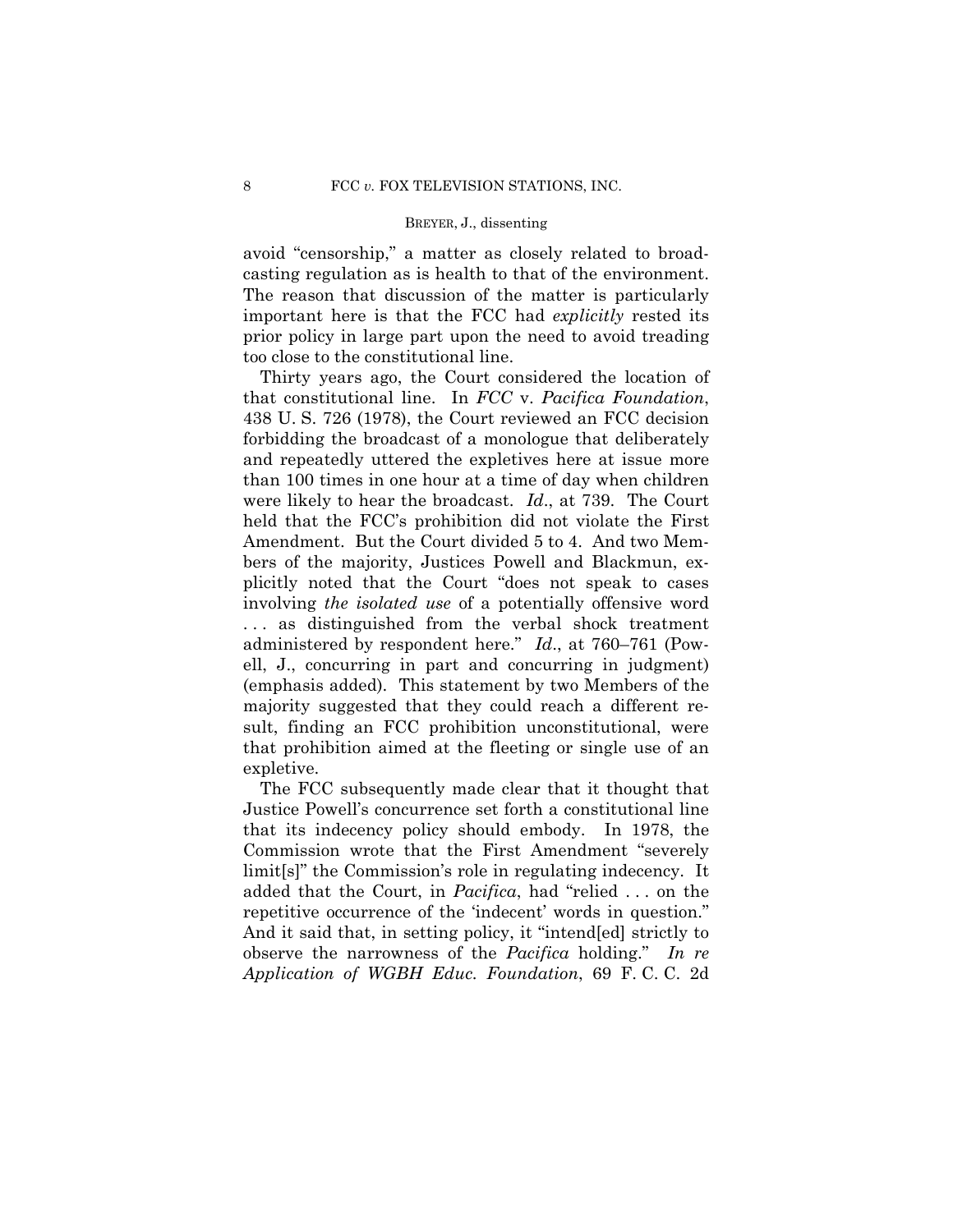# 1250, 1254, ¶10.

In 1983, the Commission again wrote that it understood the Court's decision in *Pacifica* to rest on the "repetitive occurrence of the 'indecent' words in question." And, again, the Commission explained that its regulation of fleeting or isolated offensive words would reflect Justice Powell's understanding of the First Amendment's scope. *In re Application of Pacifica Foundation*, 95 F. C. C. 2d 750, 760, ¶¶17–18. In 1987, the Commission once more explained that its "fleeting expletives" policy reflected the Court's decision in *Pacifica*. It said that, under its policy, "speech that is indecent *must* involve more than an isolated use of an offensive word," adding that "we believe that under the legal standards set forth in *Pacifica*, deliberate and repetitive use in a patently offensive manner is a requisite to a finding of indecency." *In re Pacifica Foundation*, 2 FCC Rcd. 2698, 2699, ¶13 (emphasis added). In another order that same year, the Commission stated that "the First Amendment dicate[s] a careful and restrained approach with regard to review of matters involving broadcast programming"; it then explained, citing *Pacifica*, that "[s]peech that is indecent *must* involve more than the isolated use of an offensive word." *In re Infinity Broadcasting*, 2 FCC Rcd. 2705, 2705, ¶¶6–7 (1987) (emphasis added). And in 2001, in giving the industry guidance, the FCC once again said in respect to its regulation of indecent speech that it "must both identify a compelling interest for any regulation . . . and choose the least restrictive means to further that interest." *In re Industry Guidance On Commission's Case Law Interpreting 18 U. S. C. §1464 and Enforcement Policies Regarding Broadcast Indecency*, 16 FCC Rcd. 7999, 8000–8001, ¶3–5.

The FCC thus repeatedly made clear that it based its "fleeting expletive" policy upon the need to avoid treading too close to the constitutional line as set forth in Justice Powell's *Pacifica* concurrence. What then did it say, when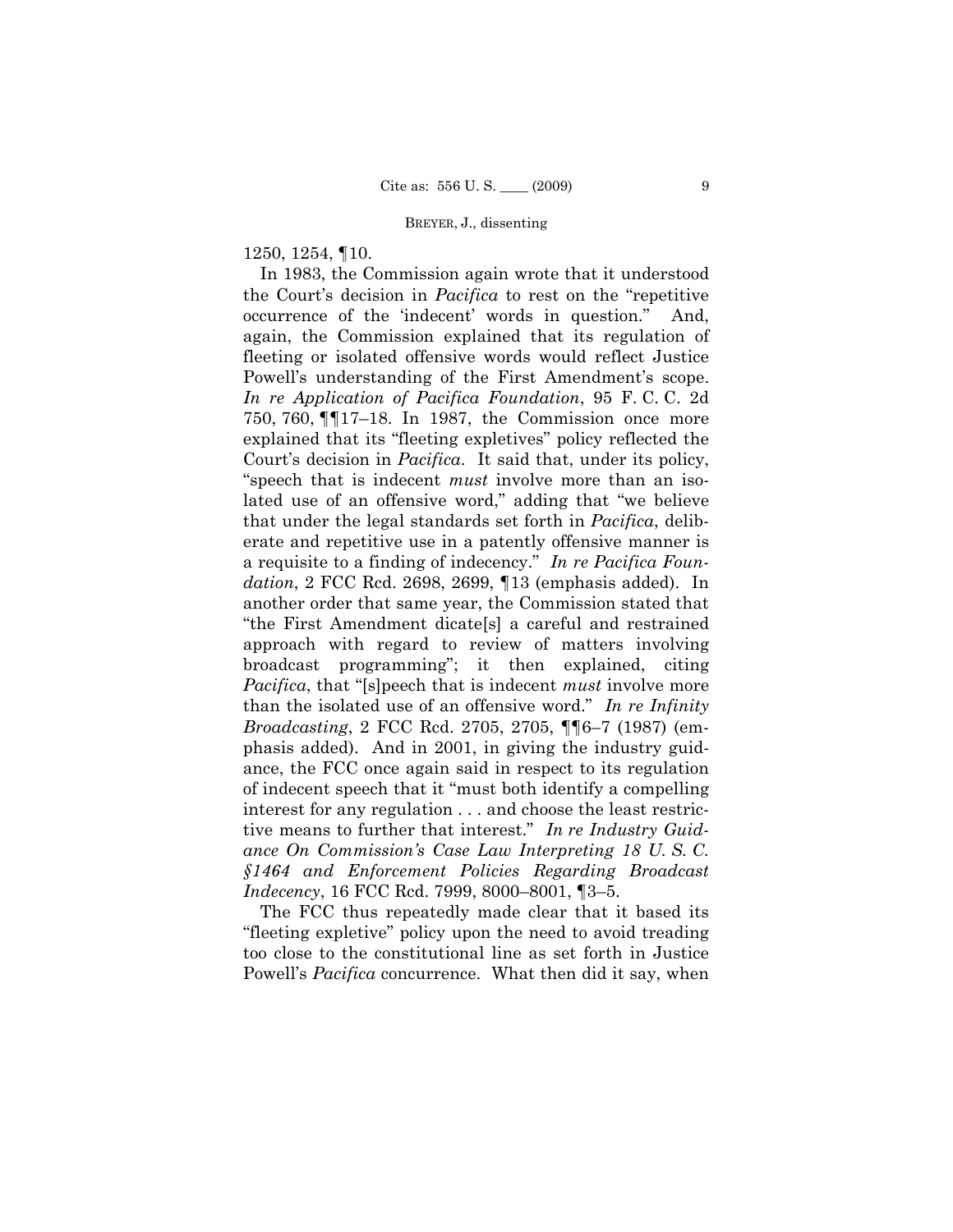it changed its policy, about *why* it abandoned this Constitution-based reasoning? The FCC devoted "four full pages of small-type, single-spaced text," *ante*, at 23, responding to industry arguments that, *e.g.*, changes in the nature of the broadcast industry made *all* indecency regulation, *i.e.*, 18 U. S. C. §1464, unconstitutional. In doing so it repeatedly *reaffirmed* its view that *Pacifica* remains good law. *In re Complaints Regarding Various Television Broadcasts Between February 2, 2002, and March, 8, 2008,* 21 FCC Rcd. 13299, 13317–13321, ¶¶42–52 (2006) *(Remand Order)*. All the more surprising then that, in respect to *why* it abandoned its prior view about the critical relation between its prior fleeting expletive policy and Justice Powell's *Pacifica* concurrence, it says no more than the following:

"[O]ur decision is not inconsistent with the Supreme Court ruling in *Pacifica*. The Court explicitly left open the issue of whether an occasional expletive could be considered indecent." *In re Complaints Against Various Broadcast Licensees Regarding Their Airing of the "Golden Globe Awards" Program,* 19 FCC Rcd. 4975, 4982, ¶16 (2004) *(Golden Globe Order)*. And, (repeating what it already had said), "*[Pacifica]* specifically reserved the question of 'an occasional expletive' and noted that it addressed only the 'particular broadcast' at issue in that case." *Remand Order*, *supra*, at 13308–13309, ¶24.

These two sentences are not a summary of the FCC's discussion about why it abandoned its prior understanding of *Pacifica*. They *are* the discussion. These 28 words (repeated in two opinions) do not acknowledge that an entirely different understanding of *Pacifica* underlay the FCC's earlier policy; they do not explain why the agency changed its mind about the line that *Pacifica* draws or its policy's relation to that line; and they tell us nothing at all about what happened to the FCC's earlier determination to search for "compelling interests" and "less restrictive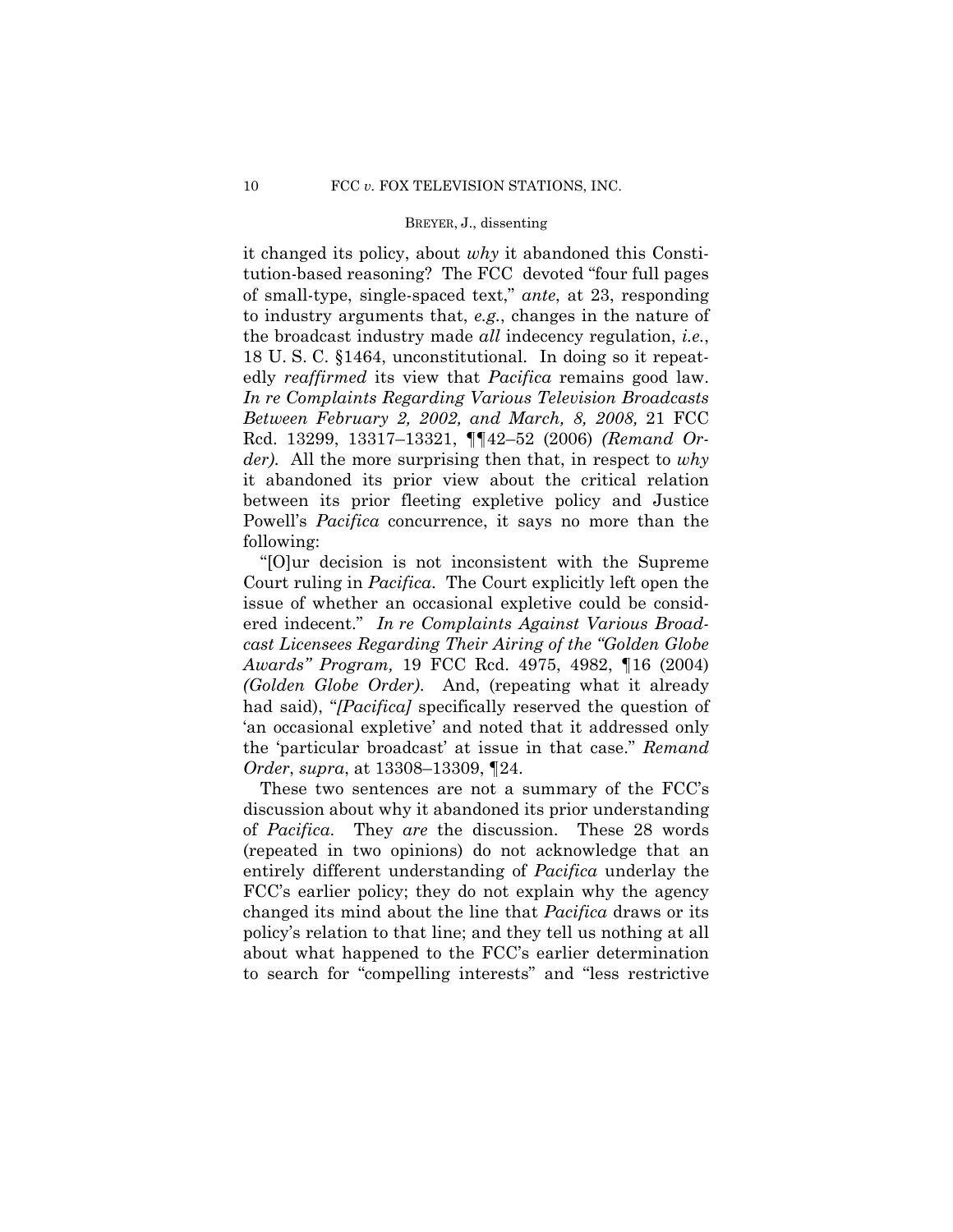alternatives." They do not explain the transformation of what the FCC had long thought an insurmountable obstacle into an open door. The result is not simply *Hamlet*  without the prince, but *Hamlet* with a prince who, in midplay and without explanation, just disappears.

I have found one other related reference to *Pacifica*, but that reference occurs in an opinion written by a *dissenting*  Commissioner. That dissenter said that the FCC had "'fail[ed] to address the many serious [constitutional] concerns raised'" by the new policy, while adding that the new policy was "not the restrained enforcement policy encouraged by the Supreme Court in *Pacifica*." *Remand Order, supra,* at 13331, 13334. Neither that Commissioner in his dissent, nor I in this dissent, claim that agencies must always take account of possible constitutional issues when they formulate policy. Cf. *ante*, at 12. But the FCC works in the shadow of the First Amendment and its view of the application of that Amendment to "fleeting expletives" directly informed its initial policy choice. Under these circumstances, the FCC's failure to address this "aspect" of the problem calls for a remand to the agency. *Overton Park,* 401 U. S.*,* at 420–421.

Second, the FCC failed to consider the potential impact of its new policy upon local broadcasting coverage. This "aspect of the problem" is particularly important because the FCC explicitly took account of potential broadcasting impact. *Golden Globe Order, supra*, at 4980, ¶11 ("The ease with which broadcasters today can block even fleeting words in a live broadcast is an element in our decision"). Indeed, in setting forth "bleeping" technology changes (presumably lowering bleeping costs) as justifying the policy change, it implicitly reasoned that lower costs, making it easier for broadcasters to install bleeping equipment, made it less likely that the new policy would lead broadcasters to reduce coverage, say by canceling coverage of public events. *Ibid.* ("[T]echnological advances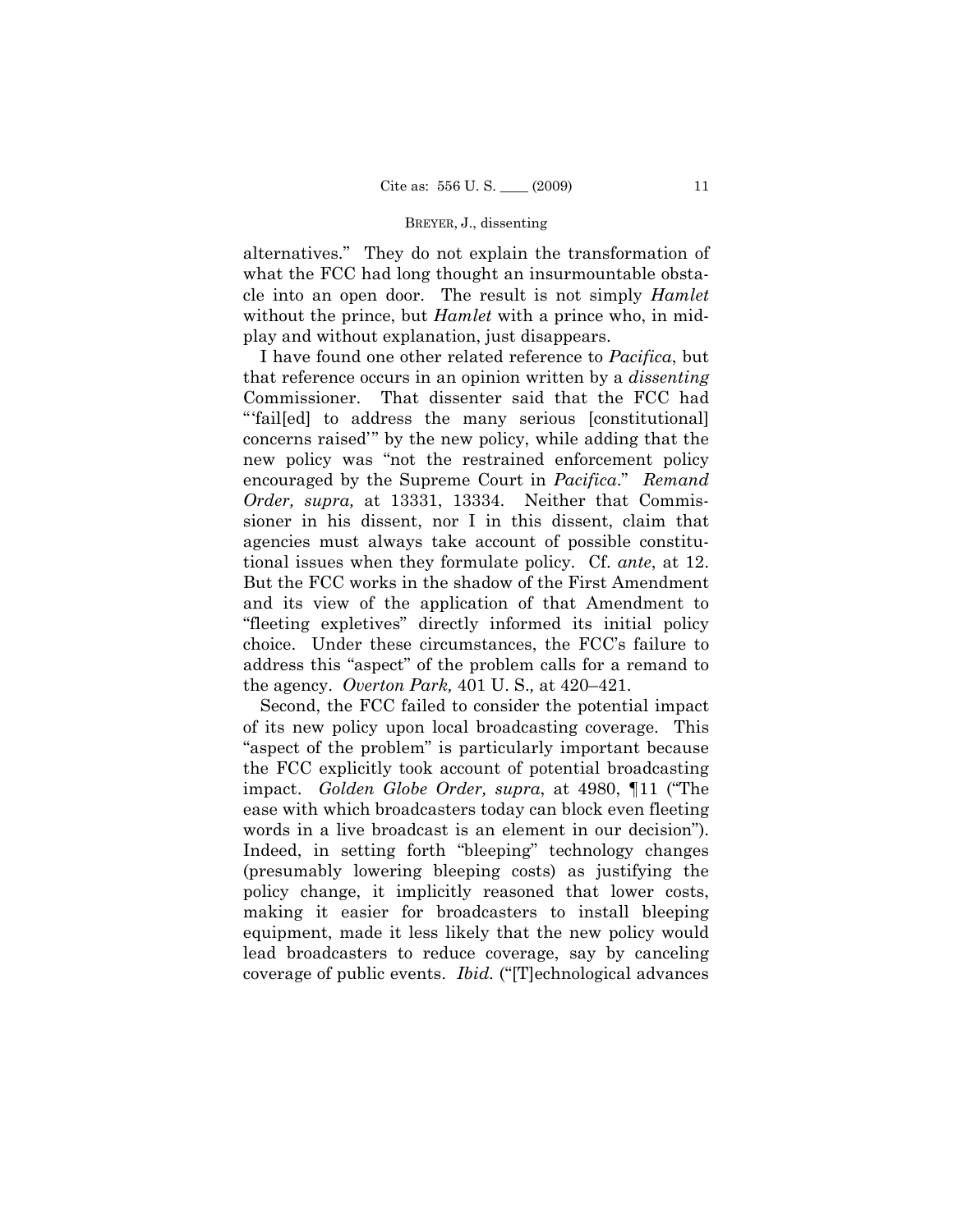have made it possible ... to prevent the broadcast of a single offending word or action without blocking or disproportionately disrupting the message of the speaker or performer").

What then did the FCC say about the likelihood that smaller independent broadcasters, including many public service broadcasters, still would not be able to afford "bleeping" technology and, as a consequence, would reduce local coverage, indeed cancel coverage, of many public events? It said nothing at all.

The FCC cannot claim that local coverage lacks special importance. To the contrary, "the concept of localism has been a cornerstone of broadcast regulation for decades." *In re Broadcast Localism*, 23 FCC Rcd. 1324, 1326, 1327, ¶¶3, 5 (2008). That policy seeks to provide "viewers and listeners ... access to locally responsive programming including, but not limited to, local news and public affairs matter" and to ensure "diversity in what is seen and heard over the airwaves." That policy has long favored local broadcasting, both as a means to increase coverage of local events and, insofar as it increases the number of broadcast voices, as an end in itself. See, *e.g.*, *In re Reexamination of Comparative Standards for Noncommercial Educ. Applicants*, 15 FCC Rcd. 7386, 7399, ¶29 (2000) (adopting a system for selecting applicants for broadcast channels that "would foster our goal of broadcast diversity by enabling the local public to be served by differing . . . licensees"); *In re 2002 Biennial Regulatory Review*, 18 FCC Rcd. 13620, 13644, ¶¶77, 79 (2003) ("We remain firmly committed to the policy of promoting localism among broadcast outlets. ... A ... measure of localism is the quantity and quality of local news and public affairs programming").

Neither can the FCC now claim that the impact of its new policy on local broadcasting is insignificant and obviously so. Broadcasters tell us, as they told the FCC, the contrary. See Brief for Former FCC Commissioners as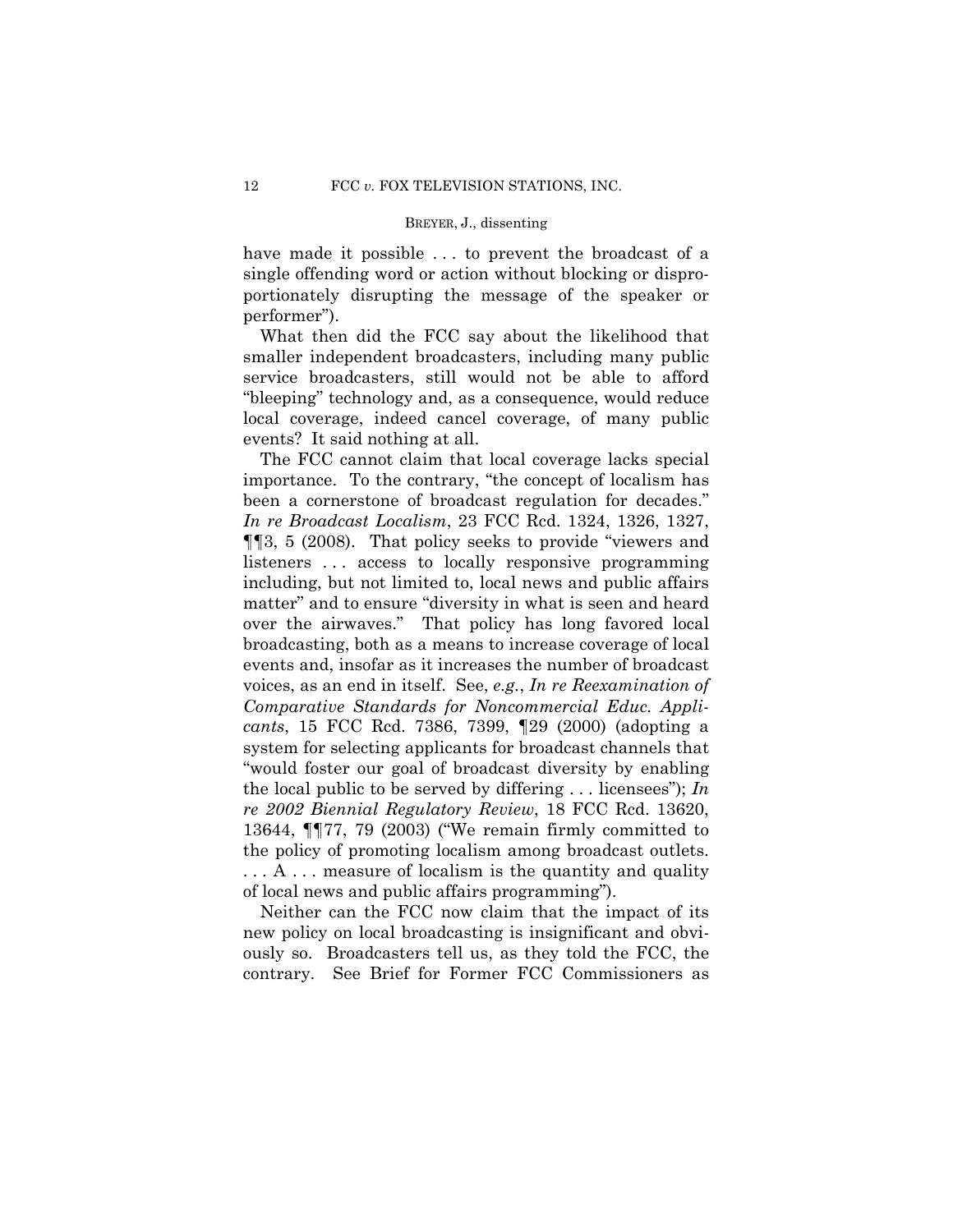*Amici Curiae* 17–19; App. 235–237; Joint Comments of Fox Television Stations, Inc. et al., *In re Remand of Section III.B of the Commission's March 15, 2006 Omnibus Order Resolving Numerous Broadcast Television Indecency Complaints* 14–15, http://www.fcc.gov/DA06–1739/jointnetworks.pdf (all Internet materials as visited Apr. 7, 2009, and available in Clerk of Court's case file). They told the FCC, for example, that the costs of bleeping/delay systems, up to \$100,000 for installation and annual operation, place that technology beyond the financial reach of many smaller independent local stations. See *id.*, at 14 ("The significant equipment and personnel costs associated with installing, maintaining, and operating delay equipment sufficient to cover all live news, sports, and entertainment programs could conceivably exceed the net profits of a small local station for an entire year"); *id*., at App. XI. And they ask what the FCC thinks will happen when a small local station without bleeping equipment wants to cover, say a local city council meeting, a high school football game, a dance contest at community center, or a Fourth of July parade.

Relevant literature supports the broadcasters' financial claims. See, *e.g.*, Ho, Taking No Chances, Austin American-Statesman, June 18, 2006, p. J1; Dotinga, Dirty-Word Filters Prove Costly, Wired.com, July 9, 2004, http://www. wired.com/entertainment/music/news/2004/07/64127; Stations, Cable Networks Finding Indecency Rules Expensive, Public Broadcasting Report, Aug. 4, 2006. It also indicates that the networks with which some small stations are affiliated are not liable for the stations' local transmissions (unless the networks own them). Ho, *supra*, at J1; Public Stations Fear Indecency Fine Jump Means Premium Hikes, Public Broadcasting Report, July 7, 2006. The result is that smaller stations, fearing "fleeting expletive" fines of up to \$325,000, may simply cut back on their coverage. See Romano, Reporting Live. Very Carefully,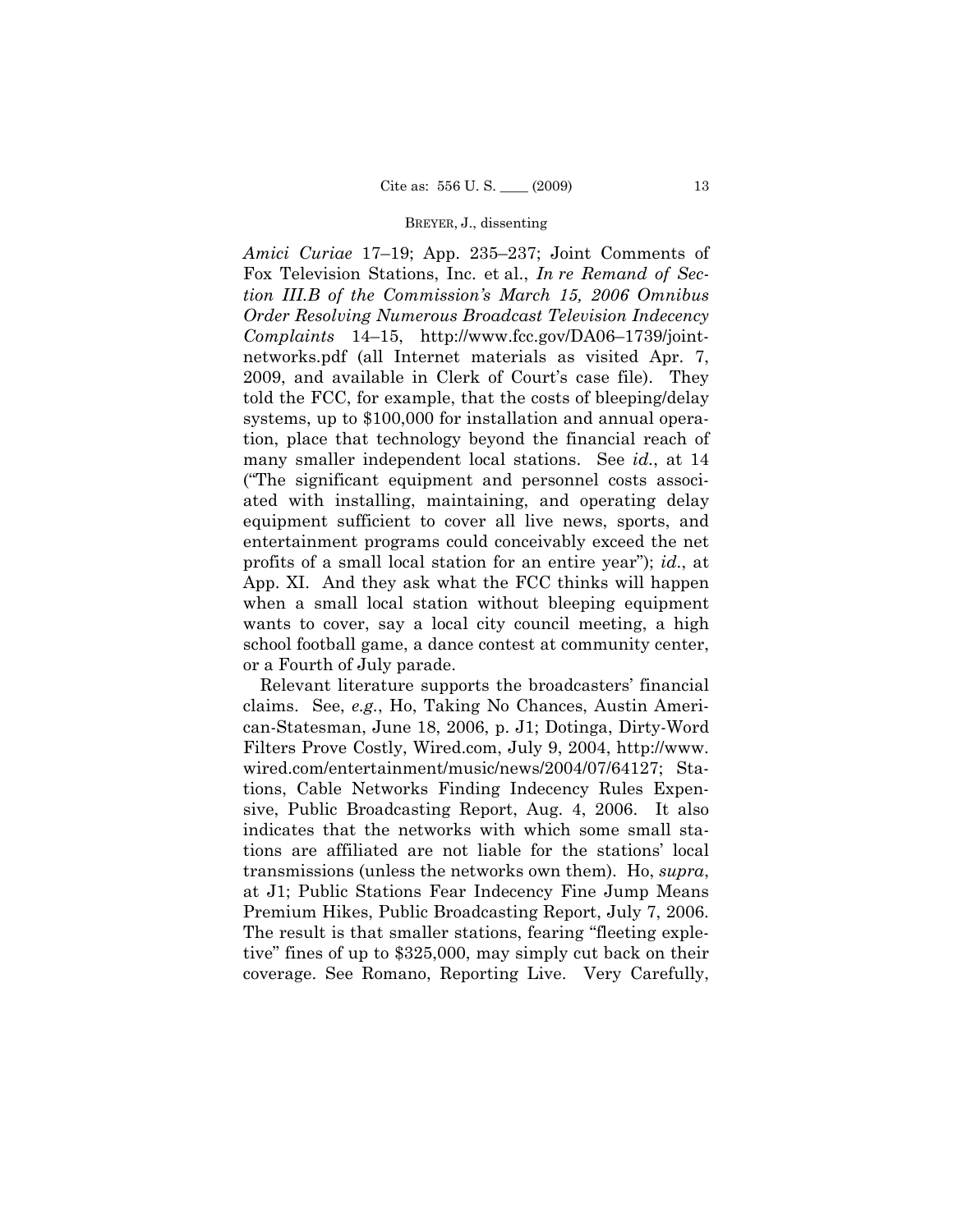Broadcasting & Cable, July 4, 2005, p. 8; see also *ibid*. ("Afraid to take chances" of getting fined under the FCC's new policy, "local broadcasters are responding by altering—or halting altogether—the one asset that makes local stations so valuable to their communities: live TV"); Daneman, WRUR Drops Its Live Radio Programs, Rochester Democrat and Chronicle, May 27, 2004, p. 1B (reporting that a local broadcast station ceased broadcasting all local live programming altogether in response to the Commission's policy change). And there are many such smaller stations. See, *e.g.*, Corporation for Public Broadcasting, Frequently Asked Questions, available at http:// www.cpb.org/aboutpb/faq/stations.html (noting there are over 350 local public television stations and nearly 700 local public radio stations that receive support from the Corporation for Public Broadcasting).

As one local station manager told the FCC,

"[t]o lessen the risk posed by the new legal framework . . . I have directed [the station's] news staff that [our station] may no longer provide live, direct-to-air coverage" of "live events where crowds are present . . . unless they affect matters of public safety or convenience. Thus, news coverage by [my station] of live events where crowds are present essentially will be limited to civil emergencies." App. 236–237 (declaration of Dennis Fisher).

What did the FCC say in response to this claim? What did it say about the likely impact of the new policy on the coverage that its new policy is most likely to affect, coverage of *local* live events—city council meetings, local sports events, community arts productions, and the like? It said nothing at all.

The plurality acknowledges that the Commission entirely failed to discuss this aspect of the regulatory problem. But it sees "no need" for discussion in light of its, *i.e.*,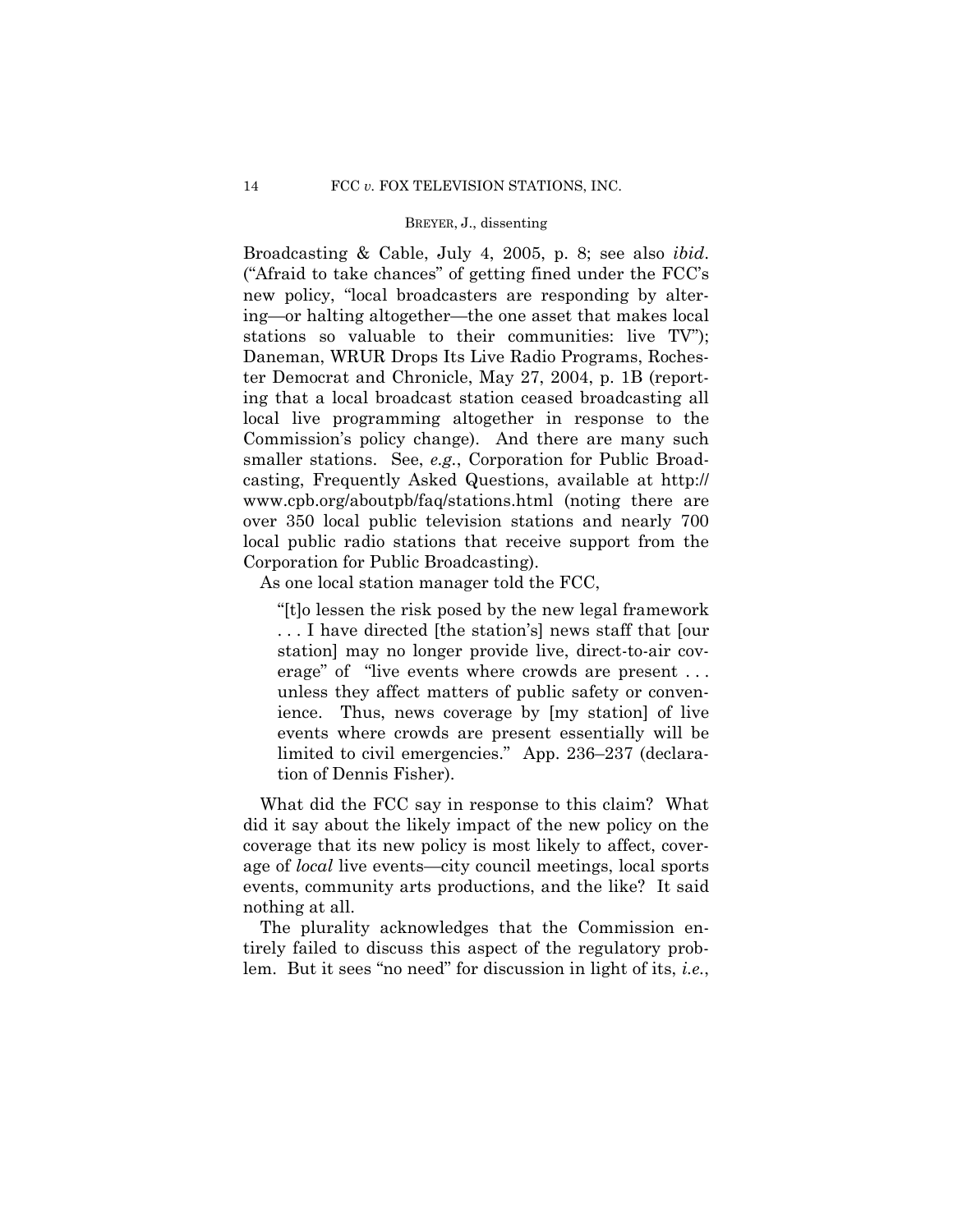the plurality's, own "doubt[s]" that "small-town broadcasters run a heightened risk of liability for indecent utterances" as a result of the change of policy. *Ante*, at 24–25. The plurality's "doubt[s]" rest upon its views (1) that vulgar expression is less prevalent (at least among broadcast guests) in smaller towns, *ante*, at 24; (2) that the greatest risk the new policy poses for "small-town broadcasters" arises when they broadcast local "news and public affairs," *ibid*., and (3) that the *Remand Order* says "little about how the Commission would treat smaller broadcasters who cannot afford screening equipment," while also pointing out that the new policy "'does not . . . impose undue burdens on broadcasters'" and emphasizing that the case before it did not involve "'breaking news.'" *Ante*, at 24–25.

As to the first point, about the prevalence of vulgarity in small towns, I confess ignorance. But I do know that there are independent stations in many large and medium sized cities. See Television & Cable Factbook, Directory of Television Stations in Operation 2008. As to the second point, I too believe that coverage of local public events, if not news, lies at the heart of the problem.

I cannot agree with the plurality, however, about the critical third point, namely that the new policy obviously provides smaller independent broadcasters with adequate assurance that they will not be fined. The new policy removes the "fleeting expletive" exception, an exception that assured smaller independent stations that they would not be fined should someone swear at a public event. In its place, it puts a policy that places all broadcasters at risk when they broadcast fleeting expletives, including expletives uttered at public events. The *Remand Order*  says that there "is *no outright news exemption from our indecency rules.*" 21 FCC Rcd., at 13327, ¶71 (emphasis added). The best it can provide by way of assurance is to say that "it *may* be inequitable to hold a licensee responsi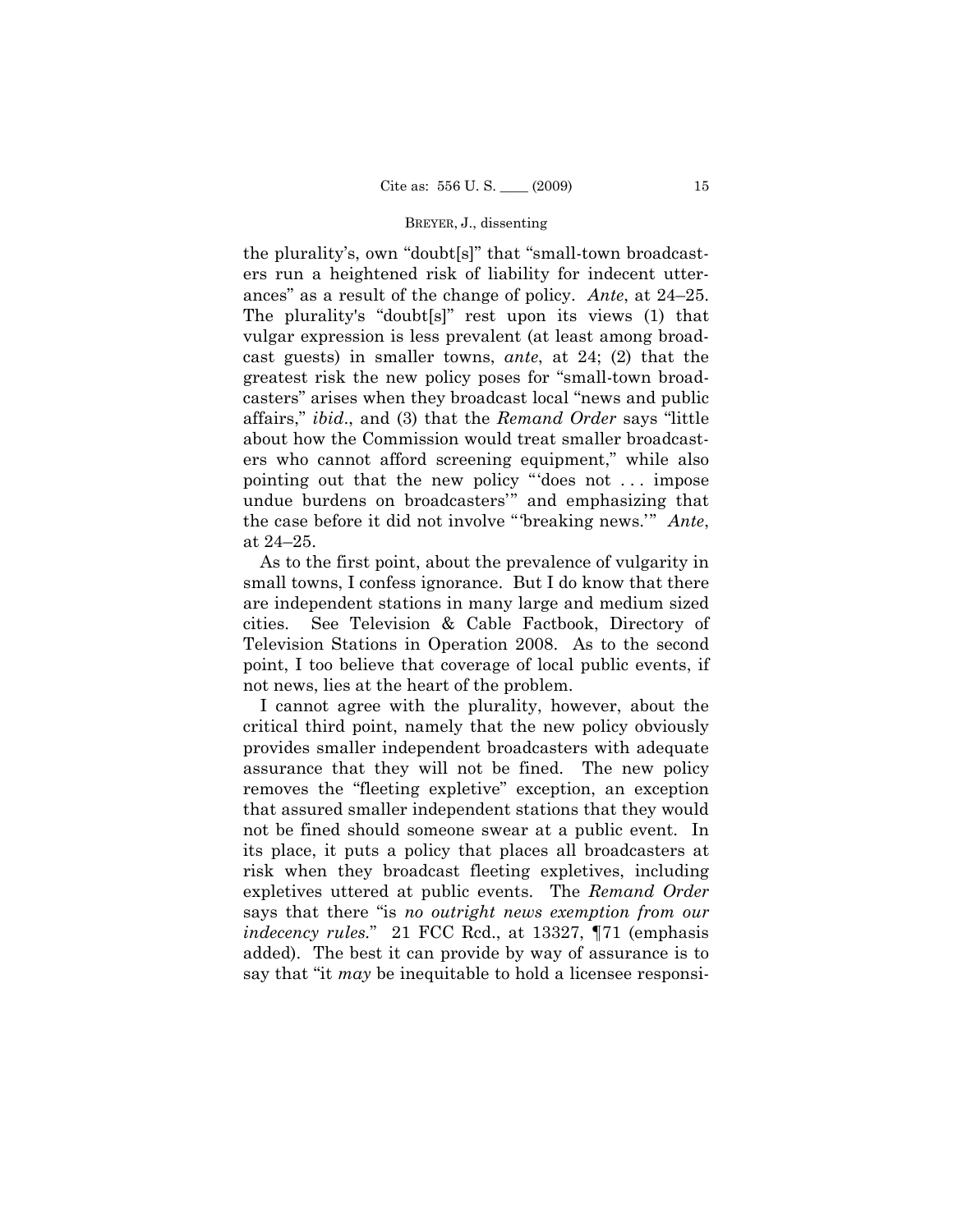ble for airing offensive speech during live coverage of a public event *under some circumstances*." *Id*., at 13311, ¶33 (emphasis added). It does list those circumstances as including the "possibility of human error in using delay equipment." *Id*., at 13313, ¶35. But it says *nothing* about a station's *inability to afford* delay equipment (a matter that in individual cases could itself prove debatable). All the FCC had to do was to *consider* this matter and either grant an exemption or explain why it did not grant an exemption. But it did not. And the result is a rule that may well chill coverage—the kind of consequence that the law has considered important for decades, to which the broadcasters pointed in their arguments before the FCC, and which the FCC nowhere discusses. See, *e.g.*, *Dombrowski* v. *Pfister*, 380 U. S. 479, 494 (1965) ("So long as the statute remains available to the State the threat of prosecutions of protected expression is a real and substantial one. Even the prospect of ultimate failure of such prosecutions by no means dispels their chilling effect on protected expression"); see also *Ashcroft* v. *Free Speech Coalition*, 535 U. S. 234, 244 (2002); *Gibson* v. *Florida Legislative Investigation Comm.*, 372 U. S. 539, 556–557 (1963); *Wieman* v. *Updegraff*, 344 U. S. 183, 195 (1952) (Frankfurter, J., concurring).

Had the FCC used traditional administrative noticeand-comment procedures, 5 U. S. C. §553, the two failures I have just discussed would clearly require a court to vacate the resulting agency decision. See *ACLU* v. *FCC*, 823 F. 2d 1554, 1581 (CADC 1987) ("Notice and comment rulemaking procedures obligate the FCC to respond to *all*  significant comments, for the opportunity to comment is meaningless unless the agency responds to significant points raised by the public" (emphasis added; internal quotation marks omitted)). Here the agency did not make new policy through the medium of notice and comment proceedings. But the same failures here—where the policy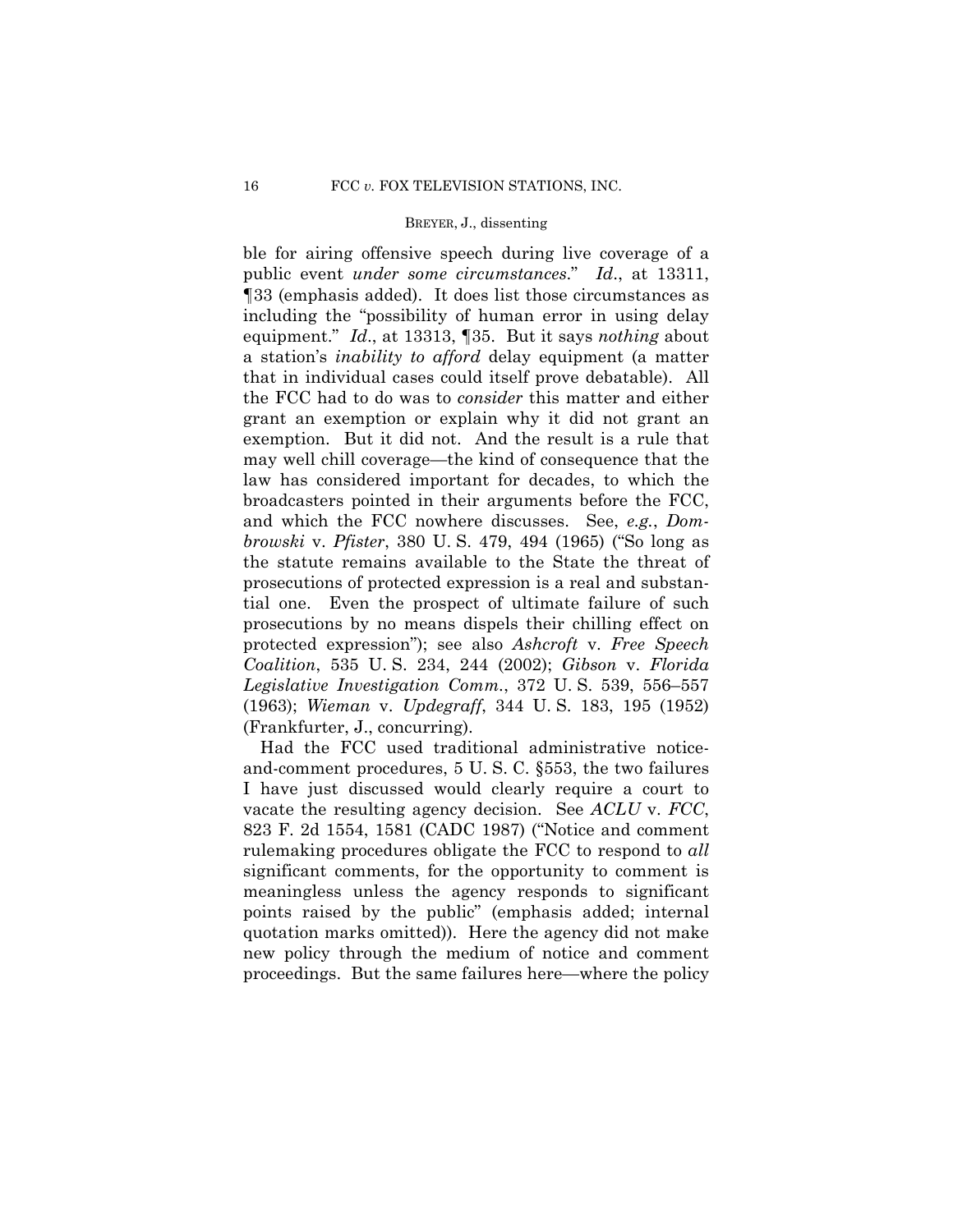is important, the significance of the issues clear, the failures near complete—should lead us to the same conclusion. The agency's failure to discuss these two "important aspect[s] of the problem" means that the resulting decision is "'arbitrary, capricious, an abuse of discretion'" requiring us to remand the matter to the agency. *State Farm,* 463 U. S., at 43; *Overton Park,* 401 U. S., at 416.

# III

The three reasons the FCC did set forth in support of its change of policy cannot make up for the failures I have discussed. Consider each of them. First, as I have pointed out, the FCC based its decision in part upon the fact that "bleeping/delay systems" technology has advanced. I have already set forth my reasons for believing that that fact, without more, cannot provide a sufficient justification for its policy change. *Supra,* at 11–16.

Second, the FCC says that the expletives here in question always invoke a coarse excretory or sexual image; hence it makes no sense to distinguish between whether one uses the relevant terms as an expletive or as a literal description. The problem with this answer is that it does not help to justify the *change* in policy. The FCC was aware of the coarseness of the "image" the first time around. See, *e.g.*, *Remand Order,* 21 FCC Rcd., at 13308, ¶23 (asserting that FCC has always understood the words as coarse and indecent). And it explained the first time around why it nonetheless distinguished between their literal use and their use as fleeting expletives. See, *e.g.*, *In re Application of WGBH Educ. Foundation,* 69 F. C. C. 2d*,*  at 1254–1255, ¶¶10–11 (discussing First Amendment considerations and related need to avoid reduced broadcast coverage). Simply to announce that the words, whether used descriptively or as expletives, call forth similar "images" is not to address those reasons.

Third, the FCC said that "perhaps" its "most impor-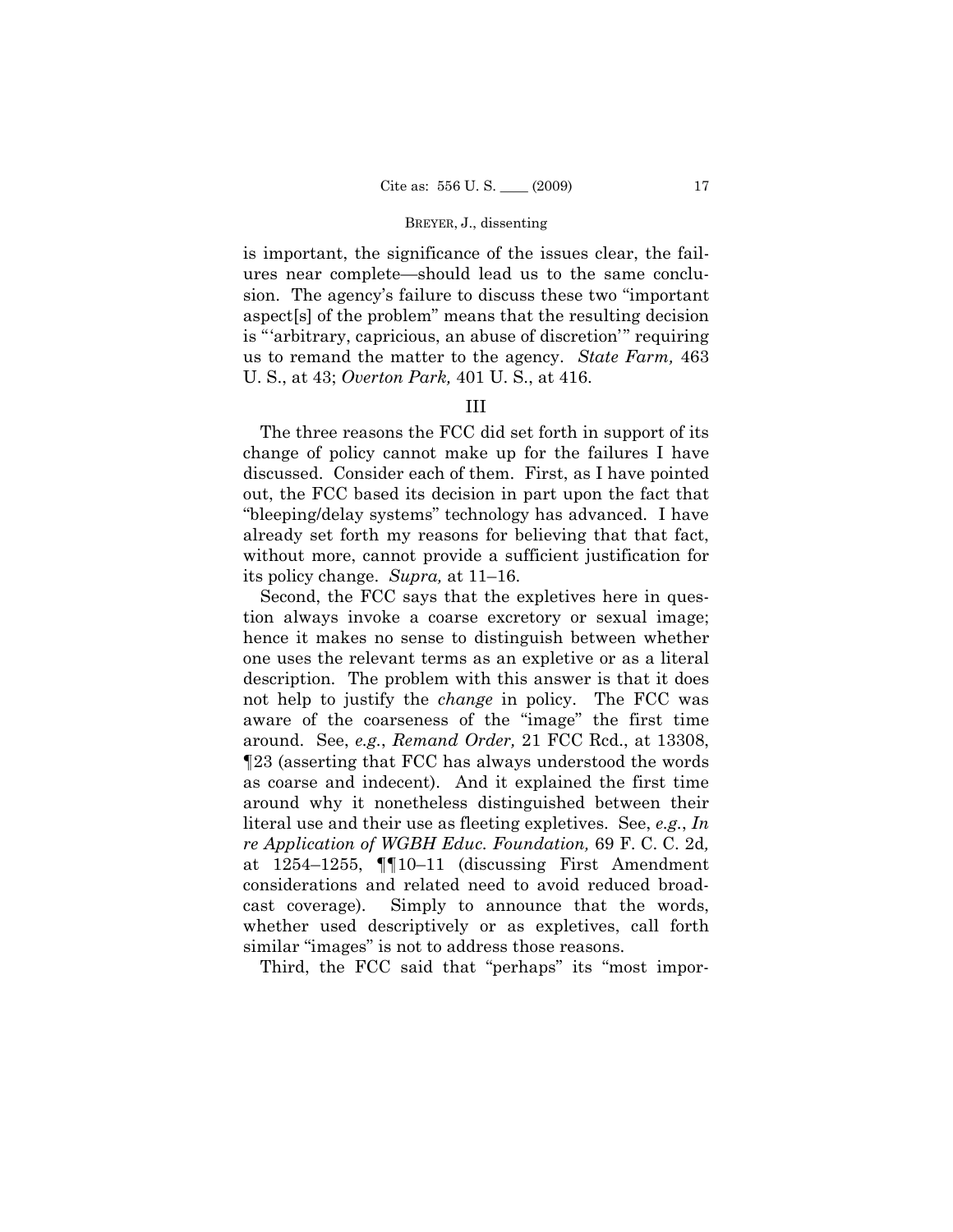tan[t]" justification for the new policy lay in the fact that its new "contextual" approach to fleeting expletives is better and more "[c]onsistent with" the agency's "general approach to indecency" than was its previous "categorica[l]" approach, which offered broadcasters virtual immunity for the broadcast of fleeting expletives. *Remand Order*, *supra*, at 13308, ¶23. This justification, however, offers no support for the change without an understanding of *why, i.e.*, *in what way,* the FCC considered the new approach better or more consistent with the agency's general approach.

The Solicitor General sets forth one way in which the new policy might be more consistent with statutory policy. The indecency statute prohibits the broadcast of "any . . . indecent . . . language." 18 U. S. C. §1464. The very point of the statute, he says, is to eliminate nuisance; and the use of expletives, even once, can constitute such a nuisance. The Solicitor General adds that the statutory word "any" indicates that Congress did not intend a safe-harbor for a fleeting use of that language. Brief for Petitioners 24–25. The fatal flaw in this argument, however, lies in the fact that the Solicitor General and not the agency has made it. We must consider the lawfulness of an agency's decision on the basis of the reasons the agency gave, not on the basis of those it *might have* given. *SEC* v. *Chenery Corp.*, 332 U. S. 194, 196–197 (1947); *State Farm, supra*, at 50. And the FCC did not make this claim. Hence, we cannot take it into account and need not evaluate its merits.

In fact, the FCC found that the new policy was better in part because, in its view, the new policy better protects children against what it described as "'the first blow'" of broadcast indecency that results from the "'pervasive'" nature of broadcast media. It wrote that its former policy of "granting an automatic exemption for 'isolated or fleeting' expletives unfairly forces viewers (including children)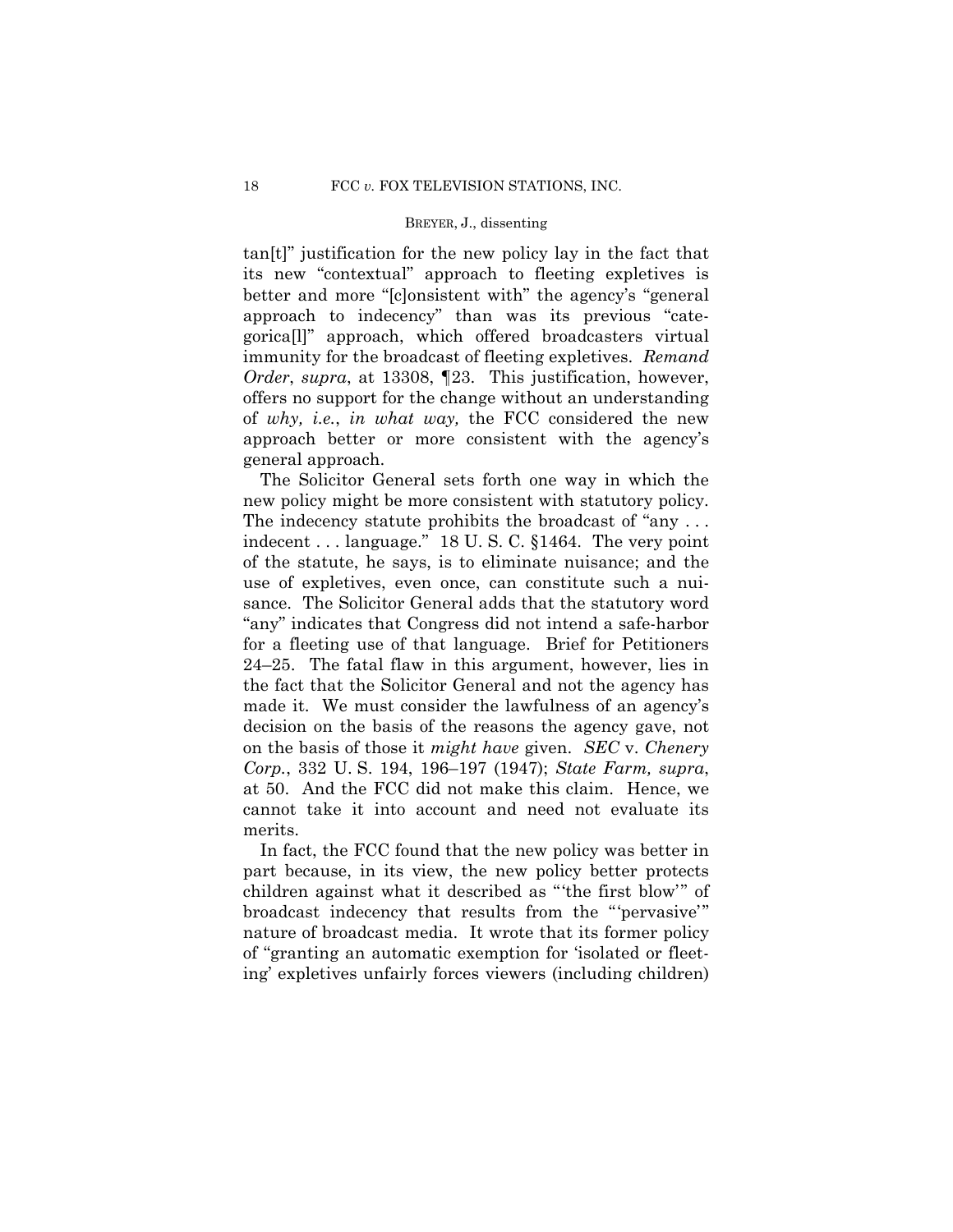to take 'the first blow.'" *Remand Order, supra*, at 13309, ¶25.

The difficulty with this argument, however, is that it does not explain the *change.* The FCC has long used the theory of the "first blow" to justify its regulation of broadcast indecency. See, *e.g.*, *In re Enforcement of Prohibitions Against Broadcast Indecency in 18 U. S. C. §1464,* 5 FCC Rcd. 5297, 5302, ¶¶34–35 (1990). Yet the FCC has also long followed its original "fleeting expletives" policy. Nor was the FCC ever unaware of the fact to which the majority points, namely that children's surroundings influence their behavior. See, *e.g., In re Enforcement of Prohibitions Against Broadcast Indecency in 18 U. S. C. §1464*, 8 FCC Rcd. 704, 706, ¶11 (1993). So, to repeat the question: What, in respect to the "first blow," has changed?

The FCC points to no empirical (or other) evidence to demonstrate that it previously understated the importance of avoiding the "first blow." Like the majority, I do not believe that an agency must always conduct full empirical studies of such matters. *Ante*, at 15–16. But the FCC could have referred to, and explained, relevant empirical studies that suggest the contrary. One review of the empirical evidence, for example, reports that "[i]t is doubtful that children under the age of 12 understand sexual language and innuendo; therefore it is unlikely that vulgarities have any negative effect." Kaye & Sapolsky, Watch Your Mouth! An Analysis of Profanity Uttered by Children on Prime-Time Television, 2004 Mass Communication & Soc'y 429, 433 (Vol. 7) (citing two studies). The Commission need not have accepted this conclusion. But its failure to discuss this or any other such evidence, while providing no empirical evidence at all that favors its position, must weaken the logical force of its conclusion. See *State Farm,* 463 U. S.*,* at 43 (explaining that an agency's failure to "examine the relevant data" is a factor in determining whether the decision is "arbitrary").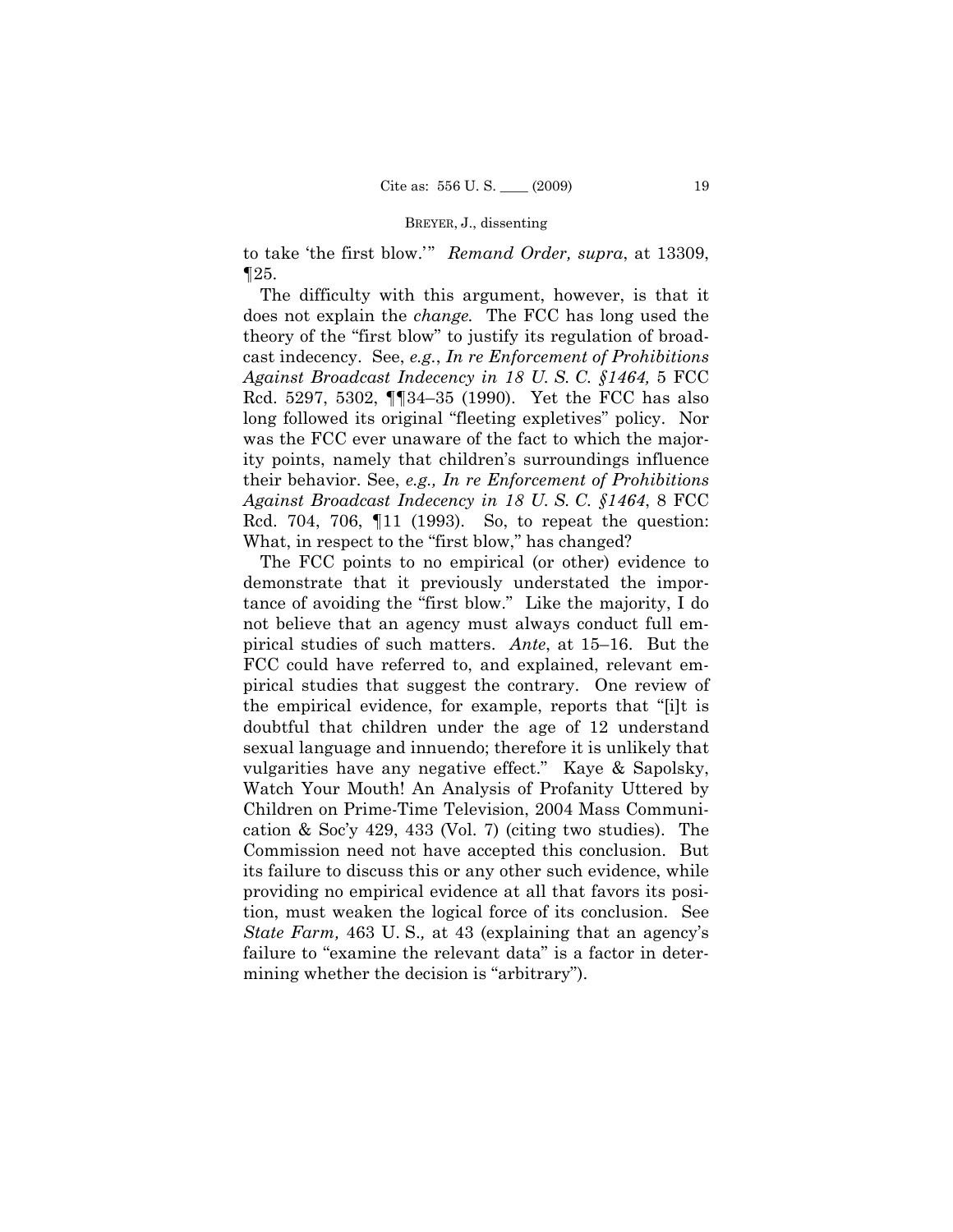The FCC also found the new policy better because it believed that its prior policy "would as a matter of logic permit broadcasters to air expletives at all hours of a day so long as they did so one at a time." *Remand Order,* 21 FCC Rcd., at 13309, ¶25. This statement, however, raises an obvious question: Did that happen? The FCC's initial "fleeting expletives" policy was in effect for 25 years. Had broadcasters during those 25 years aired a series of expletives "one at a time?" If so, it should not be difficult to find evidence of that fact. But the FCC refers to none. Indeed, the FCC did not even claim that a change had taken place in this respect. It spoke only of the pure "logic" of the initial policy "permitting" such a practice. That logic would have been apparent to anyone, including the FCC, in 1978 when the FCC set forth its initial policy.

Finally, the FCC made certain statements that suggest it did not believe it was changing prior policy in any major way. It referred to that prior policy as based on "staff letters and dicta" and it said that at least one of the instances before it (namely, the Cher broadcast) would have been actionably indecent under that prior policy. *Id*., at 13306–13307, 13324, ¶¶20–21, 60. As we all agree, however, in fact the FCC did change its policy in a major way. See *ante*, at 13. To the extent that the FCC minimized that fact when considering the change, it did not fully focus on the fact of change. And any such failure would make its decision still less supportable. See *National Cable,* 545 U. S., at 981.

# IV

Were the question a closer one, the doctrine of constitutional avoidance would nonetheless lead me to remand the case. See *United States* v. *Jin Fuey Moy*, 241 U. S. 394, 401 (1916) ("A statute must be construed, if fairly possible, so as to avoid not only the conclusion that it is unconstitutional but also *grave doubts* upon that score" (emphasis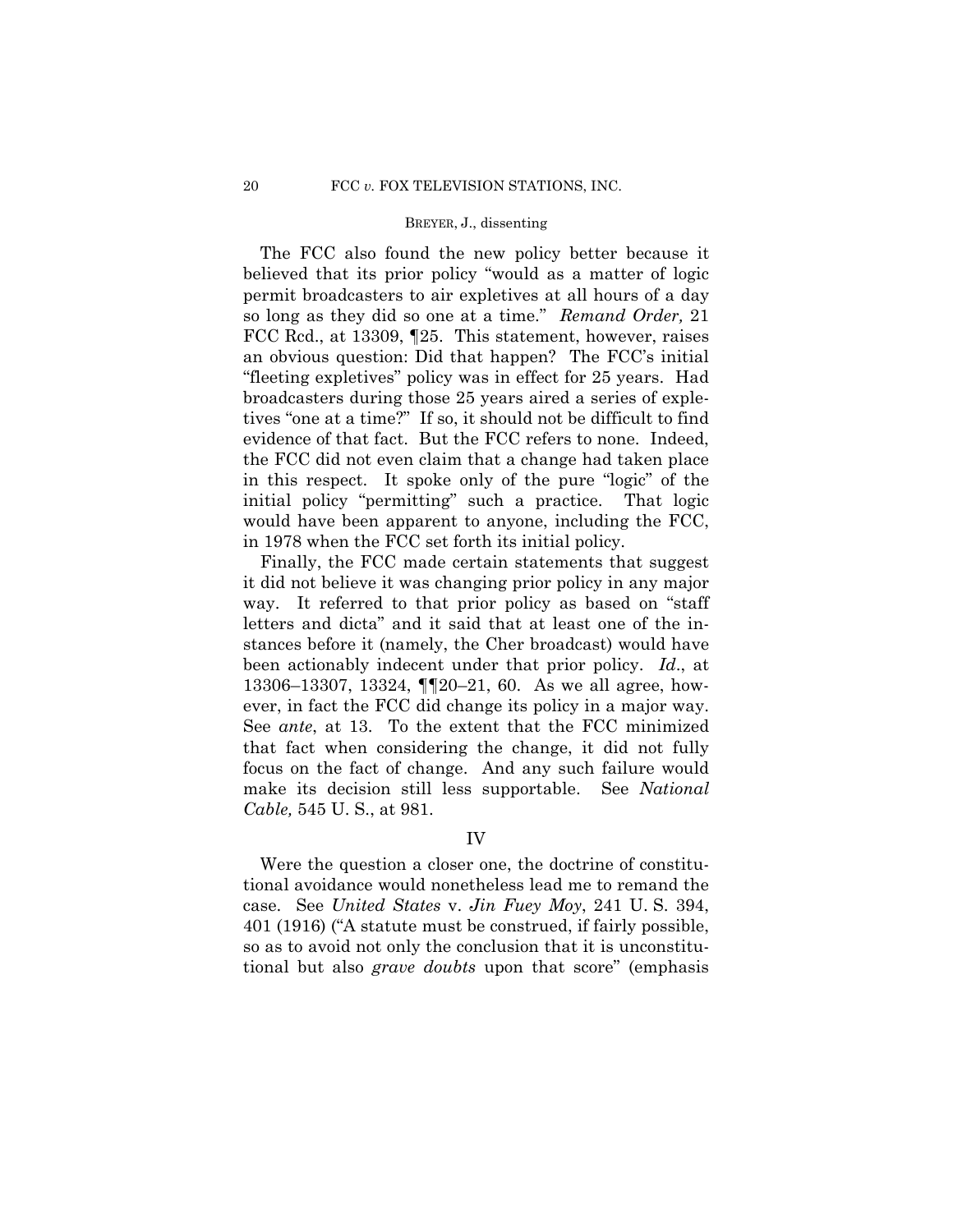added)). That doctrine seeks to avoid unnecessary judicial consideration of constitutional questions, assumes that Congress, no less than the Judicial Branch, seeks to act within constitutional bounds, and thereby diminishes the friction between the branches that judicial holdings of unconstitutionality might otherwise generate. See *Almendarez-Torres* v. *United States*, 523 U. S. 224, 237–238 (1998); see also *Solid Waste Agency of Northern Cook Cty.*  v. *Army Corps of Engineers*, 531 U. S. 159, 172–173 (2001); *Edward J. DeBartolo Corp.* v. *Florida Gulf Coast Building & Constr. Trades Council*, 485 U. S. 568, 575 (1988); *Rescue Army* v. *Municipal Court of Los Angeles*, 331 U. S. 549, 571 (1947); *Ashwander* v. *TVA*, 297 U. S. 288, 345–348 (1936) (Brandeis, J., concurring). The doctrine assumes that Congress would prefer a less-than-optimal interpretation of its statute to the grave risk of a constitutional holding that would set the statute entirely aside. See *Almendarez-Torres*, *supra*, at 238 (construction of statute that avoids invalidation best reflects congressional will); cf. *United States* v. *Booker*, 543 U. S. 220, 249, 267 (2005).

Unlike the majority, I can find no convincing reason for refusing to apply a similar doctrine here. The Court has often applied that doctrine where an agency's regulation relies on a plausible but constitutionally suspect interpretation of a statute. See, *e.g.*, *Solid Waste Agency, supra*, at 172–174; *NLRB* v. *Catholic Bishop of Chicago*, 440 U. S. 490, 506–507 (1979). The values the doctrine serves apply whether the agency's decision does, or does not, rest upon a constitutionally suspect interpretation of a statute. And a remand here would do no more than ask the agency to reconsider its policy decision in light of the concerns raised in a judicial opinion. Cf. *Fullilove* v. *Klutznick*, 448 U. S. 448, 551 (1980) (STEVENS, J., dissenting) (a holding that a congressional action implicating the Equal Protection Clause "was not adequately preceded by a consideration of less drastic alternatives or adequately explained by a